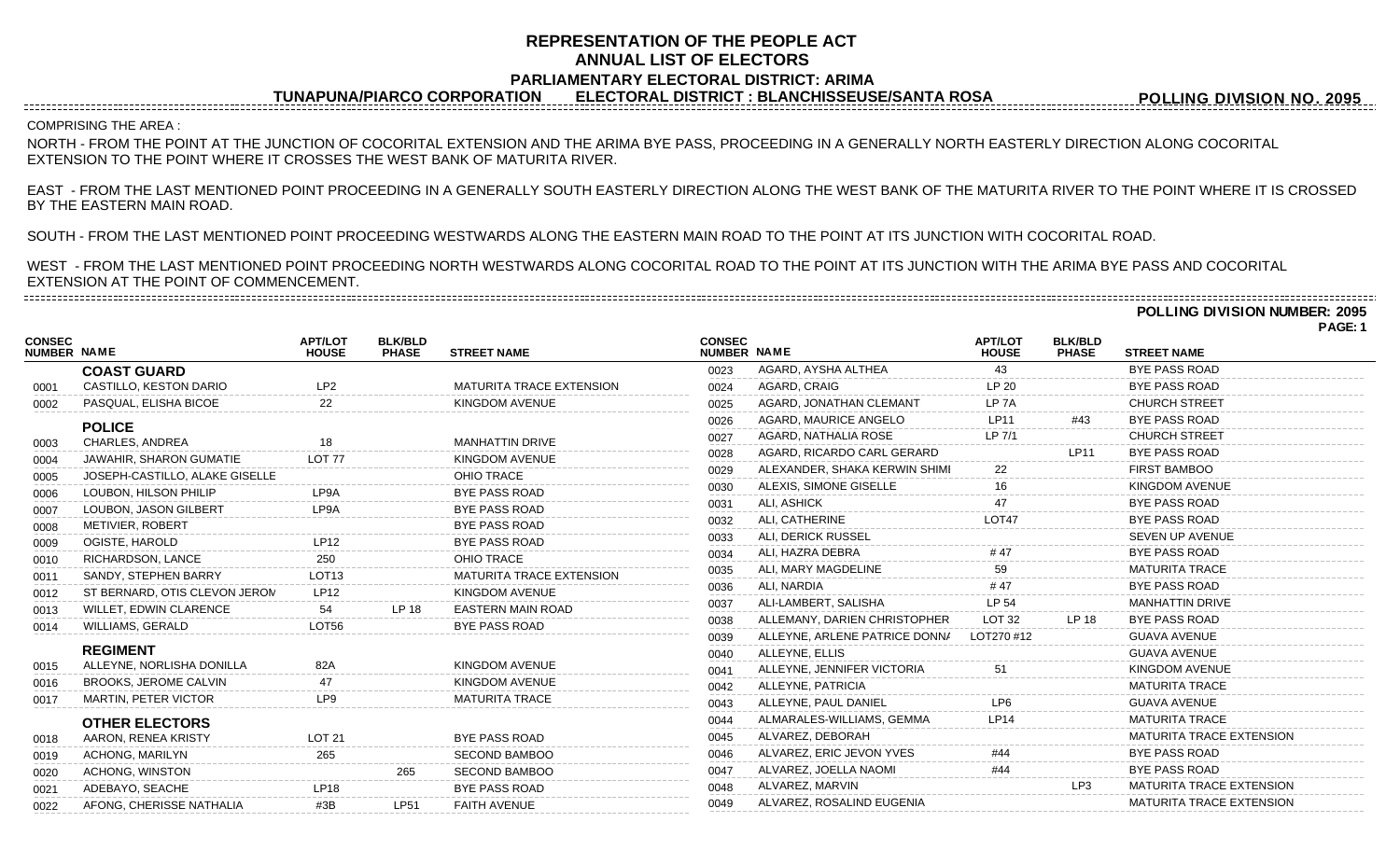| <b>CONSEC</b><br>NUMBER NAME |                                      | <b>APT/LOT</b><br><b>HOUSE</b> | <b>BLK/BLD</b><br><b>PHASE</b> | <b>STREET NAME</b>       | <b>CONSEC</b><br><b>NUMBER NAME</b> |                                | <b>APT/LOT</b><br><b>HOUSE</b> | <b>BLK/BLD</b><br><b>PHASE</b> | <b>STREET NAME</b>       | FAGE.Z |
|------------------------------|--------------------------------------|--------------------------------|--------------------------------|--------------------------|-------------------------------------|--------------------------------|--------------------------------|--------------------------------|--------------------------|--------|
| 0050                         | ALVAREZ, SARAH ANN                   | LP <sub>2</sub>                |                                | <b>BYE PASS ROAD</b>     | 0094                                | <b>BALCON, KERON CHRISTIAN</b> | LP 8                           |                                | BYE PASS ROAD            |        |
| 0051                         | ANDREWS, JUDY ANGELA                 | 216                            |                                | <b>MATURITA TRACE</b>    | 0095                                | BALCON, MARC MATTHEW           | LP72                           |                                | SEVEN UP AVENUE          |        |
| 0052                         | ANTOINE, ASHA TERRY LATHEFA          | LOT 63                         |                                | <b>MATURITA TRACE</b>    | 0096                                | <b>BALCON, MAURICA CRYSTAL</b> |                                |                                | SEVEN UP AVENUE          |        |
| 0053                         | ANTOINE, CLYDE                       | LOT34                          |                                | BYE PASS ROAD            | 0097                                | BALCON, MIKAYLA AMY            | 48-50                          | LP 7                           | BYE PASS ROAD            |        |
| 0054                         | ANTOINE, GLENROY SHAWN               | 51A                            |                                | KINGDOM AVENUE           | 0098                                | BALKISSOON, RODNEY AARON       |                                | 13                             | BYE PASS ROAD            |        |
| 0055                         | ANTOINE, JUDAH PHILIP                | LP# 51 B                       |                                | KINGDOM AVENUE           | 0099                                | BANARSEE, KESHNARINE           | LP6                            |                                | <b>MATURITA TRACE</b>    |        |
| 0056                         | ANTOINE, KATRINA APRIL               |                                | LP 273                         | <b>SECOND BAMBOO</b>     | 0100                                | BANDHAN, PATRICIA ETHELREDA    | LP 16                          |                                | MATURITA TRACE           |        |
| 0057                         | ANTOINE, LEAH RACHEL                 | LOT 63                         |                                | KINGDOM AVENUE           | 0101                                | BANDHAN, RAYMOND               | LP16                           |                                | <b>MATURITA TRACE</b>    |        |
| 0058                         | ANTOINE, OSHEA EPHRAIM WILFRE        | LP 51                          |                                | <b>MATURITA TRACE</b>    | 0102                                | BAPTISTE, ANTHONY IAN          |                                |                                | <b>SECOND BAMBOO</b>     |        |
| 0059                         | ANTOINE, UMILTA UNA UNITTA           |                                |                                | KINGDOM AVENUE           | 0103                                | BAPTISTE, BRIANNA SUEANN       | #291                           |                                | FAITH AVENUE             |        |
| 0060                         | AQUI, MURIEL LORETTA                 | LOT10 APT4                     | LP 22                          | <b>MATURITA TRACE</b>    | 0104                                | BASTALDO, CHATRA               | 187                            |                                | FAITH AVENUE             |        |
| 0061                         | ARMSTRONG, RUDY NEVILLE              | LP 20                          |                                | BYE PASS ROAD            | 0105                                | BASTALDO, JAMES NICOLE         | 187                            |                                | <b>FAITH AVENUE</b>      |        |
| 0062                         | ARRINDELL, ALICIA ASHLEY             | LP 51                          |                                | <b>MANHATTIN DRIVE</b>   | 0106                                | BATSON, JENNIFER MARSHA        |                                | 159                            | PALM DRIVE               |        |
| 0063                         | ARRINDELL, BRIAN ANTHONY             | 44                             |                                | <b>MANHATTIN DRIVE</b>   | 0107                                | BATSON, JOEL GARNETT ETHELBEI  | LP10                           |                                | PALM DRIVE               |        |
| 0064                         | ARRINDELL, HOLLIS WINSTON            | LP #14                         |                                | <b>MANHATTIN DRIVE</b>   | 0108                                | BATSON, NATHAN ISAAC           | 159                            |                                | PALM DRIVE               |        |
| 0065                         | ARRINDELL, JEAN MARJORIE             | LP <sub>6</sub>                |                                | <b>MATURITA TRACE</b>    | 0109                                | BATSON, RUSSELL WENDELL MART   |                                |                                | BYE PASS ROAD            |        |
| 0066                         | ARRINDELL, JOSEPH                    | LP18                           |                                | <b>MANHATTIN DRIVE</b>   | 0110                                | BEDDOE, CHAD DOMINIC           |                                | <b>LP21</b>                    | <b>MATURITA TRACE</b>    |        |
| 0067                         | ARRINDELL, KELLIN CAMERON            | #4                             |                                | <b>HILL STREET</b>       | 0111                                | BELFON, ABIGAIL AFEISHA        | LP #52                         |                                | KINGDOM AVENUE           |        |
| 0068                         | ARRINDELL, KELVIN JEROME             | LP50                           |                                | <b>MANHATTIN DRIVE</b>   | 0112                                | BELFON, ALICIA ARION           | LP 20                          |                                | BYE PASS ROAD            |        |
| 0069                         | ARRINDELL, LARRY KESTON              | #14                            | LP6                            | <b>MATURITA TRACE</b>    | 0113                                | BELFON, ALLISON NATHALIE       | LP10                           |                                | MATURITA TRACE           |        |
| 0070                         | ARRINDELL, LISA KIMBERLY             | LP 50                          |                                | <b>MANHATTIN DRIVE</b>   | 0114                                | BELFON, ANDERSON JOSEPH        | LP51                           |                                | KINGDOM AVENUE           |        |
| 0071                         | ARRINDELL, MC GILL H                 |                                |                                | <b>MATURITA TRACE</b>    | 0115                                | BELFON, CHRISTY ANTONIO        | LP 64                          |                                | KINGDOM AVENUE           |        |
| 0072                         | ARRINDELL, NIGEL MARCUS              | LP51                           |                                | <b>MANHATTIN DRIVE</b>   | 0116                                | BELFON, JASON JEROME EMILIAN   |                                | LP50                           | BYE PASS ROAD            |        |
| 0073                         | ARRINDELL, RAY                       |                                |                                | <b>MATURITA TRACE</b>    | 0117                                | <b>BELFON, JOHNNY</b>          |                                | LP16                           | KINGDOM AVENUE           |        |
| 0074                         | ARRINDELL, RONNIE MARK               |                                |                                | <b>MANHATTIN DRIVE</b>   | 0118                                | BELFON, JUNIOR JULIAN          |                                | LP 206                         | <b>SEVEN UP AVENUE</b>   |        |
| 0075                         | ASSING, JOHNNY                       | 2                              |                                | OHIO TRACE               | 0119                                | BELFON, JUSTIN RANDY           | LP7                            |                                | <b>GUAVA AVENUE</b>      |        |
| 0076                         | AUDAIN, ALDWYN                       | 46                             |                                | BYE PASS ROAD            | 0120                                | BELFON, KESTON NEELAN          | LP51                           |                                | KINGDOM AVENUE           |        |
| 0077                         | AUDAIN, ANGELA PAULA DIANNE          | 46                             |                                | <b>BYE PASS ROAD</b>     | 0121                                | <b>BELFON, KINGCOLE</b>        | 1/2MM                          |                                | BYE PASS ROAD            |        |
| 0078                         | AUGUSTUS, ANNA LANA                  | LP <sub>16</sub>               |                                | BYE PASS ROAD            | 0122                                | <b>BELFON, MARGARET</b>        | LP16                           |                                | BYE PASS ROAD            |        |
| 0079                         | AUGUSTUS, PHYLIS                     | LP 18                          |                                | BYE PASS ROAD            | 0123                                | <b>BELFON, MILLER</b>          |                                | LP6A                           | <b>GUAVA AVENUE</b>      |        |
| 0080                         | AUGUSTUS, WILMA MARCIA               | LP 16                          |                                | <b>BYE PASS ROAD</b>     | 0124                                | <b>BELFON, SAMPSON</b>         | LP 16                          |                                | BYE PASS ROAD            |        |
| 0081                         | <b>BABOOLAL, CHRISTINE PHULMATEI</b> | 193                            |                                | KINGDOM AVENUE           | 0125                                | BELFON, SHANIA JODI            | LP20                           |                                | BYE PASS ROAD            |        |
| 0082                         | BAILEY, JOSIAH SAMUEL LAROCKAI       | LP 54/1                        |                                | FIRST BAMBOO             | 0126                                | BELFON, SHAWN GRAHAM           | LP 20                          |                                | BYE PASS ROAD            |        |
| 0083                         | BAILEY, PETER EDDIE                  | LP#52                          |                                | <b>CHURCH STREET</b>     | 0127                                | BELFON, STEPHON TYRON          | LP 51                          |                                | KINGDOM AVENUE           |        |
| 0084                         | BALBOSA, AKINE                       | LP#52                          |                                | <b>CHURCH STREET</b>     | 0128                                | BELFON-NORAY, ANIKA SANDY      | LP51                           |                                | <b>MATURITA TRACE</b>    |        |
| 0085                         | BALBOSA, KIM NATALIE                 | LP <sub>2</sub>                |                                | MATURITA TRACE EXTENSION | 0129                                | BENGOCHEA, GEORGIANA           |                                |                                | MATURITA TRACE EXTENSION |        |
| 0086                         | <b>BALCON, AMY MONICA</b>            | LP41                           |                                | SEVEN UP AVENUE          | 0130                                | BENITO, JOSANNE SHERISE        | LP 10                          |                                | BYE PASS ROAD            |        |
| 0087                         | <b>BALCON, CHRISTIAN</b>             | LP5                            |                                | SEVEN UP AVENUE          | 0131                                | BENITO, RION JOSEPH            | LP 10                          |                                | BYE PASS ROAD            |        |
| 0088                         | <b>BALCON, CHRISTOPHER NICHOLAS</b>  | 48 -50                         |                                | BYE PASS ROAD            | 0132                                | BENJAMIN, JOHN BONIFACE        | #61                            |                                | KINGDOM AVENUE           |        |
| 0089                         | <b>BALCON, INGRID</b>                | 41                             |                                | SEVEN UP AVENUE          | 0133                                | <b>BERETTON, MICHELLE</b>      | LP 51                          |                                | KINGDOM AVENUE           |        |
| 0090                         | <b>BALCON, ISRAEL MARCUS</b>         | 41                             |                                | SEVEN UP AVENUE          | 0134                                | BERNARD, DILL DERWIN           | LP <sub>1</sub>                |                                | <b>MATURITA TRACE</b>    |        |
| 0091                         | BALCON, JAYCEE AALIYAH               | #48-50                         |                                | BYE PASS ROAD            | 0135                                | BERNARD-SOLOMON, RUTH P        | LP 12A                         |                                | KINGDOM AVENUE           |        |
| 0092                         | BALCON, JODIE JEWEL KAIJA            | 48-50                          |                                | BYE PASS ROAD            | 0136                                | BHARAT, HILDA                  | LP 2                           |                                | BYE PASS ROAD            |        |
| 0093                         | <b>BALCON, KENDELL KRISTON</b>       | LP 41                          |                                | SEVEN UP AVENUE          | 0137                                | BISHOP, RHONDA ALLISON         | APT 13                         | LP22                           | <b>MATURITA TRACE</b>    |        |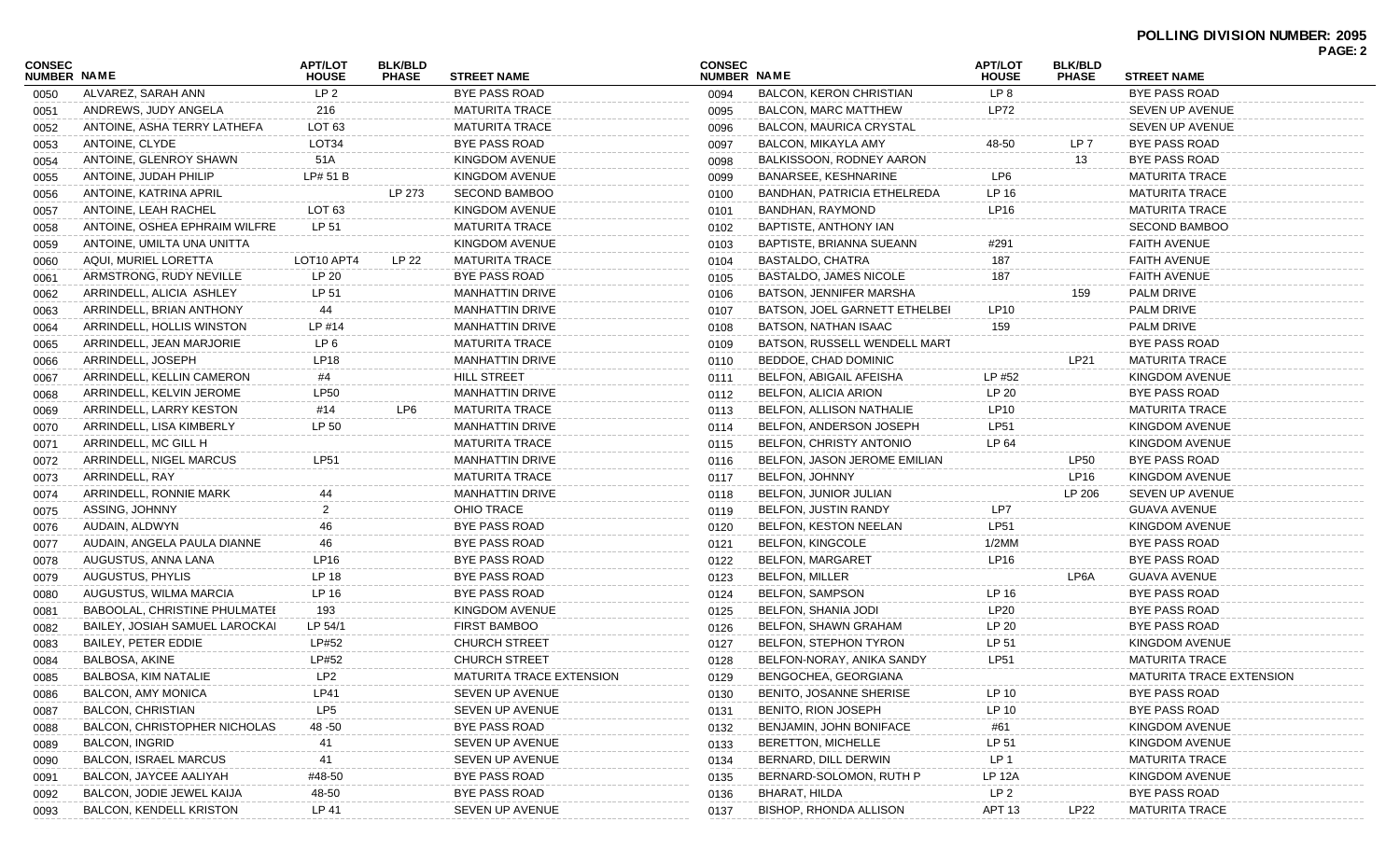|                              |                                 |                                |                                |                          |                              |                               |                                |                                |                          | <b>PAUL J</b> |
|------------------------------|---------------------------------|--------------------------------|--------------------------------|--------------------------|------------------------------|-------------------------------|--------------------------------|--------------------------------|--------------------------|---------------|
| CONSEC<br><b>NUMBER NAME</b> |                                 | <b>APT/LOT</b><br><b>HOUSE</b> | <b>BLK/BLD</b><br><b>PHASE</b> | <b>STREET NAME</b>       | <b>CONSEC</b><br>NUMBER NAME |                               | <b>APT/LOT</b><br><b>HOUSE</b> | <b>BLK/BLD</b><br><b>PHASE</b> | <b>STREET NAME</b>       |               |
| 0138                         | <b>BLAKE, FELICIA MORIA</b>     | LP 54                          |                                | <b>FIRST BAMBOO</b>      | 0182                         | CABRALIS, MARY                | 22                             |                                | KINGDOM AVENUE           |               |
| 0139                         | BLANC, HOLLIS ANTHONY           | LP13                           |                                | KINGDOM AVENUE           | 0183                         | CABRALIS, SHERRY-ANN LISA     |                                | LP 49                          | MATURITA TRACE EXTENSION |               |
| 0140                         | BLANC, KATHY CRYSTAL CAMILITA   | #31                            | LP 18                          | BYE PASS ROAD            | 0184                         | CADOGAN, ROGER SHELDON        | LP242                          |                                | EASTERN MAIN ROAD        |               |
| 0141                         | <b>BLANC, KENNY CHRISTOPHER</b> | LOT <sub>31</sub>              | LP 18                          | BYE PASS ROAD            | 0185                         | CADOGAN, YVONNE               | LOT <sub>1</sub>               |                                | <b>CHURCH STREET</b>     |               |
| 0142                         | BOBB, DARYL GARVIN              | LP14                           |                                | <b>MATURITA TRACE</b>    | 0186                         | CAIN, BRITANY ANGELICA BRYANA | LP 16                          |                                | BYE PASS ROAD            |               |
| 0143                         | BOBB, WAYNE                     | <b>LP11</b>                    |                                | <b>MATURITA TRACE</b>    | 0187                         | CAIN, JAMES BRYAN             | LP9                            |                                | PALM DRIVE               |               |
| 0144                         | BOODHOO, JAMON JAMAL FRANCIS    | LP34                           |                                | <b>MATURITA TRACE</b>    | 0188                         | CALDERON, DEVON NICHOLAS      | LP51                           |                                | <b>CHURCH STREET</b>     |               |
| 0145                         | BOODHOO, SOOGHANIA              | LP 41                          |                                | KINGDOM AVENUE           | 0189                         | CALDERON, JOHN GARFIELD       | 216                            |                                | <b>MATURITA TRACE</b>    |               |
| 0146                         | BORNEO, ANGELO CLAYTON          | <b>LP22</b>                    |                                | BYE PASS ROAD            | 0190                         | CALDERON, NICOLE-ANN LATOYA   | LP 52                          |                                | <b>CHURCH STREET</b>     |               |
| 0147                         | BORNEO, CANDICE CINDY           | LP <sub>2</sub>                |                                | <b>MANHATTIN DRIVE</b>   | 0191                         | CALDERON, NIGEL JAMEL BERNARI | LP 52                          |                                | <b>CHURCH STREET</b>     |               |
| 0148                         | BORNEO, GINELLE LAUREN          | <b>LP22</b>                    |                                | <b>MATURITA TRACE</b>    | 0192                         | CALDERON, NYRON EVERSON       | <b>LP52</b>                    |                                | <b>CHURCH STREET</b>     |               |
| 0149                         | BORNEO, JUDY                    | LP <sub>5</sub>                |                                | <b>MATURITA TRACE</b>    | 0193                         | CALDERON, PHILLIP             | <b>LOT 202</b>                 |                                | SEVEN UP AVENUE          |               |
| 0150                         | BORNEO, KEVIN CYRIL             | <b>LP22</b>                    |                                | <b>MATURITA TRACE</b>    | 0194                         | CALDERON, SCHENADO MIGUEL     | <b>LP50</b>                    |                                | <b>FAITH AVENUE</b>      |               |
| 0151                         | BORNEO, MARCIA MICHELE          | LP 22                          |                                | BYE PASS ROAD            | 0195                         | CALDERON, SUNIKA EMILY        | 74                             |                                | KINGDOM AVENUE           |               |
| 0152                         | BORNEO, MARGARITA RITA          | <b>LP22</b>                    |                                | BYE PASS ROAD            | 0196                         | CALDERON, ZION EXUS SAPPHIRE  | LP3                            |                                | <b>MATURITA TRACE</b>    |               |
| 0153                         | BORNEO, MIKAH JEROME            | LP 71/1                        |                                | <b>MATURITA TRACE</b>    | 0197                         | CALDON, JEAN-LUC KISHAUN PRES | LOT 277                        |                                | <b>SECOND BAMBOO</b>     |               |
| 0154                         | BORNEO, OTTLEY ALBERT           | LP19                           |                                | <b>MATURITA TRACE</b>    | 0198                         | CALLENDER, GEORGE PASCALL     | #44                            | LP 10                          | BYE PASS ROAD            |               |
| 0155                         | BORNEO, REGAN JOHN              | <b>LP22</b>                    |                                | <b>MATURITA TRACE</b>    | 0199                         | CALLENDER, LEAH JULIET        | #44                            |                                | BYE PASS ROAD            |               |
| 0156                         | BORNEO, SAPPHIRE SHEMAIAH       | LP #19                         |                                | <b>MATURITA TRACE</b>    | 0200                         | CAMACHO, DAVID ALEX           |                                |                                | KINGDOM AVENUE           |               |
| 0157                         | BORNEO, SHURLANA                | 77                             |                                | KINGDOM AVENUE           | 0201                         | CAMPBELL, AKINYEMI ASHLEY M   | LP13-14                        |                                | KINGDOM AVENUE           |               |
| 0158                         | BORNEO, THERESA                 | <b>LP19</b>                    |                                | <b>MATURITA TRACE</b>    | 0202                         | CAMPBELL, ANDREW              | <b>LP22</b>                    |                                | BYE PASS ROAD            |               |
| 0159                         | BOYER, CANDY ROSE               | LP6                            |                                | <b>CHURCH STREET</b>     | 0203                         | CAMPBELL, DOREEN              | LP22                           |                                | KINGDOM AVENUE           |               |
| 0160                         | BOYER, DERICK                   | 24                             |                                | <b>CHURCH STREET</b>     | 0204                         | CAMPBELL, JANET PETRA MARYLYI | LP <sub>2</sub>                |                                | BYE PASS ROAD            |               |
| 0161                         | BOYER, JOSHUA THEODORE SHAG     | #24                            |                                | <b>CHURCH STREET</b>     | 0205                         | CAMPBELL, RANDY JASON THEOPH  | 13                             |                                | KINGDOM AVENUE           |               |
| 0162                         | BOYER, SAMDEO                   | 41                             |                                | KINGDOM AVENUE           | 0206                         | CAMPO, ALICIA TISHA           |                                |                                | KINGDOM AVENUE           |               |
| 0163                         | BOYER, STEPHEN PETER            | <b>LP41</b>                    |                                | KINGDOM AVENUE           | 0207                         | CAMPO, JUNIOR PAUL            | LP7                            |                                | <b>CHURCH STREET</b>     |               |
| 0164                         | BOYER-SOOKLAL, ROHANI           | LP 13/2                        |                                | KINGDOM AVENUE           | 0208                         | CAMPO, PAUL                   |                                |                                | <b>BYE PASS ROAD</b>     |               |
| 0165                         | BRAVO, EUGINA TRONILLA          | <b>LP51</b>                    |                                | <b>MATURITA TRACE</b>    | 0209                         | CAMPO, SYLVESTER              |                                |                                | BYE PASS ROAD            |               |
| 0166                         | BRAVO, KATHLEEN GEMMA           |                                |                                | <b>MATURITA TRACE</b>    | 0210                         | CAMPO, WILLIAM                |                                | LP4                            | MATURITA TRACE EXTENSION |               |
| 0167                         | <b>BRIGGS, GREGORY PATRICK</b>  | LP16                           |                                | <b>MANHATTIN DRIVE</b>   | 0211                         | CARABIA, ALAN SEAN            | LOT 30                         |                                | <b>BYE PASS ROAD</b>     |               |
| 0168                         | BRITTON, ANN SHERIAN            | LOT <sub>28</sub>              |                                | BYE PASS ROAD            | 0212                         | CARABIA, AMELIA               | 30                             |                                | <b>BYE PASS ROAD</b>     |               |
| 0169                         | BROOKS, IAN CHARLES             | 47                             |                                | KINGDOM AVENUE           | 0213                         | CARABIA, DASHA ASTRID         | #30                            |                                | <b>BYE PASS ROAD</b>     |               |
| 0170                         | BROOKS, JUNE CECELIA            | LOT106                         |                                | KINGDOM AVENUE           | 0214                         | CARABIA, ZARHEA SHAUNELLE     | <b>LP19</b>                    |                                | <b>BYE PASS ROAD</b>     |               |
| 0171                         | BROOKS, WESLEY CLEON            | 47                             |                                | KINGDOM AVENUE           | 0215                         | CARABIA, ZARIEL DESHAUNA      | 30                             | LP <sub>19</sub>               | BYE PASS ROAD            |               |
| 0172                         | BROWN, KENROY JOSEPH            | # 159                          |                                | PALM DRIVE               | 0216                         | CARLESSAR-RODRIGUEZ, ANN P    | LP <sub>2</sub>                |                                | <b>MATURITA TRACE</b>    |               |
| 0173                         | BROWNE, SHELLON JASON           | #274                           |                                | EASTERN MAIN ROAD        | 0217                         | CASTELLANO, EARLICK           | LP12                           |                                | <b>KINGDOM AVENUE</b>    |               |
| 0174                         | BRUMANT, JERMILE CLINT          | LP20 LOT6A                     |                                | BYE PASS ROAD            | 0218                         | CASTELLANO, EDEN PAUL         | LP <sub>14</sub>               |                                | KINGDOM AVENUE           |               |
| 0175                         | BUNSEE-SINGH, CAMMESHA          | LP 10                          | 29                             | BYE PASS ROAD            | 0219                         | CASTELLANO, EDWIN EARL        | LP 12                          |                                | KINGDOM AVENUE           |               |
| 0176                         | BURGESS, ANDY ANTHONY           | LP16                           |                                | BYE PASS ROAD            | 0220                         | CASTELLANO, ESAU SHEM         | LP12                           |                                | KINGDOM AVENUE           |               |
| 0177                         | <b>BURROWS, NICOLETTE NILA</b>  | 290                            |                                | <b>FAITH AVENUE</b>      | 0221                         | CASTELLANO, LEON ALEXANDER    | LP10                           |                                | KINGDOM AVENUE           |               |
| 0178                         | CABRALIS, ADRIANNA DONNA        | LP <sub>4</sub>                |                                | MATURITA TRACE EXTENSION | 0222                         | CASTELLANO, MERLE WILMA       | <b>LP12</b>                    |                                | KINGDOM AVENUE           |               |
| 0179                         | CABRALIS, CONRAD STEFON S       | LP <sub>5</sub>                |                                | MATURITA TRACE EXTENSION | 0223                         | CASTELLANO, MICHELLE RUTH     | LP12                           |                                | KINGDOM AVENUE           |               |
| 0180                         | CABRALIS, DANIELLA SAMANTHA F/  | LP5                            |                                | MATURITA TRACE EXTENSION | 0224                         | CASTELLANO, TERIKE JEREMIAH   | LP12                           |                                | <b>GUAVA AVENUE</b>      |               |
| 0181                         | CABRALIS, GLORIA DIANNA C       | LP4                            |                                | MATURITA TRACE EXTENSION | 0225                         | CASTILLO, NIRMALA             | LPA8                           |                                | MATURITA TRACE EXTENSION |               |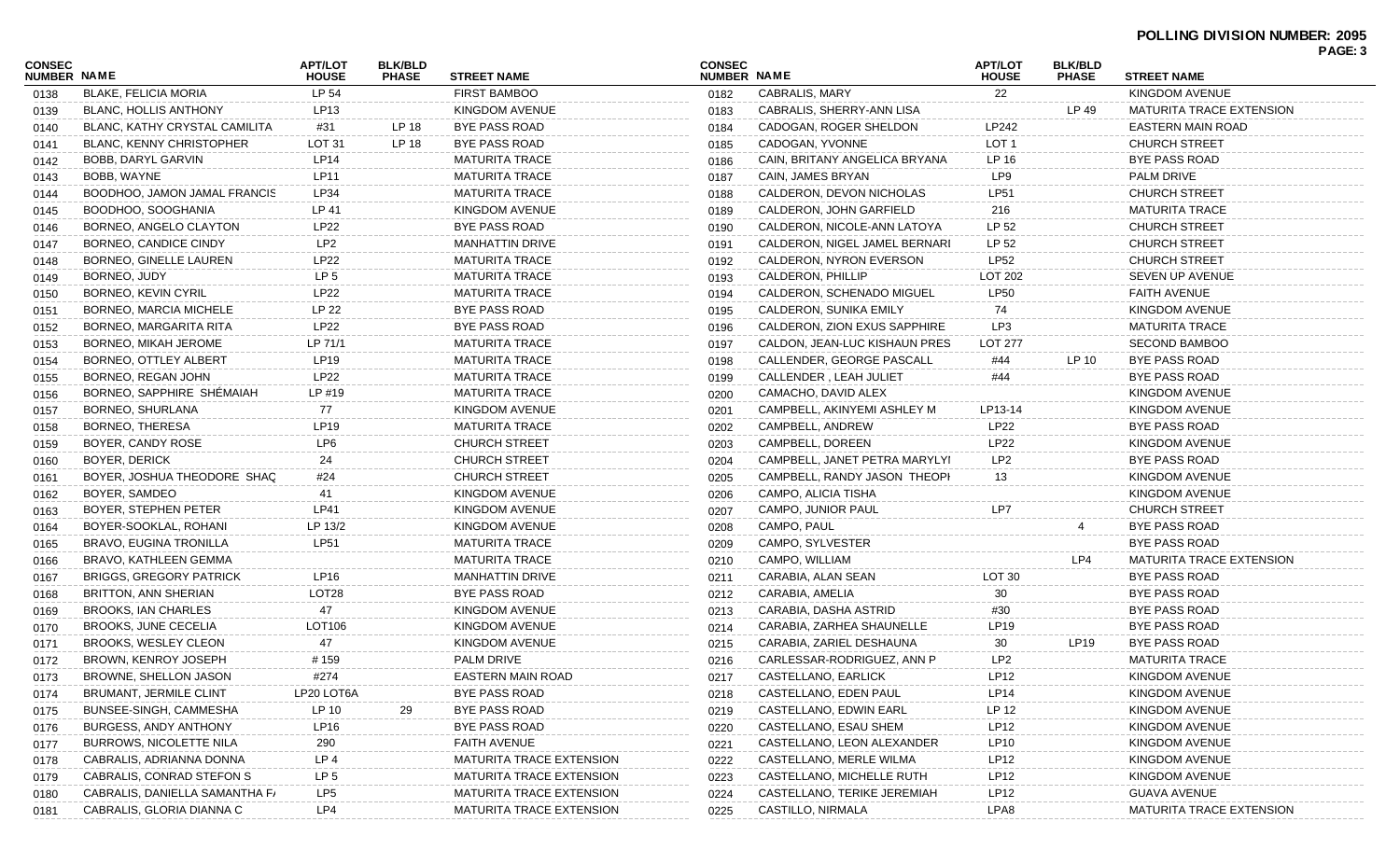| CONSEC<br><b>NUMBER NAME</b> |                                  | <b>APT/LOT</b><br><b>HOUSE</b> | <b>BLK/BLD</b><br><b>PHASE</b> | <b>STREET NAME</b>       | <b>CONSEC</b><br><b>NUMBER NAME</b> |                                 | <b>APT/LOT</b><br><b>HOUSE</b> | <b>BLK/BLD</b><br><b>PHASE</b> | <b>STREET NAME</b>     | PAGE: 4 |
|------------------------------|----------------------------------|--------------------------------|--------------------------------|--------------------------|-------------------------------------|---------------------------------|--------------------------------|--------------------------------|------------------------|---------|
| 0226                         | CASTILLO, SHERWIN BRENT KEVIN    | LP12-13                        |                                | KINGDOM AVENUE           | 0270                                | CHUNIESINGH, ROMANO GEORGE      | LP4                            |                                | <b>BYE PASS ROAD</b>   |         |
| 0227                         | CASTLE, KAREN FRANCISCA          | LP 53                          |                                | OHIO TRACE               | 0271                                | CHUNIESINGH, ROSTANT HARRY      | LP 4                           |                                | BYE PASS ROAD          |         |
| 0228                         | CEDENO, JOSE KENNETH             | 42                             |                                | BYE PASS ROAD            | 0272                                | CHUNIESINGH, SYBIL ROSE         | LP <sub>2</sub>                |                                | <b>BYE PASS ROAD</b>   |         |
| 0229                         | CEDENO, PAUL                     | 23                             |                                | SEVEN UP AVENUE          | 0273                                | CHUNIESINGH, TAMIKA             | 37                             |                                | <b>SEVEN UP AVENUE</b> |         |
| 0230                         | CELESTINE, CLAUDE ALBERT L       |                                | 2                              | MATURITA TRACE EXTENSION | 0274                                | CHUNIESINGH, ZAHN VINCENT       | LP4                            |                                | <b>BYE PASS ROAD</b>   |         |
| 0231                         | CHAMBERS, ABAYOMI NICHOLAS       | LP22                           |                                | <b>CHURCH STREET</b>     | 0275                                | CHURAMAN, KERLENE NEKEISHA      | LOT 161                        |                                | PALM DRIVE             |         |
| 0232                         | CHAMBERS, AVIONNE JEROMA MAF     | 22                             |                                | <b>CHURCH STREET</b>     | 0276                                | CHURAMAN, STEVE FRANCIS         | LP 2                           |                                | BYE PASS ROAD          |         |
| 0233                         | <b>CHAMBERS, EDWIN NATHANIEL</b> | 22                             |                                | <b>CHURCH STREET</b>     | 0277                                | CIELTO, ARLENE CHRISTINE        | LP 38                          |                                | <b>SEVEN UP AVENUE</b> |         |
| 0234                         | CHAMBERS, EMELIA JENNIA          | LP 52                          | #22                            | <b>CHURCH STREET</b>     | 0278                                | CIELTO, GILLIAN ALANA           | 227                            |                                | <b>SECOND BAMBOO</b>   |         |
| 0235                         | <b>CHAMBERS, MARIA EMILY</b>     | 22                             |                                | <b>CHURCH STREET</b>     | 0279                                | <b>CLARKE, ABIGAIL VERDA</b>    | LOT7                           |                                | <b>MANHATTIN DRIVE</b> |         |
| 0236                         | CHAMBERS, NAIOMI PETULAH         | 22                             |                                | <b>CHURCH STREET</b>     | 0280                                | CLARKE, CHANIKA JEWEL JINAKI    | 25                             |                                | KINGDOM AVENUE         |         |
| 0237                         | CHAMBERS, STACEY WENDY-ANN       | 22                             |                                | CHURCH STREET            | 0281                                | CLARKE, DAVIS ANSON             |                                |                                | PALM DRIVE             |         |
| 0238                         | CHANG WAI, FAITH ELIZABETH       | #78                            |                                | KINGDOM AVENUE           | 0282                                | CLARKE, FELIX                   | LOT 17                         |                                | <b>MANHATTIN DRIVE</b> |         |
| 0239                         | CHANG WAI, JOSIAH KARL           | #78                            |                                | KINGDOM AVENUE           | 0283                                | <b>CLARKE, HERMAN</b>           | 18                             |                                | <b>MANHATTIN DRIVE</b> |         |
| 0240                         | CHANG WAI, LEBAH                 | 78                             |                                | KINGDOM AVENUE           | 0284                                | <b>CLARKE, JENNIFER SARRAH</b>  | LP <sub>2</sub>                |                                | <b>MATURITA TRACE</b>  |         |
| 0241                         | CHANG-WAI, KARL CHRISTOPHER      | 78                             |                                | KINGDOM AVENUE           | 0285                                | CLARKE, MAXINE TRICIA           | LP <sub>2</sub>                |                                | OHIO TRACE             |         |
| 0242                         | CHARLERIE, IVAN LUCIEN           | <b>LP12</b>                    |                                | KINGDOM AVENUE           | 0286                                | <b>CLARKE, MEGAN PLACID</b>     | 136                            |                                | KINGDOM AVENUE         |         |
| 0243                         | CHARLES, AKEEL THOMAS            |                                | 11                             | <b>MANHATTIN DRIVE</b>   | 0287                                | <b>CLARKE, MICHELLE</b>         | LP 37                          |                                | <b>SECOND BAMBOO</b>   |         |
| 0244                         | CHARLES, ANN MARIE               | LOT 32                         | LP 18                          | BYE PASS ROAD            | 0288                                | CLARKE, NEAL ANDERSON           |                                |                                | <b>MANHATTIN DRIVE</b> |         |
| 0245                         | <b>CHARLES, BRENTON MARK</b>     |                                |                                | <b>MATURITA TRACE</b>    | 0289                                | <b>CLARKE, RICHARD GEORGE</b>   | 15                             |                                | <b>MATURITA TRACE</b>  |         |
| 0246                         | CHARLES, DEREK FRANKLIN          |                                |                                | KINGDOM AVENUE           | 0290                                | <b>CLARKE, RON MARCUS</b>       | LOT7                           |                                | <b>MANHATTIN DRIVE</b> |         |
| 0247                         | CHARLES, INGRID CAMILLE          |                                |                                | <b>GUAVA AVENUE</b>      | 0291                                | <b>CLARKE, STEPHEN TIMOTHY</b>  | 18                             |                                | <b>MANHATTIN DRIVE</b> |         |
| 0248                         | CHARLES, KEISHA                  | LP7                            |                                | <b>HILL STREET</b>       | 0292                                | CLARKE, TENECIA KARDIJAH        | #12                            |                                | <b>GUAVA AVENUE</b>    |         |
| 0249                         | CHARLES, KHADISHA CHEVON         | 11                             |                                | <b>MANHATTIN DRIVE</b>   | 0293                                | <b>CLARKE, TENELLE LATHISHA</b> | #12                            |                                | GUAVA AVENUE           |         |
| 0250                         | CHARLES, LESLEYANN               |                                |                                | <b>MATURITA TRACE</b>    | 0294                                | CLARKE, VANESSA ALISHA E        | 18                             |                                | <b>MATURITA TRACE</b>  |         |
| 0251                         | CHARLES, LIONEL PATRICK          | LOT73                          |                                | KINGDOM AVENUE           | 0295                                | CLARKE-KOWLESSAR, ANESA NICO    | LP 51                          |                                | <b>BYE PASS ROAD</b>   |         |
| 0252                         | <b>CHARLES, MILLER</b>           |                                |                                | <b>MATURITA TRACE</b>    | 0296                                | CLEMENT, ANASTASIA ALANA        | 16                             |                                | KINGDOM AVENUE         |         |
| 0253                         | CHARLES, NATALIE MERISHA         |                                |                                | EASTERN MAIN ROAD        | 0297                                | CLEMENT, DEVON NICHOLAS CURT    |                                |                                | KINGDOM AVENUE         |         |
| 0254                         | CHARLES, SHELTON                 | 18                             |                                | <b>MANHATTIN DRIVE</b>   | 0298                                | CLEMENT-MORENO, MELISSA DEBE    | LP35                           |                                | EASTERN MAIN ROAD      |         |
| 0255                         | CHARLES, SHERVON RICARDO         |                                | LP11                           | <b>MATURITA TRACE</b>    | 0299                                | CLINTON, FOLUKE OLANDO          | LOT130                         |                                | KINGDOM AVENUE         |         |
| 0256                         | CHARLES, SHURMA SYLVIA           | LP 6                           |                                | <b>GUAVA AVENUE</b>      | 0300                                | CLINTON, ONIKA ORNELLA          | LP9                            |                                | KINGDOM AVENUE         |         |
| 0257                         | <b>CHARLES, SIMONE KAREN</b>     | LP11                           |                                | <b>MATURITA TRACE</b>    | 0301                                | <b>CLINTON, WAYNE</b>           | LP9                            |                                | KINGDOM AVENUE         |         |
| 0258                         | CHARLES, VERNON RAYMOND          | LP 52                          |                                | OHIO TRACE               | 0302                                | COATES-GOULD, VICTORIA P        | LP20                           |                                | <b>BYE PASS ROAD</b>   |         |
| 0259                         | CHARLES, WENDY ANN JERMINE       | -1                             |                                | <b>MATURITA TRACE</b>    | 0303                                | <b>CODRINGTON, RUNNIE MARK</b>  | 187                            |                                | <b>FAITH AVENUE</b>    |         |
| 0260                         | CHARLES RAMKISSOON, ANNETTE      | LP 13                          |                                | <b>MATURITA TRACE</b>    | 0304                                | <b>COKER, CURTIS GERALD</b>     | 19                             |                                | KINGDOM AVENUE         |         |
| 0261                         | CHARLES-LOPEZ, CHARLENE I        | LOT <sub>21</sub>              |                                | BYE PASS ROAD            | 0305                                | COKER, JESSICA SARAH            | LP 19                          |                                | KINGDOM AVENUE         |         |
| 0262                         | CHARLES-RUIZ, LIANE FRANCES A    | 144                            | LP 9                           | KINGDOM AVENUE           | 0306                                | COKER, JUNAILIA ORNELLA         | LP 22                          |                                | <b>BYE PASS ROAD</b>   |         |
| 0263                         | CHOTAI, ANDERSON ASHAN           | LP 10                          |                                | <b>MATURITA TRACE</b>    | 0307                                | COKER, JUNIOR MARTIN            | <b>LP22</b>                    |                                | <b>BYE PASS ROAD</b>   |         |
| 0264                         | CHOTAI, NARINE TOLARAM           | LOT70                          |                                | <b>MATURITA TRACE</b>    | 0308                                | COKER, MIGUEL GERALD            | 19                             |                                | <b>KINGDOM AVENUE</b>  |         |
| 0265                         | CHUNIESINGH, JAMES               | LP 1                           |                                | EASTERN MAIN ROAD        | 0309                                | CONNELL, DEXTER                 |                                | <b>LP22</b>                    | <b>MATURITA TRACE</b>  |         |
| 0266                         | CHUNIESINGH, JAMIE JESSICA       | LP 42                          |                                | EASTERN MAIN ROAD        | 0310                                | CONNEUIL, BERNICE ANN           | 35                             |                                | <b>BYE PASS ROAD</b>   |         |
| 0267                         | CHUNIESINGH, JESSE JAMES         | LP#1                           |                                | EASTERN MAIN ROAD        | 0311                                | CONNEUIL, CASSIM                | 35                             |                                | <b>BYE PASS ROAD</b>   |         |
| 0268                         | CHUNIESINGH, MARY SARAH          | 37                             |                                | SEVEN UP AVENUE          | 0312                                | CONNEUIL, DAREN QUINTON         | 35                             |                                | <b>BYE PASS ROAD</b>   |         |
| 0269                         | CHUNIESINGH, RAPHAEL             | LP4                            |                                | BYE PASS ROAD            | 0313                                | CONNEUIL, GERARD QUINTON        | LP 23                          |                                | <b>CHURCH STREET</b>   |         |
|                              |                                  |                                |                                |                          |                                     |                                 |                                |                                |                        |         |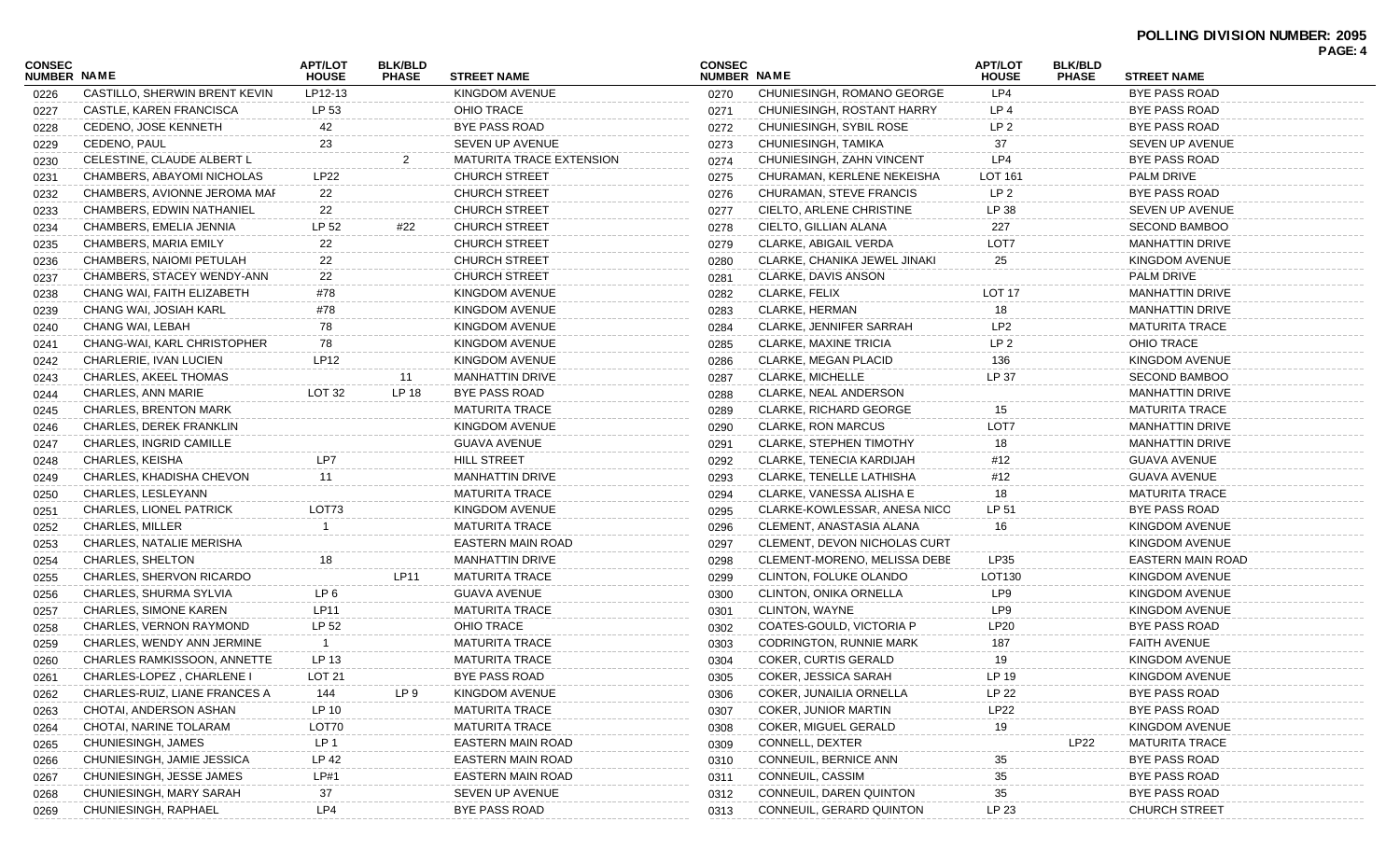| CONSEC             |                                     | <b>APT/LOT</b>    | <b>BLK/BLD</b> |                                 | <b>CONSEC</b> |                                | <b>APT/LOT</b>    | <b>BLK/BLD</b>  |                        | PAGE: 5 |
|--------------------|-------------------------------------|-------------------|----------------|---------------------------------|---------------|--------------------------------|-------------------|-----------------|------------------------|---------|
| <b>NUMBER NAME</b> |                                     | <b>HOUSE</b>      | <b>PHASE</b>   | <b>STREET NAME</b>              | NUMBER NAME   |                                | <b>HOUSE</b>      | <b>PHASE</b>    | <b>STREET NAME</b>     |         |
| 0314               | CORYAT, VERONICA                    |                   |                | MATURITA TRACE EXTENSION        | 0358          | DOOKERAN, SHELANA LAKEN        | 50                |                 | <b>MANHATTIN DRIVE</b> |         |
| 0315               | CROSS, AKELA PATRICE TRACEY-A       | LP 50             |                | <b>MANHATTIN DRIVE</b>          | 0359          | DOOKIE, MARK RAMDEO            | 153-28            |                 | KINGDOM AVENUE         |         |
| 0316               | CROSS, EARLYN GWENDOLIN             | LP 50             |                | <b>MANHATTIN DRIVE</b>          | 0360          | DOOLAM, RAMASAR RAMAYSWAN      | <b>LP17</b>       |                 | <b>BYE PASS ROAD</b>   |         |
| 0317               | <b>CUMBERBATCH, PATRICK FREDERI</b> | LP 53             |                | <b>FAITH AVENUE</b>             | 0361          | DOONIE, MAURICE FRANCIS        | LOT <sub>67</sub> |                 | KINGDOM AVENUE         |         |
| 0318               | CUMMINGS, ATO JELANI                | LP #8             |                | <b>KINGDOM AVENUE</b>           | 0362          | DOUGLAS, DEBORAH PRISCILLA     | 15                |                 | <b>MANHATTIN DRIVE</b> |         |
| 0319               | CUMMINGS PLAZA, LAURA-LEE CAR       | LP 1              |                | <b>MANHATTIN DRIVE</b>          | 0363          | DOUGLAS, LYSTRA                | 58                |                 | EASTERN MAIN ROAD      |         |
| 0320               | DANDRADE, JABARI DANIEL DANE        | 76                |                | KINGDOM AVENUE                  | 0364          | DOUGLAS, MELISSA SPARKLE       | 15                |                 | <b>MANHATTIN DRIVE</b> |         |
| 0321               | DANDRADE, JUSTIN GREGORY            | #76               |                | <b>KINGDOM AVENUE</b>           | 0365          | DOUGLAS, SHAUN MICHAEL         | 15                |                 | <b>MANHATTIN DRIVE</b> |         |
| 0322               | DANIEL, KISHORE                     |                   |                | <b>EASTERN MAIN ROAD</b>        | 0366          | DOUGLAS, SOMMER MICHELLE       | 15                |                 | <b>MANHATTIN DRIVE</b> |         |
| 0323               | DANIEL, LENNARD STEVE               | LP26              |                | KINGDOM AVENUE                  | 0367          | DUFFRIEND, WILFRED JUNIOR      |                   |                 | <b>FAITH AVENUE</b>    |         |
| 0324               | DAVID, ANDREA KERRINE               | #4                |                | KINGDOM AVENUE                  | 0368          | DUKE, KERON SHAWN              | LOT 290           |                 | <b>FAITH AVENUE</b>    |         |
| 0325               | DAVID, DONALLY AARON                |                   |                | <b>KINGDOM AVENUE</b>           | 0369          | DURHAM, AMANDA SUE             | LP12/1            |                 | KINGDOM AVENUE         |         |
| 0326               | DAVID, ERNEST                       | LP4               |                | KINGDOM AVENUE                  | 0370          | ECCLES, LINVAL JONATHAN JOSEP  | 126               |                 | <b>BYE PASS ROAD</b>   |         |
| 0327               | DAVID, GINA AMANDA                  |                   |                | KINGDOM AVENUE                  | 0371          | ECCLES, LYNETTE                | 126               |                 | <b>BYE PASS ROAD</b>   |         |
| 0328               | DAVID, JENELLE LATISHA              |                   |                | KINGDOM AVENUE                  | 0372          | EDMUND, JENNEYLYN DEBBIEANN    | LP623             |                 | <b>SECOND BAMBOO</b>   |         |
| 0329               | DAVID, KEDAR                        | LOT 13            |                | <b>MATURITA TRACE EXTENSION</b> | 0373          | EDMUND, LEONIE JANE            | #94               | LP 108          | KINGDOM AVENUE         |         |
| 0330               | DAVID, YVONNE                       | LP4               |                | KINGDOM AVENUE                  | 0374          | EDWARDS, GREGORIA              | 290               |                 | <b>FAITH AVENUE</b>    |         |
| 0331               | DAVIS, DANNIELA CHANELLE            | LP 53             |                | FAITH AVENUE                    | 0375          | EDWARDS, JOSHUA NICHOLAS       | LOT 102           |                 | KINGDOM AVENUE         |         |
| 0332               | DE FREITAS, ALLISON NICOLE          | #57 A             |                | BYE PASS ROAD                   | 0376          | EDWARDS, KARIN ERICA           | LP 48             |                 | KINGDOM AVENUE         |         |
| 0333               | DE FREITAS, CYNTHIA OCTAVIA         | 42                |                | <b>BYE PASS ROAD</b>            | 0377          | EDWARDS, RHYLA MONEFAR         | 246               |                 | KINGDOM AVENUE         |         |
| 0334               | DE FREITAS, DAMASUS NOEL            | 42                |                | BYE PASS ROAD                   | 0378          | EDWARDS, SEMOY ALICIA          |                   |                 | KINGDOM AVENUE         |         |
| 0335               | DE FREITAS, DESMOND MARTIN          | 42                |                | BYE PASS ROAD                   | 0379          | EDWARDS, SHAQUEESHA STEFIESH   | 293               |                 | <b>FAITH AVENUE</b>    |         |
| 0336               | DE FREITAS, LEROY                   | 42                |                | BYE PASS ROAD                   | 0380          | EDWARDS, STEVE NEIL            | <b>LP48</b>       |                 | KINGDOM AVENUE         |         |
| 0337               | DE FREITAS, MIROON                  | 42                |                | BYE PASS ROAD                   | 0381          | EDWARDS, TREVIS RICHARD        |                   |                 | KINGDOM AVENUE         |         |
| 0338               | DE LEON, BEVON JUNIOR               | 24                |                | KINGDOM AVENUE                  | 0382          | ENGLISH, AYANA SUEANN          | LP52              |                 | KINGDOM AVENUE         |         |
| 0339               | DE LEON, CURLENE JULIA GINA         | 24                |                | KINGDOM AVENUE                  | 0383          | ETTIENNE, ALVIN                | LP11              |                 | <b>PALM DRIVE</b>      |         |
| 0340               | DE LEON, DARRYL DAMIAN JIMMY        | 24                |                | <b>CHURCH STREET</b>            | 0384          | ETTIENNE, TAJAH ALEAH          | LP53              |                 | <b>PALM DRIVE</b>      |         |
| 0341               | DE LEON, EMELDA RAMALADAR           | 24                |                | KINGDOM AVENUE                  | 0385          | EVERSLEY-CHARLERIE, LEOTHA I   |                   |                 | KINGDOM AVENUE         |         |
| 0342               | DE LEON, FRANCIS                    | <b>LP54</b>       |                | <b>CHURCH STREET</b>            | 0386          | FERNANDEZ, MARIO ANTHONY       | LP297             |                 | <b>SECOND BAMBOO</b>   |         |
| 0343               | DE LEON, FRANCISCA MEENA            | LP 54             |                | <b>FIRST BAMBOO</b>             | 0387          | FERNANDEZ, RICARDO SILVESTER   | 14                |                 | KINGDOM AVENUE         |         |
| 0344               | DE LEON, IAN JAMES                  | LP6               |                | <b>CHURCH STREET</b>            | 0388          | FEVRIER, DAVID JOSEPH          | 21                |                 | SEVEN UP AVENUE        |         |
| 0345               | DE LEON, JAMES                      | LOT <sub>17</sub> |                | SEVEN UP AVENUE                 | 0389          | FOLKES, MAUREEN HYACINTH       | <b>LP20</b>       |                 | BYE PASS ROAD          |         |
| 0346               | DE LEON, JUDY                       | LP25              |                | SEVEN UP AVENUE                 | 0390          | FORRESTER, BRENT ANTHONY       | LP <sub>5</sub>   |                 | KINGDOM AVENUE         |         |
| 0347               | DE LEON, LISA JOANNE                | LP30              |                | KINGDOM AVENUE                  | 0391          | FORRESTER, DANIEL MATTHEW      | #7                |                 | KINGDOM AVENUE         |         |
| 0348               | DE LEON, LISANNE LYNELLE            | #24               | LP 5           | KINGDOM AVENUE                  | 0392          | FORRESTER, JOEL JASON          | LP5               |                 | KINGDOM AVENUE         |         |
| 0349               | DE LORME-THOMAS, MAURICIA RUT       | 58                |                | <b>EASTERN MAIN ROAD</b>        | 0393          | FORRESTER, NATASHA             | #7                |                 | KINGDOM AVENUE         |         |
| 0350               | DEDIER-DIAL, ROSLYN CLAUDIA         | 54                |                | BYE PASS ROAD                   | 0394          | FORRESTER, REBECCA DANIELLA    | #7                | LP <sub>2</sub> | KINGDOM AVENUE         |         |
| 0351               | DELEON, JULIEN                      | 24                |                | KINGDOM AVENUE                  | 0395          | FORRESTER, ZOLA FOLAYAN        | 7                 |                 | KINGDOM AVENUE         |         |
| 0352               | DIAL, CANDICE TAMIKA VERONICA       | 54                |                | BYE PASS ROAD                   | 0396          | FRANCIS, BRIAN SAMPSON         |                   | LP13            | KINGDOM AVENUE         |         |
| 0353               | DIAMOND, CHERYL                     | 6                 |                | <b>MATURITA TRACE</b>           | 0397          | <b>FRANCIS, CHRISTOPHER</b>    | LP3               |                 | <b>MATURITA TRACE</b>  |         |
| 0354               | DIAZ, BIBINA                        |                   |                | KINGDOM AVENUE                  | 0398          | <b>FRANCIS, DENIQUE DANA</b>   | LP 13             |                 | KINGDOM AVENUE         |         |
| 0355               | DIAZ, FABEIAN THOMAS                |                   |                | KINGDOM AVENUE                  | 0399          | <b>FRANCIS, DOLORES MONICA</b> | LP3               |                 | <b>MATURITA TRACE</b>  |         |
| 0356               | DIAZ, WYNFORD                       |                   |                | KINGDOM AVENUE                  | 0400          | <b>FRANCIS, GODWIN MICHAEL</b> | 277               |                 | <b>SECOND BAMBOO</b>   |         |
| 0357               | DINDIAL, NICOLE ASHLEY              |                   |                | KINGDOM AVENUE                  | 0401          | FRANCIS, LEANA TRACY           | <b>LP50</b>       |                 | <b>MANHATTIN DRIVE</b> |         |
|                    |                                     |                   |                |                                 |               |                                |                   |                 |                        |         |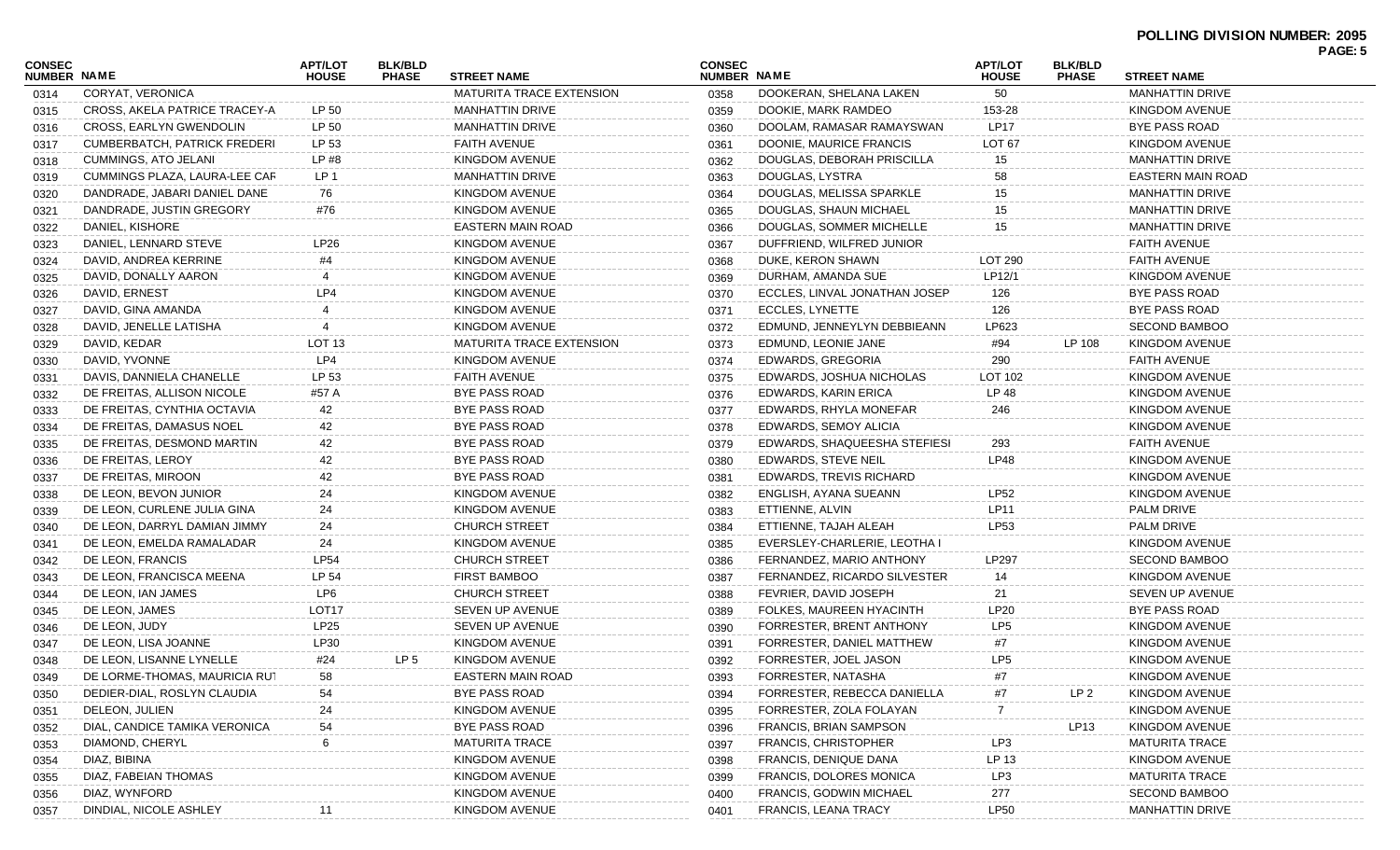| <b>CONSEC</b><br>NUMBER NAME |                                      | <b>APT/LOT</b><br><b>HOUSE</b> | <b>BLK/BLD</b><br><b>PHASE</b> | <b>STREET NAME</b>                            | <b>CONSEC</b><br>NUMBER NAME |                                     | <b>APT/LOT</b><br><b>HOUSE</b> | <b>BLK/BLD</b><br><b>PHASE</b> | <b>STREET NAME</b>              | PAGE: 6 |
|------------------------------|--------------------------------------|--------------------------------|--------------------------------|-----------------------------------------------|------------------------------|-------------------------------------|--------------------------------|--------------------------------|---------------------------------|---------|
| 0402                         | <b>FRANCIS, MICHELLE MELINA</b>      | 24                             |                                | <b>CHURCH STREET</b>                          | 0446                         | GARCIA, LIZANDRA NADIA              | LOT97                          |                                | KINGDOM AVENUE                  |         |
| 0403                         | <b>FRANCIS, NICOLE FRANSILLA</b>     | LP3                            |                                | MATURITA TRACE                                | 0447                         | GARCIA, LOUANNA ELENORA P           | LP 22                          |                                | BYE PASS ROAD                   |         |
| 0404                         | FRANCIS, PATRICIA JULIA              | LP13                           |                                | KINGDOM AVENUE                                | 0448                         | GARCIA, LYDIA                       | <b>LP10</b>                    |                                | KINGDOM AVENUE                  |         |
| 0405                         | FRANCIS-SOOKLAL, SARAH SASHA         | OPP LP 2                       | 76                             | KINGDOM AVENUE                                | 0449                         | <b>GARCIA, MC KELL GEMMOT</b>       | LP <sub>2</sub>                |                                | <b>MATURITA TRACE EXTENSION</b> |         |
| 0406                         | FRANCOIS, AARON ELIAS                | 30B                            |                                | PALM DRIVE                                    | 0450                         | GARCIA, MONTY JAMES                 |                                | 97                             | KINGDOM AVENUE                  |         |
| 0407                         | FRANCOIS, AARON ELIAS                | 30B                            |                                | PALM DRIVE                                    | 0451                         | GARCIA, RICHI PAUL LAINE            | LP 23                          |                                | <b>MATURITA TRACE</b>           |         |
| 0408                         | <b>FRANCOIS, ALEX JOSIAH</b>         | #39                            |                                | SEVEN UP AVENUE                               | 0452                         | <b>GARCIA WELLINGTON, MELAGRITA</b> | LP 19                          |                                | BYE PASS ROAD                   |         |
| 0409                         | <b>FRANCOIS, ANDERSON BANCE</b>      | LP7                            |                                | <b>MATURITA TRACE</b>                         | 0453                         | GARCIA-BENITO, EROUSIA LITA         | LP19                           |                                | BYE PASS ROAD                   |         |
| 0410                         | <b>FRANCOIS, ANNA MARIA</b>          | LP 38                          |                                | SEVEN UP AVENUE                               | 0454                         | <b>GARCIA-MITCHELL, MARUGRITE A</b> | LP19                           |                                | BYE PASS ROAD                   |         |
| 0411                         | <b>FRANCOIS, ANTHONY TREVOR</b>      |                                |                                | SEVEN UP AVENUE                               | 0455                         | <b>GENTILE, CAROLINE</b>            | 67                             |                                | KINGDOM AVENUE                  |         |
| 0412                         | <b>FRANCOIS, CURTIS DANIEL</b>       | 38                             |                                | SEVEN UP AVENUE                               | 0456                         | GENTILE, DINAH KAMIKA               | LOT <sub>67</sub>              |                                | KINGDOM AVENUE                  |         |
| 0413                         | FRANCOIS, CURTIS DAVID               | 38                             |                                | SEVEN UP AVENUE                               | 0457                         | <b>GENTILE, JOSIAH LUKE</b>         | <b>LP51</b>                    |                                | KINGDOM AVENUE                  |         |
| 0414                         | FRANCOIS, CYNTHIA MABLE              | LP1                            |                                | <b>MATURITA TRACE</b>                         | 0458                         | GENTILE, SARAH LAKEISHA             | LOT67                          |                                | <b>KINGDOM AVENUE</b>           |         |
| 0415                         | FRANCOIS, DAVID PAUL                 |                                | LP 1                           | <b>MATURITA TRACE</b>                         | 0459                         | GEORGE, DANIEL GLENFORD S           | 15                             |                                | KINGDOM AVENUE                  |         |
| 0416                         | FRANCOIS, DEDREA SHANIA              | LP 39                          |                                | <b>SEVEN UP AVENUE</b>                        | 0460                         | <b>GEORGE, DEBORAH</b>              | LP10                           |                                | BYE PASS ROAD                   |         |
| 0417                         | FRANCOIS, DEEJAN LLOYD               | LP15                           | 39                             | SEVEN UP AVENUE                               | 0461                         | GEORGE, MERVYN ALEXANDER            |                                | LP <sub>29</sub>               | KINGDOM AVENUE                  |         |
| 0418                         | FRANCOIS, DENISE ALICIA              | 48-50                          |                                | BYE PASS ROAD                                 | 0462                         | GEORGE, PATRICE NATASHA G           | # 15                           |                                | KINGDOM AVENUE                  |         |
| 0419                         | FRANCOIS, DERRON RANDY               | LP 38                          |                                | SEVEN UP AVENUE                               | 0463                         | <b>GEORGE, SHARON</b>               | 15                             |                                | KINGDOM AVENUE                  |         |
| 0420                         | <b>FRANCOIS, ESTHER NATALIE</b>      |                                |                                | <b>GUAVA AVENUE</b>                           | 0464                         | <b>GEORGE, SHERWIN MICHAEL</b>      | LP 29                          |                                | KINGDOM AVENUE                  |         |
| 0421                         | <b>FRANCOIS, GLEN SAMUEL</b>         | 48-50                          |                                | BYE PASS ROAD                                 | 0465                         | <b>GEORGE, SIMON</b>                | 25                             |                                | SEVEN UP AVENUE                 |         |
| 0422                         | FRANCOIS, GLORIA                     | 208                            | LP 52                          | <b>CHURCH STREET</b>                          | 0466                         | <b>GEORGE, STEPHON ISAIAH SHERW</b> | LP 21                          |                                | KINGDOM AVENUE                  |         |
| 0423                         | FRANCOIS, JENNY JULIANA              | <b>LP51</b>                    |                                | GUAVA AVENUE                                  | 0467                         | <b>GEORGE, TIMOTHY CHRISTY J</b>    |                                |                                | <b>MATURITA TRACE</b>           |         |
|                              | FRANCOIS, KAREN VERONICA             |                                |                                | SEVEN UP AVENUE                               | 0468                         | GILL, JOSIAH ALPHONSO               | LP113                          |                                | <b>KINGDOM AVENUE</b>           |         |
| 0424                         | FRANCOIS, LLOYD ARNOLD               |                                |                                | SEVEN UP AVENUE                               | 0469                         | GOMEZ, AMIRA TASIE-NZINGA           | 25                             |                                | <b>KINGDOM AVENUE</b>           |         |
| 0425                         | <b>FRANCOIS, RENDEL RODNEY</b>       | <b>LP52</b>                    |                                | <b>CHURCH STREET</b>                          | 0470                         | GOMEZ, ANDREW WAHINI WASHITA        |                                |                                | KINGDOM AVENUE                  |         |
| 0426                         | FRANCOIS, RICARDO CHEFAN             | 48-50                          |                                | BYE PASS ROAD                                 | 0471                         | GOMEZ, COOYAH YAKINI KAMILAH        | 25                             |                                | KINGDOM AVENUE                  |         |
| 0427                         | <b>FRANCOIS, ROBERT MITCHELL</b>     | LP 39                          |                                | SEVEN UP AVENUE                               |                              | <b>GOMEZ, DEXTER ELVIS</b>          |                                |                                | <b>BYE PASS ROAD</b>            |         |
| 0428                         |                                      | LOT <sub>67</sub>              |                                | KINGDOM AVENUE                                | 0472                         |                                     | <b>LP24</b>                    |                                | MATURITA TRACE EXTENSION        |         |
| 0429                         | FRANKLYN, QUADE ADRIAN KYRON         |                                |                                | <b>MANHATTIN DRIVE</b>                        | 0473                         | GOMEZ, KEISHA KARLA                 |                                |                                |                                 |         |
| 0430                         | FRASER, JOSHUA NICHOLAS C            | 27<br>16                       |                                |                                               | 0474                         | GOMEZ, KERRY LESTER                 |                                |                                | MATURITA TRACE EXTENSION        |         |
| 0431                         | FREDERICK, IYANA GRACELYN            |                                | LP 52                          | <b>CHURCH STREET</b><br><b>MATURITA TRACE</b> | 0475                         | <b>GOMEZ, LESTER JUSTIN KERRY</b>   | LP <sub>2</sub>                | 3                              | <b>MATURITA TRACE EXTENSION</b> |         |
| 0432                         | FREDERICK, ROLLY                     |                                |                                |                                               | 0476                         | GOMEZ, MALCOLM MICHAEL JOSEP        |                                | 294                            | <b>FAITH AVENUE</b>             |         |
| 0433                         | <b>FREDERICK, TERESA</b>             | 16                             |                                | <b>CHURCH STREET</b>                          | 0477                         | GOMEZ, MICHAEL JOSEPH               |                                | LP52 #294                      | <b>FAITH AVENUE</b>             |         |
| 0434                         | FREDERICK, TRICIA DEBRA              | 16                             |                                | CHURCH STREET                                 | 0478                         | GOMEZ, MOSIAH ANDREW JR             | 25                             |                                | KINGDOM AVENUE                  |         |
| 0435                         | FREDERICK, VANESSA IRENE E           | LP651                          |                                | EASTERN MAIN ROAD                             | 0479                         | GOMEZ, NIKISHA JOELENE              | 294                            |                                | <b>FAITH AVENUE</b>             |         |
| 0436                         | GADAR, ROSLYN HANSDAI                | 150                            |                                | PALM DRIVE                                    | 0480                         | <b>GOMEZ, NORBERT</b>               |                                |                                | <b>BYE PASS ROAD</b>            |         |
| 0437                         | GADAR, TERRENCE                      |                                |                                | BYE PASS ROAD                                 | 0481                         | <b>GOMEZ, SHEREECE TAMAICA</b>      | #3                             | LP <sub>2</sub>                | MATURITA TRACE EXTENSION        |         |
| 0438                         | <b>GANASH-CHOTAI, MERLE VERONIC.</b> | <b>LP10</b>                    |                                | <b>MATURITA TRACE</b>                         | 0482                         | GOMEZ, WENDELL HASELY               |                                |                                | <b>BYE PASS ROAD</b>            |         |
| 0439                         | <b>GARCIA, ANDRE PETER PAUL</b>      | LP22                           |                                | MATURITA TRACE                                | 0483                         | GONZALES, BETTY ANN JULIANA         |                                | LP21                           | <b>MATURITA TRACE</b>           |         |
| 0440                         | GARCIA, APRIL STEPHANIE JOYCEL       | LP 22                          |                                | <b>MATURITA TRACE</b>                         | 0484                         | GONZALES, BRITNEY GINELLE J         | LP 279                         |                                | <b>SECOND BAMBOO</b>            |         |
| 0441                         | GARCIA, CANDICE PRINCESS ELAIN       | LP #22                         |                                | <b>MATURITA TRACE</b>                         | 0485                         | <b>GONZALES, DAVID CARMICHAEL</b>   | <b>LP17</b>                    |                                | MATURITA TRACE                  |         |
| 0442                         | GARCIA, CURTIS                       |                                | LP22                           | <b>MATURITA TRACE</b>                         | 0486                         | GONZALES, DIANA KADISHA             | LP6                            |                                | <b>GUAVA AVENUE</b>             |         |
| 0443                         | GARCIA, FABIAN LEON ADAM             | LP 22                          |                                | MATURITA TRACE                                | 0487                         | GONZALES, GINA LEANN                | <b>LP37</b>                    |                                | EASTERN MAIN ROAD               |         |
| 0444                         | <b>GARCIA, HELEN</b>                 | LP <sub>2</sub>                |                                | <b>MATURITA TRACE</b>                         | 0488                         | GONZALES, HOLIS JOSEPH IRVING       |                                | LP21                           | <b>MATURITA TRACE</b>           |         |
| 0445                         | <b>GARCIA, KENT ROMAIN</b>           | <b>LP19</b>                    |                                | BYE PASS ROAD                                 | 0489                         | GONZALES, JENNY ELIZABETH           | 18                             |                                | <b>MATURITA TRACE</b>           |         |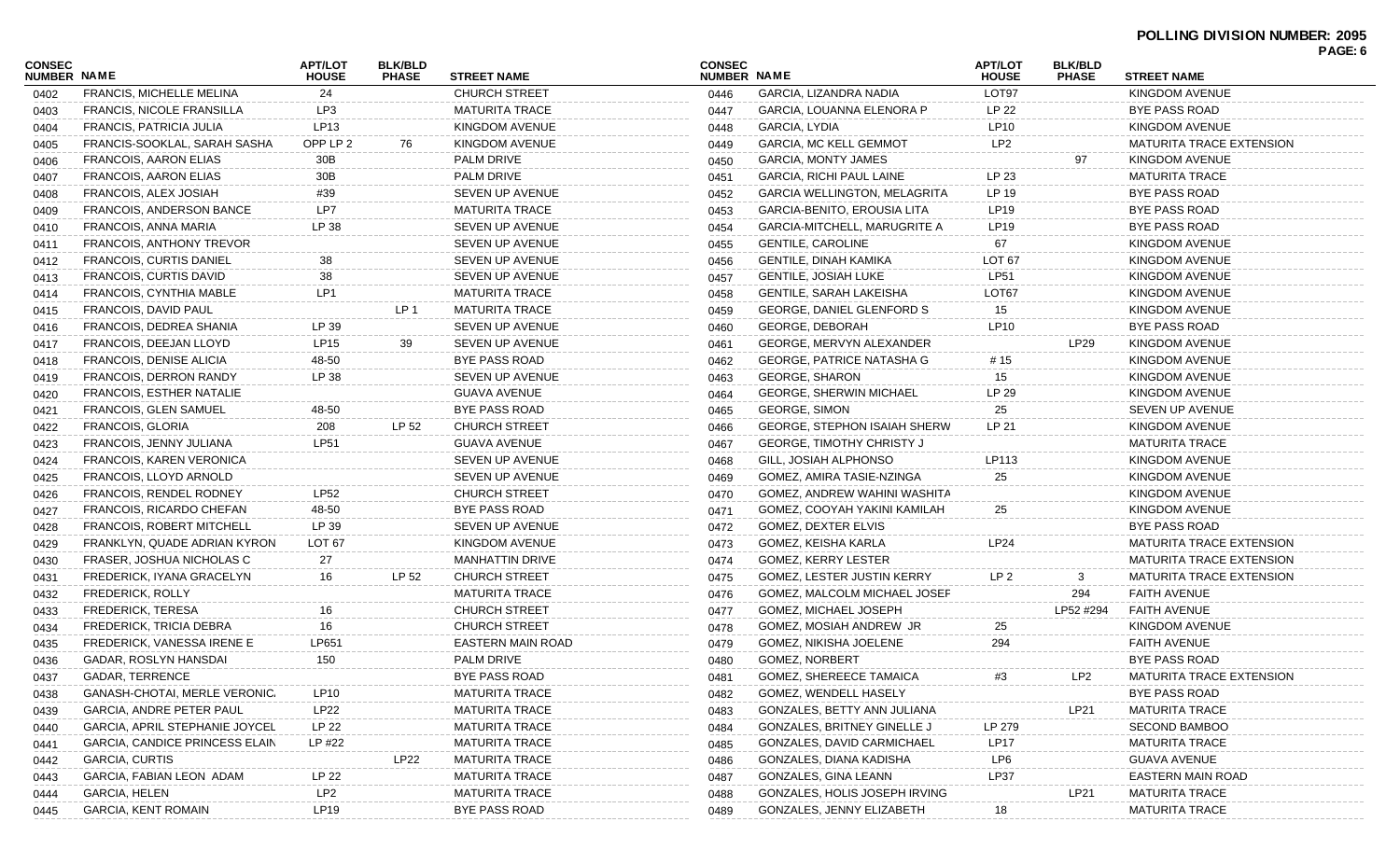| CONSEC<br><b>NUMBER NAME</b> |                                     | <b>APT/LOT</b><br><b>HOUSE</b> | <b>BLK/BLD</b><br><b>PHASE</b> | <b>STREET NAME</b>       | <b>CONSEC</b><br>NUMBER NAME |                               | <b>APT/LOT</b><br><b>HOUSE</b> | <b>BLK/BLD</b><br><b>PHASE</b> | <b>STREET NAME</b>              | <b>PAGE: 7</b> |
|------------------------------|-------------------------------------|--------------------------------|--------------------------------|--------------------------|------------------------------|-------------------------------|--------------------------------|--------------------------------|---------------------------------|----------------|
| 0490                         | <b>GONZALES, KEITH SIMON</b>        |                                | 4                              | <b>FIRST BAMBOO</b>      | 0534                         | GUEVARA, MICHELLE PAULA       | 231A                           |                                | <b>CHURCH STREET</b>            |                |
| 0491                         | <b>GONZALES, KERRY GARTH KION</b>   | LOT 279                        |                                | <b>SECOND BAMBOO</b>     | 0535                         | GUEVARA, NICOLE VENECIA       | 35                             |                                | BYE PASS ROAD                   |                |
| 0492                         | <b>GONZALES, MARJORIE PATIENCE</b>  |                                |                                | <b>MATURITA TRACE</b>    | 0536                         | HACKETT, TYRONE               |                                |                                | KINGDOM AVENUE                  |                |
| 0493                         | GONZALES, MICHELE ZITA ANN M        | LP011                          |                                | <b>MATURITA TRACE</b>    | 0537                         | HACKSHAW, MICHAELA SALOME SA  | # 15                           |                                | KINGDOM AVENUE                  |                |
| 0494                         | GONZALES, MUNDUS                    | LOT279                         |                                | <b>EASTERN MAIN ROAD</b> | 0538                         | HACKSHAW, WENDELL ROBERT      | LP10                           |                                | <b>PALM DRIVE</b>               |                |
| 0495                         | GONZALES, NIGEL CARMICHAEL          | <b>LP20</b>                    |                                | <b>MATURITA TRACE</b>    | 0539                         | HANLEY, SHAKHUN TREY          | LP 22                          |                                | <b>MATURITA TRACE</b>           |                |
| 0496                         | <b>GONZALES, REESE MICHAEL</b>      | 18                             | LP 21                          | <b>MATURITA TRACE</b>    | 0540                         | HARGREAVES, HANNAH MARELISA   | LP20                           |                                | BYE PASS ROAD                   |                |
| 0497                         | <b>GONZALES, SHELDON NICHOLAS</b>   | LP54                           |                                | <b>FIRST BAMBOO</b>      | 0541                         | HARRICHARAN, KUMARIE SITA     | <b>LP54</b>                    |                                | <b>CHURCH STREET</b>            |                |
| 0498                         | GONZALES, TERRENCE                  | LOT 283                        |                                | <b>CHURCH STREET</b>     | 0542                         | HARRICHARAN, RISA             | LP 54                          |                                | <b>CHURCH STREET</b>            |                |
| 0499                         | GONZALES, TRACY ANICCA              | <b>LP54</b>                    |                                | <b>FIRST BAMBOO</b>      | 0543                         | HARRIS, ABBY-GAIL KERRY-ANN   | 7                              |                                | KINGDOM AVENUE                  |                |
| 0500                         | GONZALES-LOUIS, GISELLE LAURIE      | <b>LP37</b>                    |                                | <b>EASTERN MAIN ROAD</b> | 0544                         | HARRIS, DANIEL WILSON         | LP <sub>7</sub>                |                                | KINGDOM AVENUE                  |                |
| 0501                         | GONZALES-PADARATH, KEISHA A         |                                |                                | <b>EASTERN MAIN ROAD</b> | 0545                         | HARROO, WENDY                 | LP 13 A                        |                                | KINGDOM AVENUE                  |                |
| 0502                         | GOPAUL-PLAZA, ROMA                  | 23                             |                                | <b>MATURITA TRACE</b>    | 0546                         | HASTICK, CLIBERT MARTIN       | 54                             |                                | <b>PALM DRIVE</b>               |                |
| 0503                         | GORDON, ALVIN BERT                  | $\sqrt{5}$                     |                                | <b>BYE PASS ROAD</b>     | 0547                         | HAYNES, DEBE                  |                                | LP7                            | <b>MATURITA TRACE</b>           |                |
| 0504                         | <b>GORDON, DIANE DENISE</b>         |                                | LP7                            | <b>GUAVA AVENUE</b>      | 0548                         | HENRY, AMELIA MALIKA          | #18                            |                                | KINGDOM AVENUE                  |                |
| 0505                         | GORDON, LAUREN                      | 88                             |                                | <b>HILL STREET</b>       | 0549                         | HENRY, CAROLINE TIFFANY       | #18                            |                                | KINGDOM AVENUE                  |                |
| 0506                         | <b>GORDON, RICHARD</b>              |                                | 8                              | <b>PALM DRIVE</b>        | 0550                         | HENRY, CHELSEA TARAH          | #18                            |                                | KINGDOM AVENUE                  |                |
| 0507                         | GORDON, VICTOR KREMLIN              | LP13-1                         |                                | KINGDOM AVENUE           | 0551                         | HENRY, CHRISTOPHER KENRICK    | 5                              |                                | <b>MATURITA TRACE EXTENSION</b> |                |
| 0508                         | GORDON-MARCHAND, LYDIA              | 88                             |                                | <b>HILL STREET</b>       | 0552                         | HENRY, CONRAD THEOPHILUS      | 18                             |                                | KINGDOM AVENUE                  |                |
| 0509                         | GOSINE-MARTIN, AVISHA               | LP 50                          |                                | <b>HILL STREET</b>       | 0553                         | HENRY, FELIX RONNIE           |                                |                                | <b>MATURITA TRACE EXTENSION</b> |                |
| 0510                         | GOULD, ARLENE THEODORA              | LOT <sub>6</sub>               |                                | <b>MANHATTIN DRIVE</b>   | 0554                         | HENRY, MARCIA ALICIA          | LP B3                          |                                | <b>KINGDOM AVENUE</b>           |                |
| 0511                         | GOULD, GORDON                       |                                |                                | <b>MANHATTIN DRIVE</b>   | 0555                         | HENRY-GOMEZ, NATHALIE         | 294                            |                                | <b>FAITH AVENUE</b>             |                |
| 0512                         | GOULD, JOSIAH ONEIL GORDON          | LP 20                          |                                | <b>MANHATTIN DRIVE</b>   | 0556                         | HERCULES, NATALIE NAOMI       | LP9                            |                                | <b>KINGDOM AVENUE</b>           |                |
| 0513                         | GOULD, MC NEILON AMOS               | LP 20                          |                                | <b>MANHATTIN DRIVE</b>   | 0557                         | HERCULES-LEE QUAY, MARLENE    | LP7                            |                                | <b>HILL STREET</b>              |                |
| 0514                         | GOULD, PEARL                        | 152                            |                                | KINGDOM AVENUE           | 0558                         | HERNANDEZ, ALVIN              |                                |                                | <b>KINGDOM AVENUE</b>           |                |
| 0515                         | GOULD, SHAQUILLE AKIDA              | <b>LP20</b>                    |                                | BYE PASS ROAD            | 0559                         | HERNANDEZ, ANTHONY ISRAEL     | #2                             |                                | <b>OHIO TRACE</b>               |                |
| 0516                         | GOULD-BARROW, SHENEIL MIRIAM        | 20                             |                                | <b>MANHATTIN DRIVE</b>   | 0560                         | HERNANDEZ, CHRISTOF DANE      |                                |                                | <b>MATURITA TRACE</b>           |                |
| 0517                         | <b>GRANT, ANTHONY EVRIST</b>        | 41                             |                                | <b>MANHATTIN DRIVE</b>   | 0561                         | HERNANDEZ, GARRY LINCOLN      | LP <sub>16</sub>               |                                | <b>MATURITA TRACE</b>           |                |
| 0518                         | <b>GRANT, JOSEPHINE EDNA</b>        | <b>LP19</b>                    |                                | <b>MATURITA TRACE</b>    | 0562                         | HERNANDEZ, JEREMIAH CHRISTOF  | LP 22                          |                                | <b>MATURITA TRACE</b>           |                |
| 0519                         | <b>GRANT, KERRY DAMON</b>           | 41                             |                                | <b>MANHATTIN DRIVE</b>   | 0563                         | HERNANDEZ, KAFI KEMBA NGOZI   | $\overline{2}$                 |                                | <b>OHIO TRACE</b>               |                |
| 0520                         | <b>GRANT, KESTON ANTHONY JUNIOR</b> | <b>LP50</b>                    |                                | <b>MANHATTIN DRIVE</b>   | 0564                         | HERNANDEZ, KHALLIM SHERIDAN S | LP <sub>13</sub>               |                                | KINGDOM AVENUE                  |                |
| 0521                         | GREIG, ORYANA DONNA-MARIE JUL       | LP 122                         |                                | KINGDOM AVENUE           | 0565                         | HERNANDEZ, LOVERN RUTH SM     | OPP LP 11                      | 42                             | BYE PASS ROAD                   |                |
| 0522                         | <b>GRIFFITH, ANGELA</b>             | <b>LP16</b>                    |                                | <b>BYE PASS ROAD</b>     | 0566                         | HERNANDEZ, NICHOLAS ADRIAN D  |                                |                                | <b>CHURCH STREET</b>            |                |
| 0523                         | <b>GRIFFITH, CAMILLE PHYLICIA</b>   | <b>LP16</b>                    |                                | BYE PASS ROAD            | 0567                         | HERNANDEZ, NICOLE MELISSA     | LOT 249                        |                                | <b>OHIO TRACE</b>               |                |
| 0524                         | <b>GRIFFITH, KESHIA HASRA</b>       | LP16                           |                                | BYE PASS ROAD            | 0568                         | HERNANDEZ, ODAI ADIGUN ABDALL | $\overline{2}$                 |                                | <b>OHIO TRACE</b>               |                |
| 0525                         | <b>GRIFFITH, MARCIA CHANTAL</b>     | LP <sub>2</sub>                |                                | <b>FAITH AVENUE</b>      | 0569                         | HERNANDEZ, RONALDO PATRICK    | LOT77                          |                                | KINGDOM AVENUE                  |                |
| 0526                         | <b>GUERRA, JEROME GERALD</b>        |                                |                                | <b>SECOND BAMBOO</b>     | 0570                         | HERNANDEZ-ASSING, JANICE      | $\overline{2}$                 |                                | <b>OHIO TRACE</b>               |                |
| 0527                         | GUERRA, LENORA                      |                                | LP22                           | <b>MATURITA TRACE</b>    | 0571                         | HERREIRA, SOOBADREE           | LP 20                          |                                | <b>BYE PASS ROAD</b>            |                |
| 0528                         | GUERRA, SANDRA                      | LP623                          |                                | <b>SECOND BAMBOO</b>     | 0572                         | HICKS, AURORA EMILY           |                                |                                | SEVEN UP AVENUE                 |                |
| 0529                         | GUERRA, SYLVIA                      |                                |                                | <b>BYE PASS ROAD</b>     | 0573                         | HICKS, LEE-ANN MARCELLA       | LP 50                          |                                | SEVEN UP AVENUE                 |                |
| 0530                         | GUERRA, ZION OMARI                  | LP41                           |                                | <b>MANHATTIN DRIVE</b>   | 0574                         | HICKS, MARCEL LIVINGSTON      |                                |                                | <b>SEVEN UP AVENUE</b>          |                |
| 0531                         | GUERRA-ABRAHAM, VALENE LEANI        | LP523                          |                                | <b>SECOND BAMBOO</b>     | 0575                         | HINDS, JULIAN ANDREW JOHN     | LP21                           |                                | <b>MATURITA TRACE</b>           |                |
| 0532                         | GUEVARA, ALICIA NATALIE             | 231 A                          |                                | <b>CHURCH STREET</b>     | 0576                         | HIPPOLYTE, JASMIN SARAH       | <b>LOT 137</b>                 | #29H                           | KINGDOM AVENUE                  |                |
| 0533                         | GUEVARA, MARTHA LYNETTE             | 231                            |                                | <b>CHURCH STREET</b>     | 0577                         | HIPPOLYTE, JOEL MARK          | <b>LOT 137</b>                 |                                | KINGDOM AVENUE                  |                |
|                              |                                     |                                |                                |                          |                              |                               |                                |                                |                                 |                |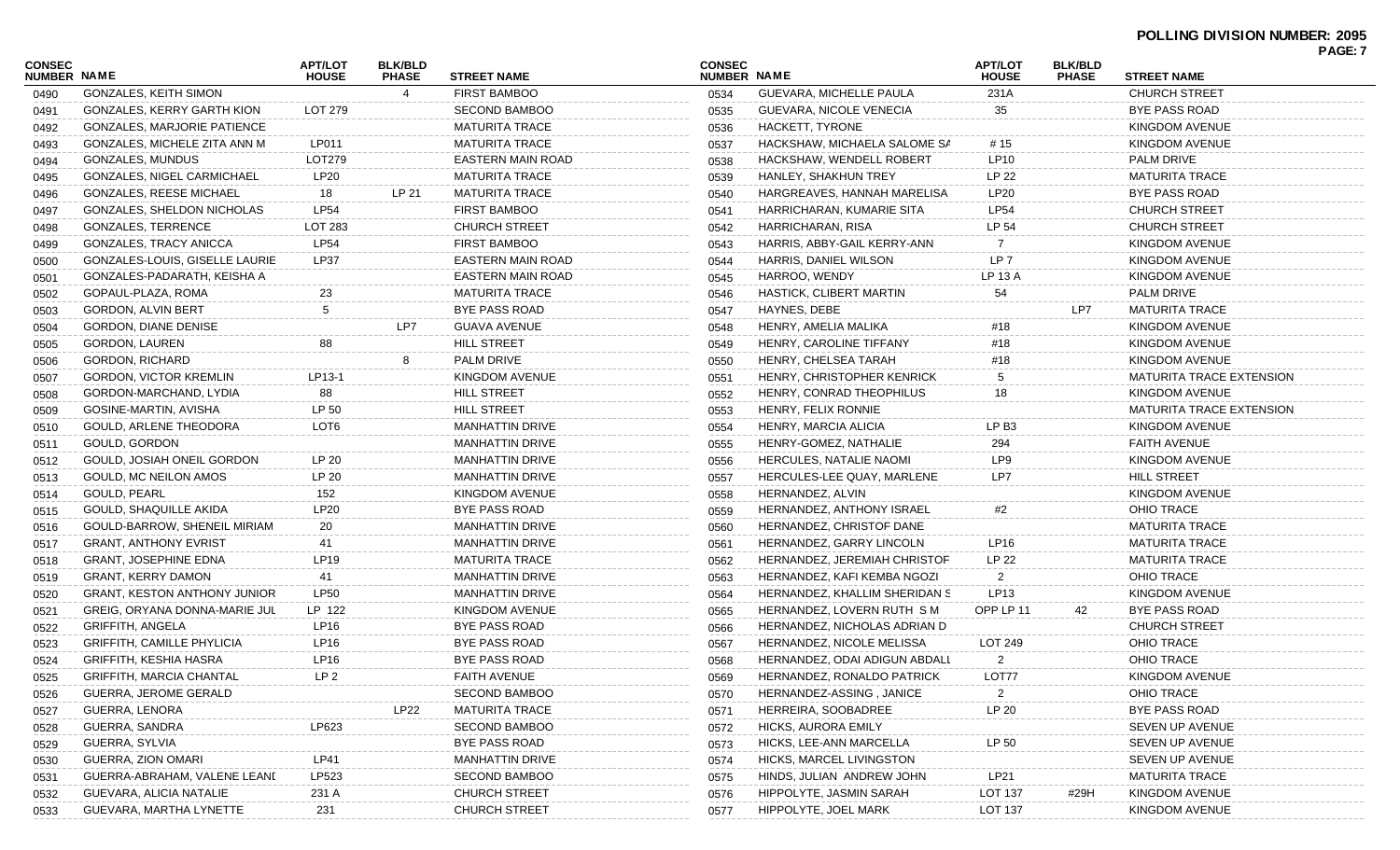|                              |                                  |                                |                                |                        |                              |                              |                                |                                |                                 | г дос. о |
|------------------------------|----------------------------------|--------------------------------|--------------------------------|------------------------|------------------------------|------------------------------|--------------------------------|--------------------------------|---------------------------------|----------|
| CONSEC<br><b>NUMBER NAME</b> |                                  | <b>APT/LOT</b><br><b>HOUSE</b> | <b>BLK/BLD</b><br><b>PHASE</b> | <b>STREET NAME</b>     | <b>CONSEC</b><br>NUMBER NAME |                              | <b>APT/LOT</b><br><b>HOUSE</b> | <b>BLK/BLD</b><br><b>PHASE</b> | <b>STREET NAME</b>              |          |
| 0578                         | HOWARD, AMOY                     | LOT129A                        |                                | <b>BYE PASS ROAD</b>   | 0622                         | JESSOP. STOKLEY              | 219                            |                                | KINGDOM AVENUE                  |          |
| 0579                         | HOWARD, DERYCK                   | 129A                           |                                | KINGDOM AVENUE         | 0623                         | JESSOP-WHITEMAN, SHALLON ROB | #213                           |                                | KINGDOM AVENUE                  |          |
| 0580                         | HOWARD, KYM PAULINE              | 129A                           |                                | KINGDOM AVENUE         | 0624                         | JITMAN, RASHMIE              | LP11                           |                                | BYE PASS ROAD                   |          |
| 0581                         | HOWARD, TERRENCE DEXTER          | 129A                           |                                | KINGDOM AVENUE         | 0625                         | JITMAN, RESHMA LEELAWATIE    | LP11                           |                                | BYE PASS ROAD                   |          |
| 0582                         | HOWARD, WESTLEY JOSEPH           | LOT129A                        |                                | KINGDOM AVENUE         | 0626                         | JN MARIE, ROMIEL ALBERT      | LP7                            |                                | <b>HILL STREET</b>              |          |
| 0583                         | HOWELL, BERTRAM ALBERT STEPH     | LP22                           |                                | <b>MATURITA TRACE</b>  | 0627                         | JOHN, ALMA                   |                                |                                | <b>MATURITA TRACE</b>           |          |
| 0584                         | HUGGINS, ANASTASIA GILDA         | 295                            |                                | <b>FAITH AVENUE</b>    | 0628                         | JOHN, ANTHONY PAUL           |                                |                                | KINGDOM AVENUE                  |          |
| 0585                         | HUGGINS, ANTHONY RYAN            | LP 9                           |                                | BYE PASS ROAD          | 0629                         | JOHN, ANTOINETTE ALISHA      | LOT51                          |                                | KINGDOM AVENUE                  |          |
| 0586                         | HUGGINS, CHENELLE SUMMER         | LP 9                           |                                | BYE PASS ROAD          | 0630                         | JOHN, ANTON RICHARD          | LP 51                          |                                | KINGDOM AVENUE                  |          |
| 0587                         | HUGGINS, DARION KENDALL EDWA     | 295                            |                                | <b>FAITH AVENUE</b>    | 0631                         | JOHN, AVALON AYOLA           | 51                             |                                | KINGDOM AVENUE                  |          |
| 0588                         | HUGGINS, EDISON                  | LP9                            |                                | <b>BYE PASS ROAD</b>   | 0632                         | JOHN, BRIAN                  | LP# 54                         |                                | BYE PASS ROAD                   |          |
| 0589                         | HUGGINS, ELVIE                   | LOT34                          |                                | BYE PASS ROAD          | 0633                         | JOHN, EARL JUNIOR S          | LP 3                           |                                | <b>FIRST BAMBOO</b>             |          |
| 0590                         | HUGGINS, HANSTON EDISON          | LP9                            |                                | BYE PASS ROAD          | 0634                         | JOHN, IAN MARTIN             | LP52                           |                                | <b>MANHATTIN DRIVE</b>          |          |
| 0591                         | HUGGINS, KEZLA ECATERINA P       | 295                            |                                | <b>FAITH AVENUE</b>    | 0635                         | JOHN, MICHAEL LIBRIOUS       | 40                             |                                | <b>PALM DRIVE</b>               |          |
| 0592                         | HUGGINS, MITCHELL CHRISTOPHEI    | 30                             |                                | BYE PASS ROAD          | 0636                         | JOHN, MICHELE ANASTASIA      | 101                            |                                | <b>MANHATTIN DRIVE</b>          |          |
| 0593                         | HUGGINS, RACHAEL ESTHER JOAN     | 44                             |                                | BYE PASS ROAD          | 0637                         | JOHN, RICKY ALEXANDER        | 40                             |                                | PALM DRIVE                      |          |
| 0594                         | HUGGINS, SHAUNA SEMONA           | LP9                            |                                | BYE PASS ROAD          | 0638                         | JOHN, SHANICE MONIQUE        | 10                             |                                | <b>MANHATTIN DRIVE</b>          |          |
| 0595                         | HUGGINS, TERENCE                 |                                | LP 17                          | <b>BYE PASS ROAD</b>   | 0639                         | JOHN, VICTOR RICHARD         | 14                             |                                | KINGDOM AVENUE                  |          |
| 0596                         | HUGGINS, VALENTINE               | LP16                           |                                | BYE PASS ROAD          | 0640                         | JOHN, WINFORD                | LP8                            |                                | KINGDOM AVENUE                  |          |
| 0597                         | HUNTE-OLIVER, INNOCENCIA A       | LP 50                          |                                | <b>FAITH AVENUE</b>    | 0641                         | JOHNSON, ANDREW HOWARD       | LP12                           |                                | <b>PALM DRIVE</b>               |          |
| 0598                         | HUSBANDS, CELESTINE CALVIN       | 100                            |                                | KINGDOM AVENUE         | 0642                         | JOHNSON, CLIFFORD MITCHELL   |                                |                                | BYE PASS ROAD                   |          |
| 0599                         | <b>JACKMAN, CHRISTOPHER NOEL</b> | LP 7A                          |                                | <b>HILL STREET</b>     | 0643                         | JOHNSON, JULIAN PETER        |                                |                                | EASTERN MAIN ROAD               |          |
| 0600                         | JACKMAN, JASON RYAN SHAUN        | LP 7                           |                                | <b>HILL STREET</b>     | 0644                         | JOHNSON, PATRICE SHARON      | 25                             |                                | SEVEN UP AVENUE                 |          |
| 0601                         | JACKMAN, JUDY                    | 16                             |                                | <b>HILL STREET</b>     | 0645                         | JOHNSON, PATSY MAUREEN J     | 25                             |                                | SEVEN UP AVENUE                 |          |
| 0602                         | JACKMAN, NIKISHA JULIANA G       | 16                             |                                | <b>HILL STREET</b>     | 0646                         | JOHNSON, SHAWN               | LP 3                           |                                | <b>OHIO TRACE</b>               |          |
| 0603                         | JACOB, BERTIN PETROCILLA         |                                | LP7                            | <b>MATURITA TRACE</b>  | 0647                         | JOHNSON-CALDERON, DEBRA G    | 74                             |                                | KINGDOM AVENUE                  |          |
| 0604                         | JACOB, MICHELLE MELISSA          | 192                            |                                | <b>FAITH AVENUE</b>    | 0648                         | JONES, KEISHA NATALIE        | LP#6                           |                                | <b>GUAVA AVENUE</b>             |          |
| 0605                         | <b>JACOB, NICOLE SIMONE</b>      | LP 53                          |                                | <b>FAITH AVENUE</b>    | 0649                         | <b>JOSEPH, AKIL KERRY</b>    | LOT <sub>31</sub>              | LP 18                          | BYE PASS ROAD                   |          |
| 0606                         | JACOB-JOSEPH, KATHY-ANN TRICIA   |                                |                                | FAITH AVENUE           | 0650                         | JOSEPH, AMRIL ALANA          | 206                            |                                | SEVEN UP AVENUE                 |          |
| 0607                         | JAGROO, BISHRAM                  | 84                             |                                | KINGDOM AVENUE         | 0651                         | JOSEPH, ANGEL CHRISTAL E     | LP 650                         |                                | OHIO TRACE                      |          |
| 0608                         | JAGROO, CELINE DEVINA            | 84                             |                                | KINGDOM AVENUE         | 0652                         | JOSEPH, ANGELA CLITA         | LP 650                         |                                | <b>OHIO TRACE</b>               |          |
| 0609                         | JAGROO, DHAKIRA DENYSE           | LP9                            | 84                             | KINGDOM AVENUE         | 0653                         | JOSEPH, APOLLINARIS          | LOT <sub>28</sub>              |                                | BYE PASS ROAD                   |          |
| 0610                         | JAGROO-LEWIS, MELISSA MALA       | #84                            |                                | KINGDOM AVENUE         | 0654                         | JOSEPH, AVIS                 | LP 8                           |                                | SEVEN UP AVENUE                 |          |
| 0611                         | JAKIE, NIGEL COLIN               |                                |                                | OHIO TRACE             | 0655                         | JOSEPH, CARLENE CHERYL A     |                                | 18                             | <b>MANHATTIN DRIVE</b>          |          |
| 0612                         | JAMES, BETTY                     |                                |                                | MANHATTIN DRIVE        | 0656                         | JOSEPH, CECIL                | LP 2                           |                                | <b>MATURITA TRACE EXTENSION</b> |          |
| 0613                         | JAMES, CURTIS CHAND              | LP 13-14                       |                                | KINGDOM AVENUE         | 0657                         | JOSEPH, CHARLENE KEISHELLE   | <b>LP18</b>                    |                                | BYE PASS ROAD                   |          |
| 0614                         | JAMES, DAREN CHRISTOPHER         |                                |                                | <b>MANHATTIN DRIVE</b> | 0658                         | JOSEPH, CLAUDETTE ANN-MARIE  | LOT31                          |                                | BYE PASS ROAD                   |          |
| 0615                         | JAMES, EARL MARTIN               | LP <sub>2</sub>                |                                | <b>MANHATTIN DRIVE</b> | 0659                         | JOSEPH, CLEAVE BEVON         |                                | 206                            | <b>SEVEN UP AVENUE</b>          |          |
| 0616                         | JAMES, JEFFERSON WILLIS JUNIOR   | LP13-14                        |                                | KINGDOM AVENUE         | 0660                         | JOSEPH, DANIEL               | #291                           |                                | <b>FAITH AVENUE</b>             |          |
| 0617                         | JAMES, KEVIN KWAME MARK          | LP 2                           |                                | <b>MANHATTIN DRIVE</b> | 0661                         | JOSEPH, DAVID PETER          | LP18                           | 31                             | BYE PASS ROAD                   |          |
| 0618                         | JAMES, MARLENE ADELE             | LP 9                           |                                | <b>MANHATTIN DRIVE</b> | 0662                         | JOSEPH, GAIL                 | LOT31                          |                                | BYE PASS ROAD                   |          |
| 0619                         | JAWAHIR, CHANDRA                 | LOT 77                         |                                | KINGDOM AVENUE         | 0663                         | JOSEPH, JEANELL MARCIA       | LOT31                          |                                | BYE PASS ROAD                   |          |
| 0620                         | JESSOP, QUAMELA                  | <b>LP650B</b>                  |                                | KINGDOM AVENUE         | 0664                         | JOSEPH, JONELLE LYNETTE      | #58                            |                                | KINGDOM AVENUE                  |          |
| 0621                         | <b>JESSOP, RICK</b>              |                                |                                | <b>BYE PASS ROAD</b>   | 0665                         | JOSEPH, KATHLEEN             |                                | 31                             | BYE PASS ROAD                   |          |
|                              |                                  |                                |                                |                        |                              |                              |                                |                                |                                 |          |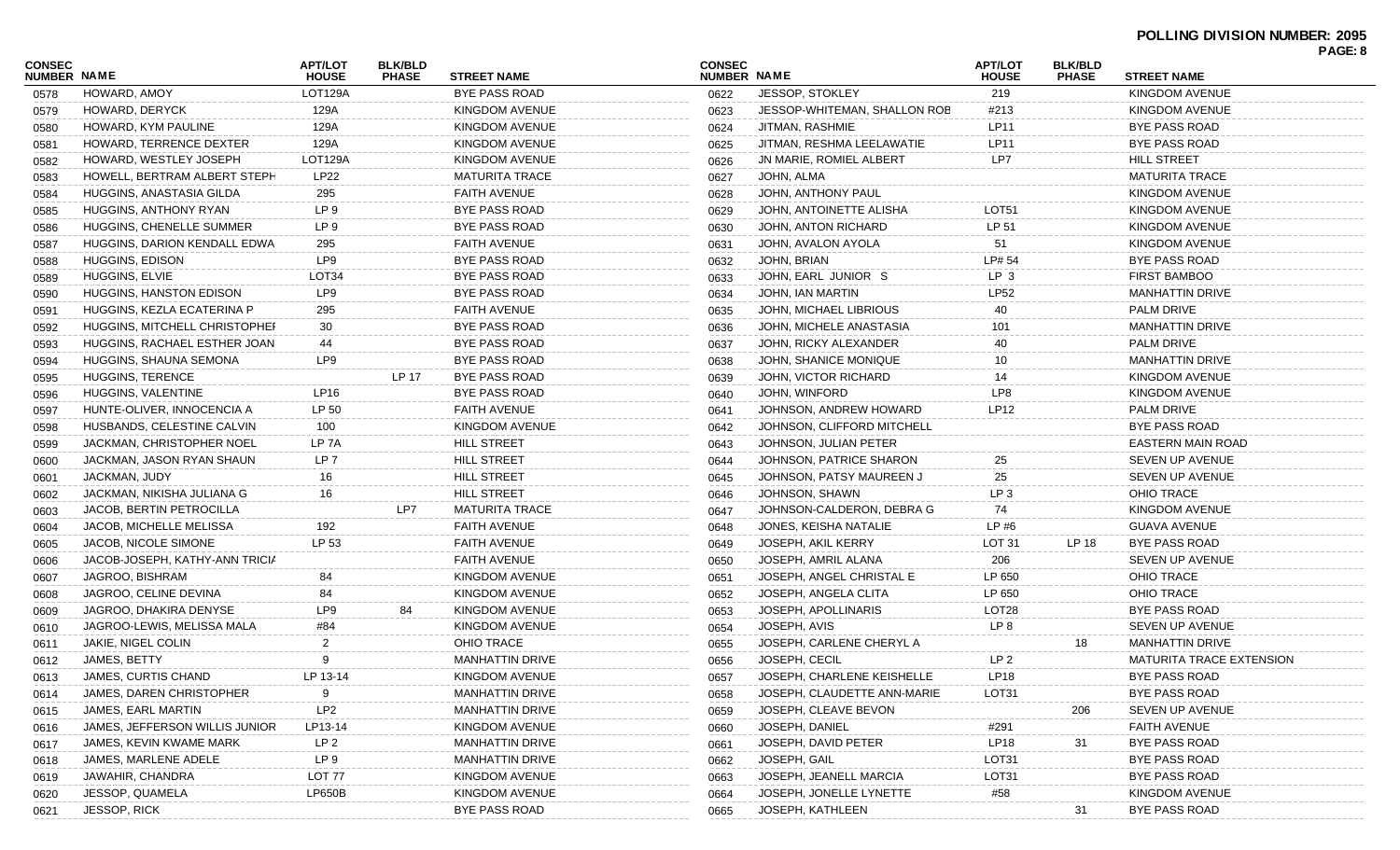| <b>CONSEC</b> |                                | APT/LOT           | <b>BLK/BLD</b> |                          | <b>CONSEC</b>      |                                | <b>APT/LOT</b>  | <b>BLK/BLD</b> |                          | PAGE: 9 |
|---------------|--------------------------------|-------------------|----------------|--------------------------|--------------------|--------------------------------|-----------------|----------------|--------------------------|---------|
| NUMBER NAME   |                                | <b>HOUSE</b>      | <b>PHASE</b>   | <b>STREET NAME</b>       | <b>NUMBER NAME</b> |                                | <b>HOUSE</b>    | <b>PHASE</b>   | <b>STREET NAME</b>       |         |
| 0666          | JOSEPH, KATHY                  | LOT <sub>31</sub> |                | <b>BYE PASS ROAD</b>     | 0710               | KITWAROO-HERNANDEZ, KAVITA     | 80              |                | KINGDOM AVENUE           |         |
| 0667          | JOSEPH, LAMBERT                |                   |                | <b>SECOND BAMBOO</b>     | 0711               | LA BORDE, JOHN NEIL            | 41              |                | SEVEN UP AVENUE          |         |
| 0668          | <b>JOSEPH, LEROY</b>           | #218              |                | <b>OHIO TRACE</b>        | 0712               | LA COA, ANTON JUNIOR           | LOT97           |                | <b>KINGDOM AVENUE</b>    |         |
| 0669          | JOSEPH, MARLON GREGORY         | LOT650            |                | <b>OHIO TRACE</b>        | 0713               | LA COA, CLINT NICHOLAS         | LP7             |                | <b>HILL STREET</b>       |         |
| 0670          | <b>JOSEPH, MICHAEL</b>         | LP 53             |                | <b>EASTERN MAIN ROAD</b> | 0714               | LA COA, KESTON LINDON          | LP 50           |                | <b>MANHATTIN DRIVE</b>   |         |
| 0671          | JOSEPH, NATHAN ANTHONY S       | LOT206            |                | SEVEN UP AVENUE          | 0715               | LA COA, PETRA CLAVER           |                 |                | MATURITA TRACE           |         |
| 0672          | <b>JOSEPH, NEVILLE</b>         | LP8               |                | BYE PASS ROAD            | 0716               | LA COA, REISHANA NAFIKA        | OPP LP 7/2      |                | <b>HILL STREET</b>       |         |
| 0673          | JOSEPH, NIGEL HAYDEN           | LOT3 LP18         |                | BYE PASS ROAD            | 0717               | LA COA, SAIYAN REIQUIESHA LIND | LP #7A2         |                | <b>HILL STREET</b>       |         |
| 0674          | JOSEPH, ODEL DAMIAN            | LP53              |                | FAITH AVENUE             | 0718               | LA COA-WIGGINS, VICTORIA F     |                 |                | <b>HILL STREET</b>       |         |
| 0675          | JOSEPH, RADICA                 | 51                |                | <b>CHURCH STREET</b>     | 0719               | LA CROIX, CRYSTAL ROXANNE      | <b>LP 7A2</b>   |                | <b>HILL STREET</b>       |         |
| 0676          | JOSEPH, RICHARD EDMUND         | <b>LP17</b>       |                | BYE PASS ROAD            | 0720               | LA CROIX, JOHN ANSEL           | LP7A2           |                | <b>HILL STREET</b>       |         |
| 0677          | <b>JOSEPH, ROBERT</b>          |                   |                | BYE PASS ROAD            | 0721               | LA CROIX, JOSEPH MIGUEL        | LP 7/2          |                | <b>HILL STREET</b>       |         |
| 0678          | JOSEPH, SHERENE SAILENE        | LP18              |                | BYE PASS ROAD            | 0722               | LA CROIX, KRISTEN MEGAN        | LP7A            |                | <b>HILL STREET</b>       |         |
| 0679          | JOSEPH, STEPHAN WILLET KELMON  | LP8               |                | BYE PASS ROAD            | 0723               | LA CROIX, PHILLIP PARIS        | LP7A            |                | <b>HILL STREET</b>       |         |
| 0680          | JOSEPH, STEPHEN                | LOT31             |                | BYE PASS ROAD            | 0724               | LA CROIX, ROMEL ALEX           | LP7 A2          |                | <b>HILL STREET</b>       |         |
| 0681          | JOSEPH, YVONNE                 | LOT31             |                | BYE PASS ROAD            | 0725               | LA FON-LA CROIX, ELIZABETH J   | LP7/2           |                | <b>HILL STREET</b>       |         |
| 0682          | JOSEPH-RAYMOND, JOANNE HEDW    | LP 51             |                | <b>MANHATTIN DRIVE</b>   | 0726               | LAMBERT, BERT RICHARD          | 21              |                | BYE PASS ROAD            |         |
| 0683          | JOSHUA, EDMUND                 | LP8               |                | SEVEN UP AVENUE          | 0727               | LAMBERT, KEON ANSLEM           | <b>LP55</b>     |                | <b>MANHATTIN DRIVE</b>   |         |
| 0684          | JOSHUA-CALDERON, JOAN          | LP51              |                | <b>CHURCH STREET</b>     | 0728               | LAMBERT, ONIKA RISA            | LP18            |                | <b>MANHATTIN DRIVE</b>   |         |
| 0685          | JULIEN, ANNASTACIA MISTY SHIAN | LP29              |                | SEVEN UP AVENUE          | 0729               | LAMBERT, RYAN GLENDON          | LP 54 18        |                | <b>MANHATTIN DRIVE</b>   |         |
| 0686          | JULIEN, ISABELLA KETURAH       | 273               |                | SECOND BAMBOO            | 0730               | LAMBERT, STACY SHERVONE        | LOT41           |                | <b>MANHATTIN DRIVE</b>   |         |
| 0687          | JUPITER-QUASH, JAMILA ZAKIYA   | #40               |                | BYE PASS ROAD            | 0731               | LAMBERT, VERONICA              |                 | LP24           | <b>BYE PASS ROAD</b>     |         |
| 0688          | KALLICHAARAN, MICHAEL          | LP7A              |                | <b>MATURITA TRACE</b>    | 0732               | LAMBERT-MARTINEZ, LISA PAULINE |                 | LP23           | BYE PASS ROAD            |         |
| 0689          | KALLICHARAN, RAQUEL SHARON     | LP7A              |                | <b>HILL STREET</b>       | 0733               | LARES, BERNADETTE ANN          | LP3             |                | <b>SECOND BAMBOO</b>     |         |
| 0690          | KALLICHARAN, RENALDO MICHAEL   | LP7A              |                | <b>HILL STREET</b>       | 0734               | LARES, DILLON AKEEM            |                 |                | SEVEN UP AVENUE          |         |
| 0691          | KALLICHARAN, RICARDO MICHAEL   | LP7A              |                | <b>HILL STREET</b>       | 0735               | LARES, MARJORIE                | 47              |                | <b>SEVEN UP AVENUE</b>   |         |
| 0692          | KALLICHARAN, RULDO MICHAEL     | 7A                |                | <b>HILL STREET</b>       | 0736               | LARES, ROLAND PASTROL          |                 | 41             | SEVEN UP AVENUE          |         |
| 0693          | KALLICHARAN, SHARON JUDY       | #7A               |                | <b>MATURITA TRACE</b>    | 0737               | LAWRANCE, GLORIA               | LP 22           |                | KINGDOM AVENUE           |         |
| 0694          | KANHAI, KHAMATIE               | <b>LP52</b>       |                | <b>CHURCH STREET</b>     | 0738               | LAWRENCE, CHRISTOPHER KEVIN    |                 | LP3            | KINGDOM AVENUE           |         |
| 0695          | KANHAI, NARESH HERMAWANT       | LP 52             |                | <b>CHURCH STREET</b>     | 0739               | LAWRENCE, NICOLE GLORIA        | LP9             |                | KINGDOM AVENUE           |         |
| 0696          | KANHAI, NIGEL BART             | 18                |                | <b>CHURCH STREET</b>     | 0740               | LAWRENCE, VITALES              | LP#9            |                | SEVEN UP AVENUE          |         |
| 0697          | KANHAI, RAYOUTI                | 18                |                | <b>CHURCH STREET</b>     | 0741               | LAWRENCE-FRANKLYN, JOANNE M    | LOT220          |                | KINGDOM AVENUE           |         |
| 0698          | KANHAI, SERIEADATH             | 18                |                | CHURCH STREET            | 0742               | LEE QUAY, NADINE MARIA         | LP7A            |                | <b>HILL STREET</b>       |         |
| 0699          | KATWAROO, KELVIN               | 80                |                | KINGDOM AVENUE           | 0743               | LEE QUAY, NATHAN RICHARD       | 7A              |                | <b>HILL STREET</b>       |         |
| 0700          | KATWAROO, KISSOONDAYE          | LP630             |                | EASTERN MAIN ROAD        | 0744               | LEE QUAY, NETHANIAH RACHEL P   | 7A              |                | <b>HILL STREET</b>       |         |
| 0701          | KEITH, EDWIN TEXTON            |                   |                | KINGDOM AVENUE           | 0745               | LEE QUAY, NICHOLAS RICARDO     | LP7A            |                | <b>HILL STREET</b>       |         |
| 0702          | KHAN, RAJESH                   | LP8               |                | PALM DRIVE               | 0746               | LEGAY, ARIANNE SHANEIKA        | LP 7A/1         |                | <b>CHURCH STREET</b>     |         |
| 0703          | KHAN, RYAN FENTON              | 3                 |                | <b>CHURCH STREET</b>     | 0747               | LEOPOLD, ELAINE LOU ANN        |                 |                | <b>MATURITA TRACE</b>    |         |
| 0704          | KHAN, VICTORIA ASHA            | LP12              |                | BYE PASS ROAD            | 0748               | LEOPOLD, LOUIE JOSHUA C S      | 2               |                | <b>MATURITA TRACE</b>    |         |
| 0705          | KING, BOBINTON LAWFORD         | LP <sub>5</sub>   |                | MATURITA TRACE EXTENSION | 0749               | LEOPOLD, MARK ANGELO JOHN      | LP 22           |                | <b>MATURITA TRACE</b>    |         |
| 0706          | KING, SHANIA                   | LP <sub>5</sub>   |                | KINGDOM AVENUE           | 0750               | LETREN, EUSTACE EVER-GREEN     |                 |                | MATURITA TRACE EXTENSION |         |
| 0707          | KIRTON, ANNETTE AUDREY         | LP <sub>5</sub>   |                | SEVEN UP AVENUE          | 0751               | LETREN, LEIGH-ANDRE FRANCIS    | LP10            |                | <b>BYE PASS ROAD</b>     |         |
| 0708          | KIRTON, BRITTANY SHINEAD       | LP <sub>5</sub>   |                | SEVEN UP AVENUE          | 0752               | LETREN, TAIES                  |                 | LP 10          | <b>BYE PASS ROAD</b>     |         |
| 0709          | KITWAROO, SHIVANNA             | 80                |                | KINGDOM AVENUE           | 0753               | LEWIS, ELIZABETH MALANNA       | LP <sub>1</sub> |                | KINGDOM AVENUE           |         |
|               |                                |                   |                |                          |                    |                                |                 |                |                          |         |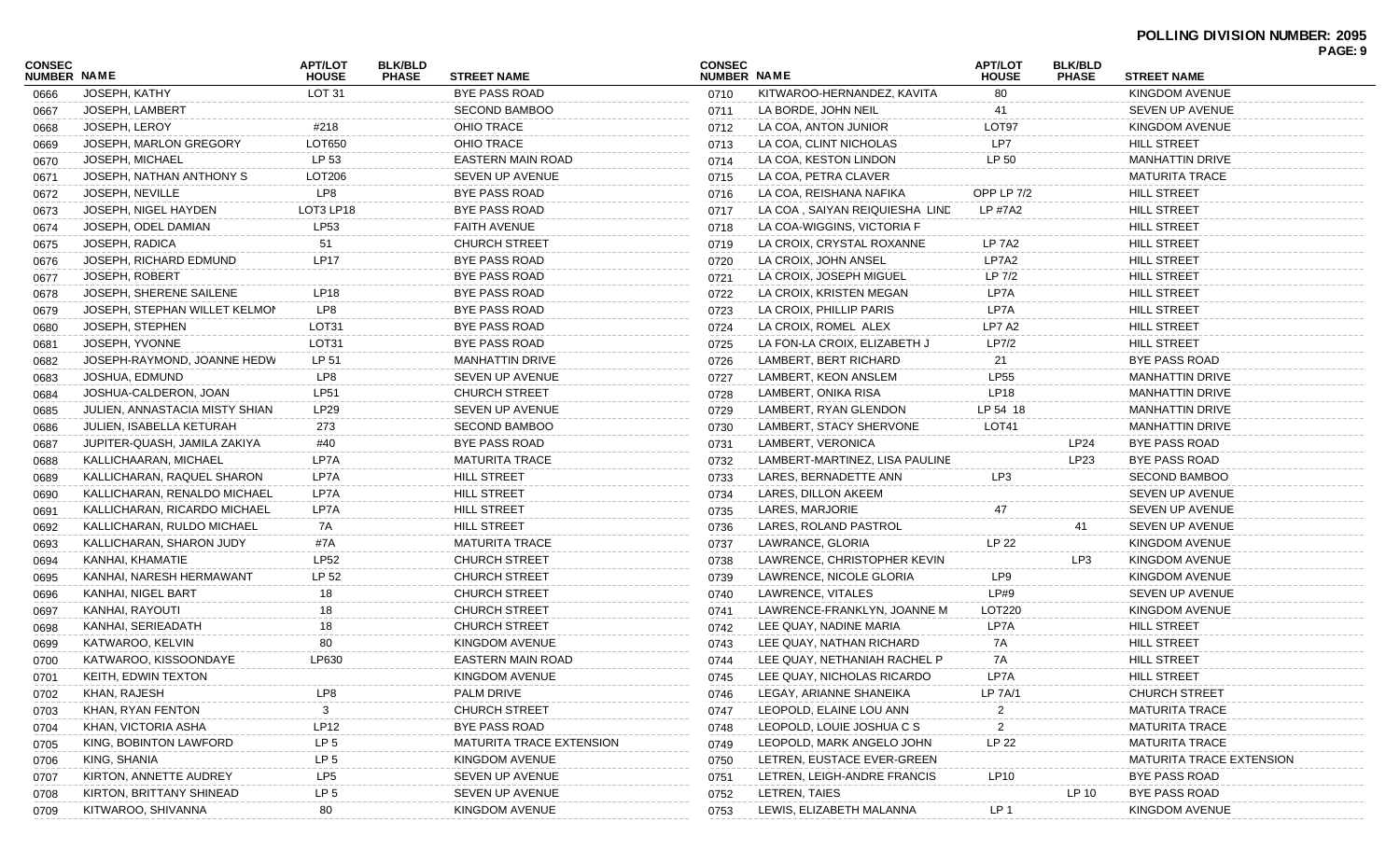| <b>CONSEC</b> |                                | <b>APT/LOT</b>  | <b>BLK/BLD</b> |                                 | <b>CONSEC</b> |                                | <b>APT/LOT</b>    | <b>BLK/BLD</b> |                        | <b>FAGL.IV</b> |
|---------------|--------------------------------|-----------------|----------------|---------------------------------|---------------|--------------------------------|-------------------|----------------|------------------------|----------------|
| NUMBER NAME   |                                | <b>HOUSE</b>    | <b>PHASE</b>   | <b>STREET NAME</b>              | NUMBER NAME   |                                | <b>HOUSE</b>      | <b>PHASE</b>   | <b>STREET NAME</b>     |                |
| 0754          | LEWIS, ERNEST JR               |                 |                | SEVEN UP AVENUE                 | 0798          | MALCHAN, NATALYA JAIME         | LP53              |                | <b>FAITH AVENUE</b>    |                |
| 0755          | LEWIS, EVODIE                  | 21              |                | SEVEN UP AVENUE                 | 0799          | MALCHAN, PRINCESS MARIA F      |                   |                | KINGDOM AVENUE         |                |
| 0756          | LEWIS, IRMA EILEEN             | 275A            |                | EASTERN MAIN ROAD               | 0800          | MALCHAN, SHIRLANA ANALISA      | 53                |                | <b>FAITH AVENUE</b>    |                |
| 0757          | LEWIS. KEITHA MARILDA RHONA    | <b>LP10</b>     |                | <b>HIBISCUS DRIVE</b>           | 0801          | MALCHAN-MOHAMED, ANN           | LP53              |                | <b>FAITH AVENUE</b>    |                |
| 0758          | LEWIS, MATTHEW HAMISH ISRAEL   | LP 51           |                | <b>PALM DRIVE</b>               | 0802          | MARAJ, ANESHA CHELSAE          | LP B12            | #98            | KINGDOM AVENUE         |                |
| 0759          | LEWIS, MATTHEW JUNIOR          |                 |                | <b>FAITH AVENUE</b>             | 0803          | MARAJ, AVINASH DANIEL          | # 98              |                | KINGDOM AVENUE         |                |
| 0760          | LEWIS, NATALIE AKEDA           | #21             |                | SEVEN UP AVENUE                 | 0804          | MARAJ, FLORIE CATHERINE        | 98                |                | KINGDOM AVENUE         |                |
| 0761          | LEWIS, PETER                   |                 |                | <b>PALM DRIVE</b>               | 0805          | MARAJ, RISHI                   | 98                |                | KINGDOM AVENUE         |                |
| 0762          | LEWIS, PETER CORNELIUS         | 275             |                | EASTERN MAIN ROAD               | 0806          | <b>MARK, ELIZABETH STACY</b>   | LP <sub>5</sub> A |                | <b>GUAVA AVENUE</b>    |                |
| 0763          | LEWIS. TAMMIEAH JONNEL         | LP 54           |                | <b>MANHATTIN DRIVE</b>          | 0807          | MARTIN, GARFIELD LAMBERT       | <b>LP12</b>       |                | <b>BYE PASS ROAD</b>   |                |
| 0764          | LEWIS-PAMPHILLE, SHURLA AGNIT/ | LP14            | 38             | BYE PASS ROAD                   | 0808          | MARTINEZ, BLAINE LEON MAKESI   | LOT <sub>21</sub> |                | BYE PASS ROAD          |                |
| 0765          | LEZAMA, JAHEIM TYRESE          |                 | LP 53          | FAITH AVENUE                    | 0809          | MARTINEZ, CHARITY VERONICA     | LOT <sub>21</sub> |                | BYE PASS ROAD          |                |
| 0766          | LI, HOMAINE THERESA            | LP3             |                | <b>BYE PASS ROAD</b>            | 0810          | <b>MARTINEZ, ELIAS</b>         | 44                |                | BYE PASS ROAD          |                |
| 0767          | LODAI, SELINA GENILLE          | LP 21           |                | <b>MATURITA TRACE</b>           | 0811          | MARTINEZ, KRISTEL BERNADINE    | 46                |                | <b>BYE PASS ROAD</b>   |                |
| 0768          | LODAI, TEVIN CECIL             | LP 21           |                | <b>MATURITA TRACE</b>           | 0812          | MARTINEZ, KYLE JULIAN          | 41                |                | KINGDOM AVENUE         |                |
| 0769          | LONDON, JHAMARI PETE           | $51 - 52$       |                | BYE PASS ROAD                   | 0813          | MARTINEZ, NIVETTE ALISIA       | #51-52            |                | BYE PASS ROAD          |                |
| 0770          | LONDON, JHENILLE AKYLA         | $51 - 52$       |                | BYE PASS ROAD                   | 0814          | MARTINEZ, RHEMA ALISA JODIE    | 21                |                | BYE PASS ROAD          |                |
| 0771          | LONDON, KIRTLEY PETE           | #51-52          |                | <b>BYE PASS ROAD</b>            | 0815          | MARTINEZ, RUDOLPH              |                   |                | BYE PASS ROAD          |                |
| 0772          | LOPEZ, ALICIA ROSE             | LP <sub>2</sub> |                | <b>MATURITA TRACE EXTENSION</b> | 0816          | MARTINEZ-CADOGAN, VICKY MAND   |                   |                | <b>FIRST BAMBOO</b>    |                |
| 0773          | LOPEZ, ALVIN NICHOLSON         | LP 9A/1         |                | SEVEN UP AVENUE                 | 0817          | MARTINEZ-MALCHAN, ERICA        | #44               |                | <b>BYE PASS ROAD</b>   |                |
| 0774          | LOPEZ, BRANDON COLLETTE GERA   | LP 2            |                | <b>BYE PASS ROAD</b>            | 0818          | MASSY, PAUL                    | 264               |                | <b>FIRST BAMBOO</b>    |                |
| 0775          | LOPEZ, BRITNEY-ANN RENEE       | LP <sub>2</sub> |                | <b>MATURITA TRACE EXTENSION</b> | 0819          | MATHURA, KAMLA                 | LP13              |                | <b>MATURITA TRACE</b>  |                |
| 0776          | LOPEZ, CHARMAINE               |                 |                | <b>MATURITA TRACE EXTENSION</b> | 0820          | MATTHEW, JOHN PAUL             | LP10              |                | BYE PASS ROAD          |                |
| 0777          | LOPEZ, CHRISTINE BERNADETTE    | LP10            |                | <b>HIBISCUS DRIVE</b>           | 0821          | MATTHEW, LEUL IMO              |                   |                | <b>MANHATTIN DRIVE</b> |                |
| 0778          | LOPEZ, DANIELLA DYLICIA BRANDI | LP 2            |                | MATURITA TRACE EXTENSION        | 0822          | MATTHEW, NOWELLYN TEDER F      | LP10              |                | <b>PALM DRIVE</b>      |                |
| 0779          | LOPEZ, DENNIS TILL             | LP22            |                | <b>BYE PASS ROAD</b>            | 0823          | MATTHEW, PETER MOTTLEY         | LP 10             |                | BYE PASS ROAD          |                |
| 0780          | LOPEZ, GILLIAN HYACINTH J      | LP <sub>2</sub> |                | <b>MATURITA TRACE EXTENSION</b> | 0824          | MATTHEW, THERESA JENNIFER      | LP 10             |                | BYE PASS ROAD          |                |
| 0781          | LOPEZ, HAROLD                  | <b>LP38</b>     |                | BYE PASS ROAD                   | 0825          | <b>MATTHEWS, RICK RICHARD</b>  | 45                |                | BYE PASS ROAD          |                |
| 0782          | LOPEZ, JODY RONALDO            | 21              |                | BYE PASS ROAD                   | 0826          | MAXWELL, NICKELLA NICKIE       | LP 37B            |                | <b>SECOND BAMBOO</b>   |                |
|               | LOPEZ, MARCELL                 | LP21            |                | <b>MATURITA TRACE EXTENSION</b> |               | MAY-PRINCE, EULA DIANA         | 46                |                | <b>PALM DRIVE</b>      |                |
| 0783          | LOPEZ, NICHOLAS KELVIN         | LP9A/1          |                | <b>HIBISCUS DRIVE</b>           | 0827          | MC CARTHY, CHRISTIAN H L N     | LOT 291           |                | <b>FAITH AVENUE</b>    |                |
| 0784          | LOPEZ, NIKKI MARIA             | LP10            |                | SEVEN UP AVENUE                 | 0828          |                                | <b>LP53</b>       |                |                        |                |
| 0785          |                                |                 |                |                                 | 0829          | MC CARTHY, DIANNE ANNE MARIE   |                   |                | <b>MATURITA TRACE</b>  |                |
| 0786          | LOPEZ, RICARDO LORENZO         | LP7             |                | <b>HILL STREET</b>              | 0830          | MC CARTHY, LAUREN WENDY-ANN    | LP 52             |                | <b>FAITH AVENUE</b>    |                |
| 0787          | LOPEZ, RICARDO VINCENT         | LP <sub>2</sub> |                | <b>MATURITA TRACE EXTENSION</b> | 0831          | MC CARTHY, SHEILA CATHERINE    |                   |                | <b>MATURITA TRACE</b>  |                |
| 0788          | LOPEZ, SELWYN                  | LP10            |                | <b>BYE PASS ROAD</b>            | 0832          | MC DONALD, GEMMA               | LP7               |                | <b>HILL STREET</b>     |                |
| 0789          | LOUBON, ALDRIN GLEN            |                 | LP 9           | HIBISCUS DRIVE                  | 0833          | MC EACHNIE, GEORGE ETHELBERT   | LP7               |                | HILL STREET            |                |
| 0790          | LOUIS, RICHARD CALVIN          |                 |                | SECOND BAMBOO                   | 0834          | MC EACHNIE, LIZ ZEA            | 7A                |                | <b>HILL STREET</b>     |                |
| 0791          | LUMY, HEATHCOAT ARKWRIGHT      | LP 6            |                | KINGDOM AVENUE                  | 0835          | MC EACHNIE, MAGGIE JOSLYN      | 14                |                | <b>HILL STREET</b>     |                |
| 0792          | MADHOO, SURSATTE MINIA         | <b>LP54</b>     |                | <b>CHURCH STREET</b>            | 0836          | MC EACHNIE, WEBAR LETTER       | LP7A              |                | <b>HILL STREET</b>     |                |
| 0793          | MAHARAJ, GANPERSAD ROBBIE      | LP 98           |                | KINGDOM AVENUE                  | 0837          | MC EACHNIE-PIERRE, KIZZY SHERN |                   | LP 7           | <b>HILL STREET</b>     |                |
| 0794          | MAHARAJ, HEMRAJ                | LP13            |                | <b>BYE PASS ROAD</b>            | 0838          | MC LEAN, WAYNE ALPHEIUS        | 272               |                | <b>SECOND BAMBOO</b>   |                |
| 0795          | MAHARAJ, LENDAY                | 20              |                | KINGDOM AVENUE                  | 0839          | MC ORLYN, MICHAEL VICTOR       |                   |                | KINGDOM AVENUE         |                |
| 0796          | MAHARAJ, NARENDRA ROBIN        |                 |                | <b>MANHATTIN DRIVE</b>          | 0840          | MEDINA, ALPHONSO SELWYN        | LP 17             |                | <b>MANHATTIN DRIVE</b> |                |
| 0797          | MAHARAJ, NICOLE MICHELLE       | 41              |                | <b>BYE PASS ROAD</b>            | 0841          | MEDINA, EVITA                  | LP 17             |                | <b>MANHATTIN DRIVE</b> |                |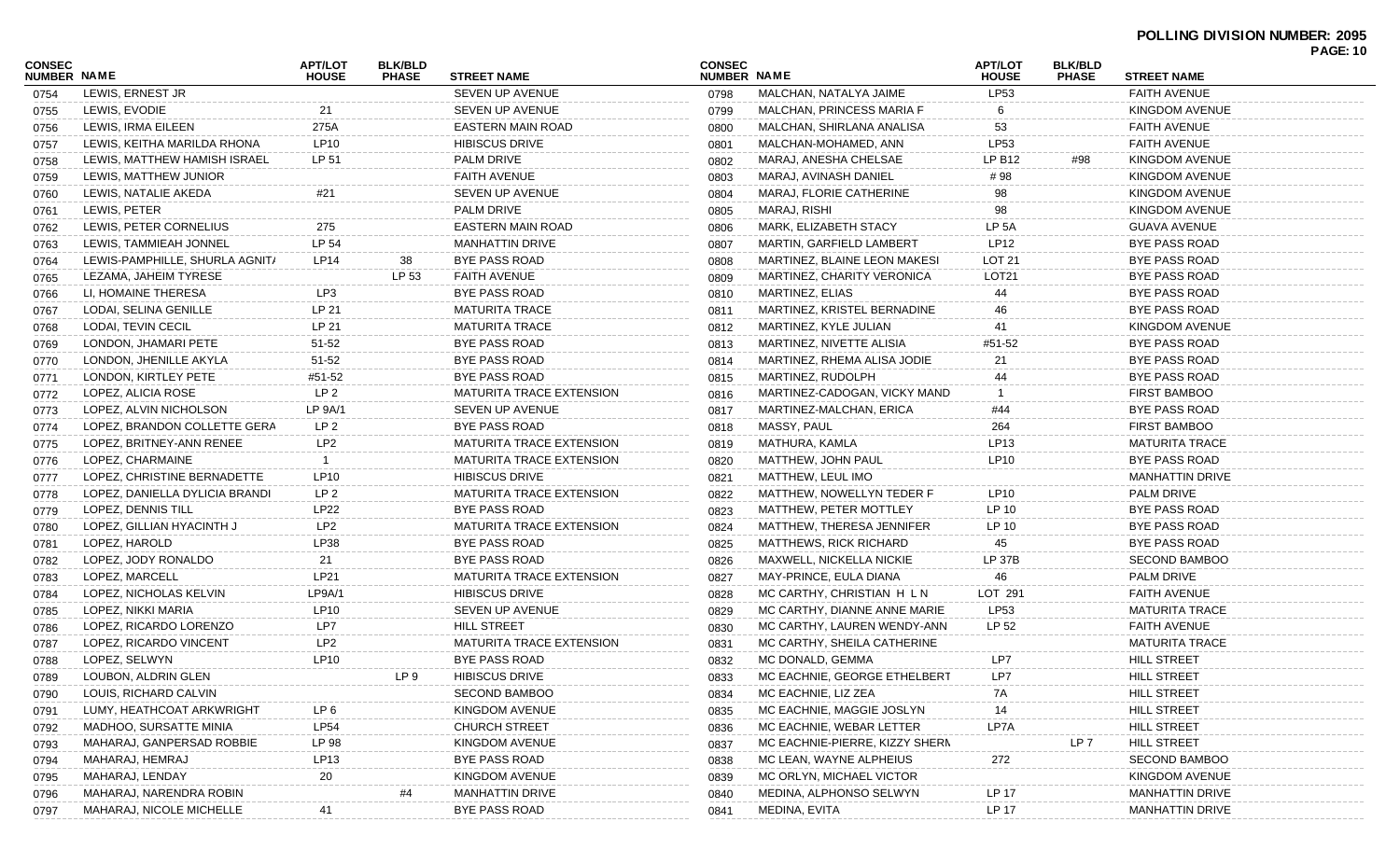## **POLLING DIVISION NUMBER: 2095**

| CONSEC      |                                                     | <b>APT/LOT</b>  | <b>BLK/BLD</b> |                                       | <b>CONSEC</b> |                               | <b>APT/LOT</b>    | <b>BLK/BLD</b>        |                                                | <b>PAGE: 11</b> |
|-------------|-----------------------------------------------------|-----------------|----------------|---------------------------------------|---------------|-------------------------------|-------------------|-----------------------|------------------------------------------------|-----------------|
| NUMBER NAME |                                                     | <b>HOUSE</b>    | <b>PHASE</b>   | <b>STREET NAME</b>                    | NUMBER NAME   |                               | <b>HOUSE</b>      | <b>PHASE</b><br>LP652 | <b>STREET NAME</b><br><b>EASTERN MAIN ROAD</b> |                 |
| 0842        | MEDINA, RICARDO SHERWYN                             | 19              |                | <b>MANHATTIN DRIVE</b>                | 0886          | MORENO, LUCY                  |                   |                       |                                                |                 |
| 0843        | MELONEY, ANDRE ANTON                                | LP 2            |                | <b>BYE PASS ROAD</b><br>BYE PASS ROAD | 0887          | MORENO, MARSHA YVETTE         |                   |                       | <b>SECOND BAMBOO</b><br><b>BYE PASS ROAD</b>   |                 |
| 0844        | MELONEY, CATHERINE<br>MELONEY, CHRYSTAL BRIDGET ST/ | LP <sub>2</sub> |                |                                       | 0888          | MORENO, MICAH JONATHAN SHAQI  | LP 51             |                       |                                                |                 |
| 0845        |                                                     | 54              |                | <b>BYE PASS ROAD</b>                  | 0889          | MORENO, RAYANNE NAOMI         | LP 141            |                       | <b>CHURCH STREET</b>                           |                 |
| 0846        | MELONEY, CRYSTAL KARELLE                            | 37              | LP 9.          | SEVEN UP AVENUE                       | 0890          | MORENO, RICHARD MARK          | LP36              |                       | EASTERN MAIN ROAD                              |                 |
| 0847        | MELONEY, FABIAN                                     | LP4             |                | <b>BYE PASS ROAD</b>                  | 0891          | MORENO, STEPHANIE FAITH       | LP#652            |                       | EASTERN MAIN ROAD                              |                 |
| 0848        | MELONEY, FABIANA                                    | LP4             |                | <b>BYE PASS ROAD</b>                  | 0892          | MORENO, WAYNE GUNTRAN         | 20                |                       | <b>BYE PASS ROAD</b>                           |                 |
| 0849        | MELONEY, JONELLE JOYCELYN                           | 37              |                | SEVEN UP AVENUE                       | 0893          | MORRIS, CELESTE AALIYAH       | LP 6/2            |                       | SEVEN UP AVENUE                                |                 |
| 0850        | MELONEY, KEISHA CHANTAL                             | 37              |                | SEVEN UP AVENUE                       | 0894          | MORRIS, JOSEPH                | LP11              |                       | <b>SECOND BAMBOO</b>                           |                 |
| 0851        | MELONEY, LINUS ALFRED                               | 37              |                | SEVEN UP AVENUE                       | 0895          | MORRISON, JANELLE SHARLON     | 126               |                       | <b>BYE PASS ROAD</b>                           |                 |
| 0852        | MELONEY, LINUS ALVIN                                | 37              |                | SEVEN UP AVENUE                       | 0896          | MUNROE, FRANCIS JOSEPH        | LP19              |                       | <b>BYE PASS ROAD</b>                           |                 |
| 0853        | MELONEY, NOEL JOSEPH                                | LP4             |                | BYE PASS ROAD                         | 0897          | MURPHY, ASHLEY MAI-LAN        | 27                |                       | <b>MANHATTIN DRIVE</b>                         |                 |
| 0854        | MENTOR, JOSEPH CUPERTINO                            |                 |                | <b>MATURITA TRACE</b>                 | 0898          | MURPHY, OWEN RONALD           | 27                |                       | <b>MANHATTIN DRIVE</b>                         |                 |
| 0855        | MERRIQUE, NAOMI VANESSA                             | 16              |                | <b>HILL STREET</b>                    | 0899          | MURRAY-GOMEZ, MICHELLE INGRIL | LP6               |                       | <b>BYE PASS ROAD</b>                           |                 |
| 0856        | METIVIER, AYANA DIANNE                              |                 | LP102          | <b>KINGDOM AVENUE</b>                 | 0900          | MUTROO, MICHAEL RAYMOND       | <b>LP50</b>       |                       | KINGDOM AVENUE                                 |                 |
| 0857        | <b>METIVIER, MICHAEL</b>                            | 102             |                | <b>KINGDOM AVENUE</b>                 | 0901          | MYERS, CLEVELAND ALLAN        | <b>LP51</b>       |                       | <b>GUAVA AVENUE</b>                            |                 |
| 0858        | METIVIER-EDWARDS, ABIGAIL DENI                      | LOT102          |                | <b>KINGDOM AVENUE</b>                 | 0902          | NANCIS, DENISE SONIA          | LP 50             |                       | FAITH AVENUE                                   |                 |
| 0859        | MIERES, EMMANUEL                                    |                 |                | <b>CHURCH STREET</b>                  | 0903          | NANCIS, JARDEL PRINCE         | <b>LP50</b>       |                       | <b>FAITH AVENUE</b>                            |                 |
| 0860        | MIERES, LEAH KIM                                    |                 |                | <b>CHURCH STREET</b>                  | 0904          | NANCOO, FRANCIS ISHMAEL       |                   |                       | KINGDOM AVENUE                                 |                 |
| 0861        | MIERES, VICTORIA                                    | #141            |                | <b>FIRST BAMBOO</b>                   | 0905          | NARINE, ESTRADO HENRY         | LOT 144A          |                       | <b>MATURITA TRACE</b>                          |                 |
| 0862        | MIEUX, ANNERSON TERESA                              | LP4             |                | <b>SECOND BAMBOO</b>                  | 0906          | NARINE, FARRAH TRUDY          | LP <sub>5</sub>   |                       | <b>MATURITA TRACE</b>                          |                 |
| 0863        | MIEUX, MARISA MARIAN                                |                 |                | <b>SECOND BAMBOO</b>                  | 0907          | NARINE, KERRY-ANN CINDY       | <b>LOT 144-A</b>  |                       | <b>MATURITA TRACE</b>                          |                 |
| 0864        | MITCHELL, DIERDRE C                                 | LP <sub>3</sub> |                | <b>MATURITA TRACE</b>                 | 0908          | NARINE, MERLIN LATCHMIN       | <b>LP80</b>       |                       | KINGDOM AVENUE                                 |                 |
| 0865        | MITCHELL, JÚ-SARA SHASTINE                          | LP 53           |                | <b>CHURCH STREET</b>                  | 0909          | NARINE, ROY                   | <b>LOT 144A</b>   |                       | <b>MATURITA TRACE</b>                          |                 |
| 0866        | MITCHELL, MARC                                      | OPP LP 19       |                | BYE PASS ROAD                         | 0910          | NARINE, TERRENCE LYNDON       | LOT 144A          |                       | <b>MATURITA TRACE</b>                          |                 |
| 0867        | MODESTE, AMANDA BERNICE                             | 79              |                | <b>KINGDOM AVENUE</b>                 | 0911          | NELSON, ELIZABETH CAMILLE     | LP4               |                       | <b>BYE PASS ROAD</b>                           |                 |
| 0868        | MODESTE, FRANCIS                                    | 79              |                | <b>KINGDOM AVENUE</b>                 | 0912          | NELSON, VICTORIA TAUNDER      | LP26              |                       | <b>MATURITA TRACE EXTENSION</b>                |                 |
| 0869        | MOHAMED, RASHEED                                    | 74              |                | <b>KINGDOM AVENUE</b>                 | 0913          | NESHA, DAVID WILLIAM          | LOT #66           |                       | <b>MATURITA TRACE</b>                          |                 |
| 0870        | MOHAMMED, ALICIA                                    | LP20            |                | BYE PASS ROAD                         | 0914          | NESHA, LISA ANN-MARIE         | LOT66             |                       | <b>MATURITA TRACE</b>                          |                 |
| 0871        | MOHAMMED, JOSEPHINE                                 | LP20            |                | <b>BYE PASS ROAD</b>                  | 0915          | <b>NESHA, MARCUS NIGEL</b>    | LOT <sub>66</sub> |                       | <b>MATURITA TRACE</b>                          |                 |
| 0872        | MOHAMMED, LYNDON ALLAN                              |                 | <b>LP A54</b>  | <b>FIRST BAMBOO</b>                   | 0916          | NESHA, WILLIE                 | LP9               |                       | <b>MATURITA TRACE</b>                          |                 |
| 0873        | MOHAMMED, ROLANDO                                   | #43             | LP 11          | <b>BYE PASS ROAD</b>                  | 0917          | NIPPER, ALANA ANGELA          | LP <sub>7</sub>   |                       | <b>KINGDOM AVENUE</b>                          |                 |
| 0874        | MOHAN, ANCILLA                                      |                 |                | <b>SECOND BAMBOO</b>                  | 0918          | NOEL, CARLOS RICHARD          | 43                |                       | <b>BYE PASS ROAD</b>                           |                 |
| 0875        | <b>MOHAN, BRANDON FRANCIS</b>                       | OPP LP 9        |                | <b>BYE PASS ROAD</b>                  | 0919          | NOEL, CASSIE MARISSA          | 43                |                       | <b>BYE PASS ROAD</b>                           |                 |
| 0876        | MOHAN, MARK KYLE                                    | #45             | LP10           | <b>BYE PASS ROAD</b>                  | 0920          | NOEL, GIOVANNI GREGORY        | #82B              |                       | KINGDOM AVENUE                                 |                 |
| 0877        | MONGRA, LYSTRA                                      | LP <sub>1</sub> |                | <b>EASTERN MAIN ROAD</b>              | 0921          | NOEL, JADE DIAMOND            | 82                |                       | KINGDOM AVENUE                                 |                 |
| 0878        | MONTROSE, LENNOX ANICETUS                           | LP85            |                | <b>BYE PASS ROAD</b>                  | 0922          | NOEL, JOHN                    |                   |                       | <b>KINGDOM AVENUE</b>                          |                 |
| 0879        | MOONSAMMY, CARROL SHERRINA                          | LP 10           |                | <b>HIBISCUS DRIVE</b>                 | 0923          | NORAY, JASMINE                |                   |                       | <b>MATURITA TRACE</b>                          |                 |
| 0880        | MOONSAMMY, DAMIAN                                   | LP 10           |                | <b>HIBISCUS DRIVE</b>                 | 0924          | NORAY, JUDE STEPHEN           | 64                |                       | <b>KINGDOM AVENUE</b>                          |                 |
| 0881        | MORENO, CLINT LINSEY                                | LP35            |                | EASTERN MAIN ROAD                     | 0925          | NORAY, QUINTIN NORBERT        | LP B 51           |                       | KINGDOM AVENUE                                 |                 |
| 0882        | MORENO, CURT MARK                                   | <b>LP54</b>     |                | <b>CHURCH STREET</b>                  | 0926          | NORAY-SYLVESTER, AKEILA ESTHE | 64                |                       | <b>KINGDOM AVENUE</b>                          |                 |
| 0883        | MORENO, DWAINE DERMORT                              | LP35            |                | EASTERN MAIN ROAD                     | 0927          | NOREIGA, JULIANO NICOLLI      | #41               |                       | <b>BYE PASS ROAD</b>                           |                 |
| 0884        | MORENO, HAZEL                                       | LP652 2         |                | EASTERN MAIN ROAD                     | 0928          | NURSE, KYRON SHELDON          | 231A              |                       | <b>CHURCH STREET</b>                           |                 |
| 0885        | MORENO, JOANNE HELEN                                |                 |                | <b>CHURCH STREET</b>                  | 0929          | OGISTE, FRANKIE               | LP13              |                       | BYE PASS ROAD                                  |                 |
|             |                                                     |                 |                |                                       |               |                               |                   |                       |                                                |                 |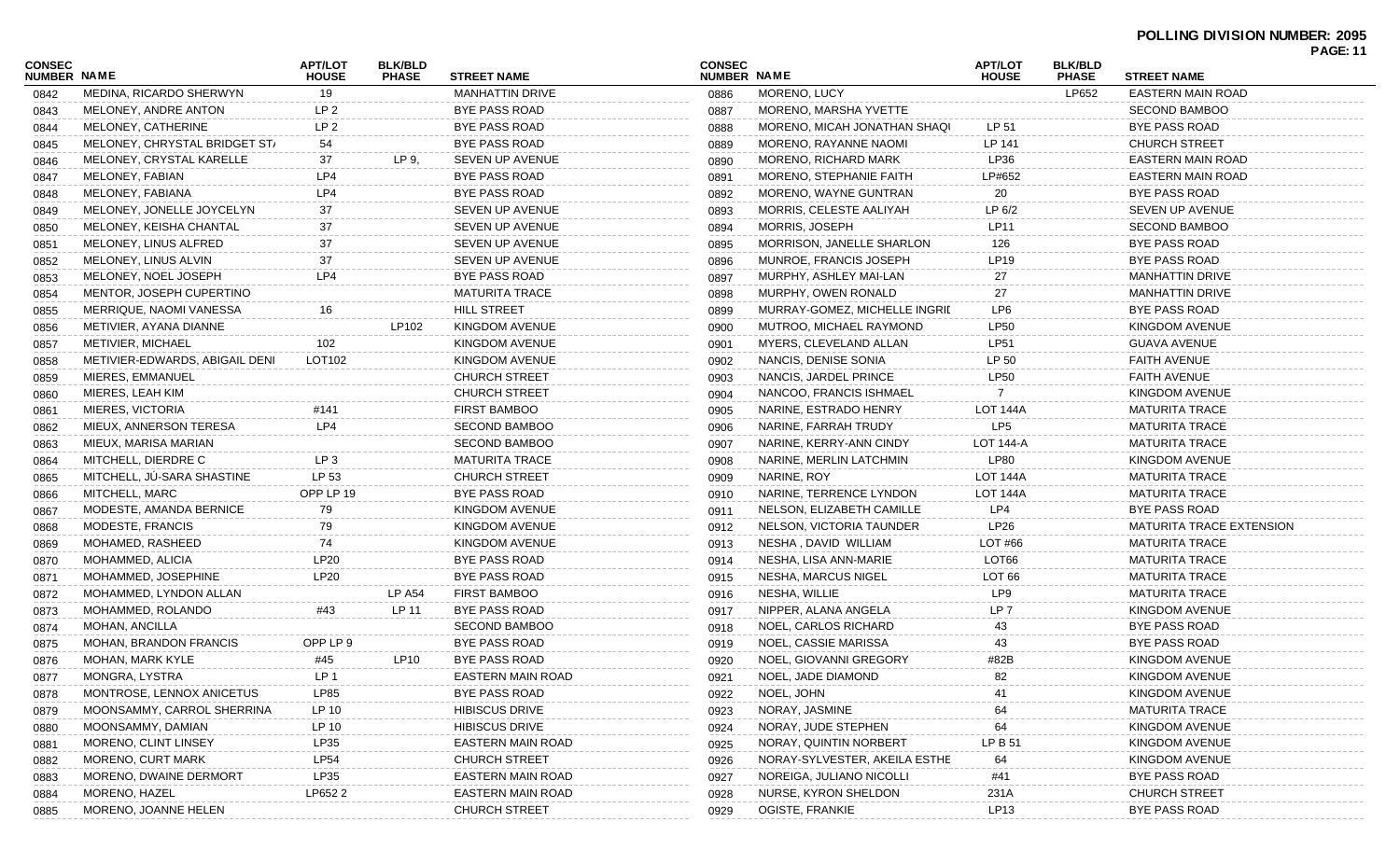| <b>CONSEC</b>      |                                 | <b>APT/LOT</b> | <b>BLK/BLD</b> |                          | <b>CONSEC</b> |                                                     | <b>APT/LOT</b>  | <b>BLK/BLD</b> |                                               | <b>PAGE: 12</b> |
|--------------------|---------------------------------|----------------|----------------|--------------------------|---------------|-----------------------------------------------------|-----------------|----------------|-----------------------------------------------|-----------------|
| <b>NUMBER NAME</b> |                                 | <b>HOUSE</b>   | <b>PHASE</b>   | <b>STREET NAME</b>       | NUMBER NAME   |                                                     | <b>HOUSE</b>    | <b>PHASE</b>   | <b>STREET NAME</b>                            |                 |
| 0930               | OGISTE, INDRA DEVIKA            | LP14           |                | <b>BYE PASS ROAD</b>     | 0974          | PHILLIP, PATRICIA MICHELLE                          | LP <sub>5</sub> |                | MATURITA TRACE EXTENSION                      |                 |
| 0931               | OGISTE, MICHAEL RISHI           |                | LP14           | BYE PASS ROAD            | 0975          | PHILLIP, ZAKIAH                                     | LP12            |                | KINGDOM AVENUE                                |                 |
| 0932               | OGISTE, RICHARD ANDY            |                | LP14           | <b>BYE PASS ROAD</b>     | 0976          | PHILLIP, ZARA                                       | <b>LP12</b>     |                | KINGDOM AVENUE                                |                 |
| 0933               | OGISTE, VERONICA                | LP13           |                | <b>BYE PASS ROAD</b>     | 0977          | PHILLIPS, GLADYS VAL                                |                 |                | SEVEN UP AVENUE                               |                 |
| 0934               | OLIVER-MURPHY, ALISIA MORICIA   | 27             |                | <b>MANHATTIN DRIVE</b>   | 0978          | PIERRE, BRIAN                                       | LP 13           |                | <b>KINGDOM AVENUE</b>                         |                 |
| 0935               | OLTON, LISA MARIA               | LOT179         |                | <b>PALM DRIVE</b>        | 0979          | PIERRE, KENDELL KEVIN                               |                 | #57            | KINGDOM AVENUE                                |                 |
| 0936               | OSBOURNE, KRYSTAL DESIREE       | LP 16          |                | <b>KINGDOM AVENUE</b>    | 0980          | PIERRE, SHARON CATHERINE                            | 21              |                | <b>KINGDOM AVENUE</b>                         |                 |
| 0937               | OSBOURNE, REUBEN TRENT          | LP 16          |                | KINGDOM AVENUE           | 0981          | PIERRE, WINSTON PETER                               | <b>LP18</b>     |                | BYE PASS ROAD                                 |                 |
| 0938               | OTTLEY-JOSEPH, NEILA ANNBELLE   | LP8            |                | SEVEN UP AVENUE          | 0982          | PIERRE-SOOKLAL, CANDICE                             |                 | 76             | KINGDOM AVENUE                                |                 |
| 0939               | OUTRIDGE, CYNTHIA SHELLY-ANN    | 4              |                | <b>HILL STREET</b>       | 0983          | PIERRIEA, ANTHONY                                   | LP10            |                | <b>MATURITA TRACE</b>                         |                 |
| 0940               | PADARATH, KENDELL KESHAWN JC    | LP 279         |                | <b>EASTERN MAIN ROAD</b> | 0984          | PLAZA, CHERYL                                       | <b>LP20</b>     |                | <b>MANHATTIN DRIVE</b>                        |                 |
| 0941               | PADILLA, PHELISHA JULIANA MARIA | 30B            |                | <b>PALM DRIVE</b>        | 0985          | PLAZA, DAVID GARVIN                                 | LP 8            |                | <b>MATURITA TRACE EXTENSION</b>               |                 |
| 0942               | PAMPONETTE, AMY VERA            | #44            |                | <b>MANHATTIN DRIVE</b>   | 0986          | PLAZA, FELIPE NICK                                  | LP <sub>1</sub> |                | <b>MANHATTIN DRIVE</b>                        |                 |
| 0943               | PAMPONETTE, CARLENE VANESSA     | LP45           |                | KINGDOM AVENUE           | 0987          | PLAZA, GREGORY                                      |                 | LP23           | <b>MATURITA TRACE</b>                         |                 |
| 0944               | PAMPONETTE, DON LENNARD         | 213            |                | <b>KINGDOM AVENUE</b>    | 0988          | PLAZA, HAZEL GILLIAN                                | LP23            |                | <b>MATURITA TRACE</b>                         |                 |
| 0945               | PAMPONETTE, LENNOX EUGINE       | #213           |                | OHIO TRACE               | 0989          | PLAZA, HEATHER SUBRINA                              | LP23            |                | <b>MATURITA TRACE</b>                         |                 |
| 0946               | PAMPONETTE, PATRICIA J          |                |                | OHIO TRACE               | 0990          | PLAZA, JOEL                                         |                 |                | <b>MANHATTIN DRIVE</b>                        |                 |
| 0947               | PASCALL, NATASHA NICOLE         |                |                | <b>MATURITA TRACE</b>    | 0991          | PLAZA, JOSEPH                                       | <b>LP20</b>     |                | <b>MANHATTIN DRIVE</b>                        |                 |
| 0948               | PASCALL, VICTORIA               |                |                | EASTERN MAIN ROAD        | 0992          | PLAZA, RHONDA GISELLE                               |                 |                | <b>MANHATTIN DRIVE</b>                        |                 |
| 0949               | PASQUAL, KHIDR ATUM-RE          | #22            |                | <b>KINGDOM AVENUE</b>    | 0993          | PLAZA, VICTOR                                       | LP32            |                | <b>MATURITA TRACE EXTENSION</b>               |                 |
| 0950               | PATRICK, IAN ANDRE              | 32             |                | <b>CHURCH STREET</b>     | 0994          | PLAZA-EDWARDS, PAIGE RAQUEL                         | LP53            |                | <b>FAITH AVENUE</b>                           |                 |
| 0951               | PATRICK, JENNIFER KATHLEEN      |                |                | <b>SECOND BAMBOO</b>     | 0995          | POLLARD, ANN EMMA PERFECTA                          | LP19            |                | BYE PASS ROAD                                 |                 |
| 0952               | PATRICK, JOSHUA ALEXANDER       | <b>LP52</b>    |                | <b>FIRST BAMBOO</b>      | 0996          | POLLARD, MARCUS JOSH                                | 19              |                | BYE PASS ROAD                                 |                 |
| 0953               | PATRICK, KEVON DELANO           | 27             |                | KINGDOM AVENUE           | 0997          | POLLARD, MARIE YVONNE                               | LP 19           |                | BYE PASS ROAD                                 |                 |
| 0954               | PATRICK, NIKI ROXANNE           | 27             |                | KINGDOM AVENUE           | 0998          | POLLARD, NATASHA JOEY                               | LP 90           |                | BYE PASS ROAD                                 |                 |
| 0955               | PAUL, LINCOLN WILBERT           | LP6            |                | KINGDOM AVENUE           | 0999          | POLLARD, TROY MIGUEL                                |                 |                | BYE PASS ROAD                                 |                 |
| 0956               | PAUL, STEPHEN                   | 134            |                | KINGDOM AVENUE           | 1000          | POWDHAR, CHANDRA                                    | 274A            |                | EASTERN MAIN ROAD                             |                 |
| 0957               | PAUL QUASH, MARINA LOREN        | #39            |                | <b>BYE PASS ROAD</b>     | 1001          | POWDHAR, TOTARAM KUMAR                              | 274A            |                | EASTERN MAIN ROAD                             |                 |
| 0958               | PAYNE, ELTON THOMAS             | LP #7          |                | <b>HILL STREET</b>       | 1002          | PRENTICE, JEMELIA JOANNA MC KI                      | LP 52           |                | <b>CHURCH STREET</b>                          |                 |
| 0959               | PELAGE, CLAUDIA GRACEIELLA      | LOT 24         |                | <b>FAITH AVENUE</b>      | 1003          | PRINCE, ELLISTON KERN                               | LP 10           |                | PALM DRIVE                                    |                 |
| 0960               | PEREIRA, JENECIA MARSHA         | <b>LP50</b>    |                | KINGDOM AVENUE           | 1004          | PRINCE, ESLAE-ANN ERLYN                             | LP10            |                | BYE PASS ROAD                                 |                 |
| 0961               | PEREIRA, JUNIOR DON LEE         |                |                | SEVEN UP AVENUE          | 1005          | PRINCE, GLENFIELD EARLAND                           | #46             |                | <b>PALM DRIVE</b>                             |                 |
| 0962               | PEREIRA, KADELL KESTON          | 25             |                | SEVEN UP AVENUE          | 1006          | <b>QUASH, ANTHONY</b>                               | 40              |                | BYE PASS ROAD                                 |                 |
| 0963               | PEREIRA, MARISSA CHARLENE       | LP4            |                | SEVEN UP AVENUE          | 1007          | <b>QUASH, ANTHONY DAVIS</b>                         | 40              |                | <b>BYE PASS ROAD</b>                          |                 |
| 0964               | PEREIRA, MERLYN CRESENTIA       | LP6            |                | SEVEN UP AVENUE          | 1008          | QUASH, CICELYN                                      | LP13            |                | <b>BYE PASS ROAD</b>                          |                 |
| 0965               | PEREIRA, MONICA MONIQUE M       |                |                | SEVEN UP AVENUE          | 1009          | QUASH, MARGARET ANITA                               | 13              |                | BYE PASS ROAD                                 |                 |
| 0966               | PEREIRA, PHILIPA HELEN          | LOT132         |                | KINGDOM AVENUE           | 1010          | <b>QUASH, MARLENE DOROTHY</b>                       | LP13            |                | <b>BYE PASS ROAD</b>                          |                 |
|                    | PEREIRA, TERMIKA AALIYAH        | LP #50         |                | MATURITA TRACE           |               | QUASH, MARSHA VIRDA KELLY                           | 40              |                | <b>BYE PASS ROAD</b>                          |                 |
| 0967               | PEREIRA-BRUCE, NATASHA          | LOT 155        |                | PALM DRIVE               | 1011          | QUASH, OWIN DIRK                                    | LP13            |                | <b>BYE PASS ROAD</b>                          |                 |
| 0968               | PETERS, JEREMY KEVIN            | $LP$ # 13-1    |                | KINGDOM AVENUE           | 1012          | QUASH-DE LEON, JUDY CATHERINE                       |                 |                |                                               |                 |
| 0969               | PHILIP, ALSTON FELIX            |                | LP4            | <b>MATURITA TRACE</b>    | 1013          |                                                     | 24              |                | <b>CHURCH STREET</b><br><b>MATURITA TRACE</b> |                 |
| 0970               | PHILLIP, AVÉ                    |                |                | <b>BYE PASS ROAD</b>     | 1014          | RADGMAN, XAVIER ANDRE RAPHAE<br>RAGBIR, LEE NAIPAUL | LP 15           |                | EASTERN MAIN ROAD                             |                 |
| 0971               |                                 | LP2            |                |                          | 1015          | RAGBIR, NAIPAUL                                     | #41             |                | EASTERN MAIN ROAD                             |                 |
| 0972               | PHILLIP, EUGENIA                |                |                | BYE PASS ROAD            | 1016          |                                                     |                 | LP #41         |                                               |                 |
| 0973               | PHILLIP, NATHAN ROMARIO         | LP 52          |                | KINGDOM AVENUE           | 1017          | RAGBIR, NATASHA CLARE                               | 41              |                | EASTERN MAIN ROAD                             |                 |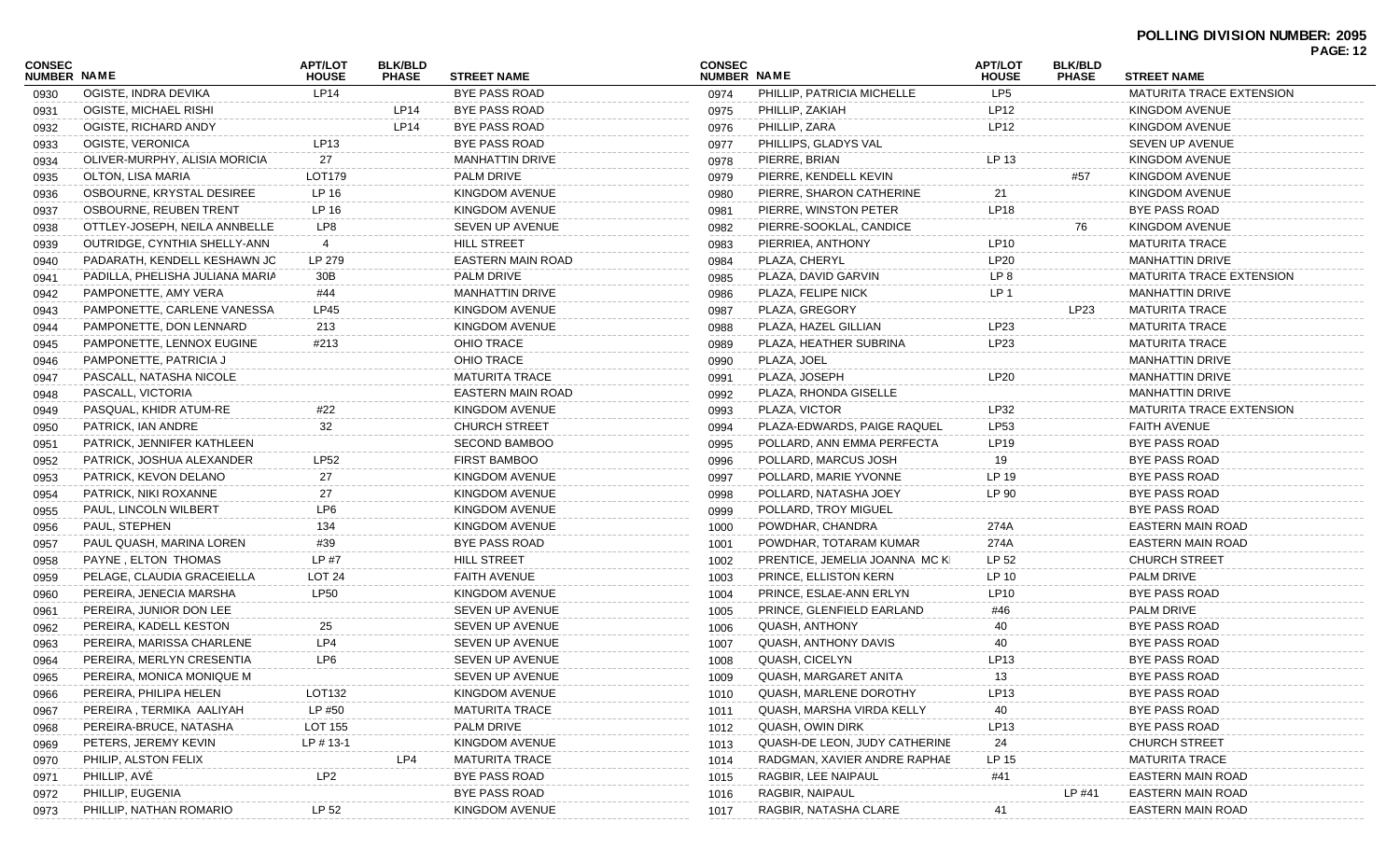# **POLLING DIVISION NUMBER: 2095**

|                              |                               |                                |                                |                          |                              |                                |                                |                                |                                 | <b>PAGE: 13</b> |
|------------------------------|-------------------------------|--------------------------------|--------------------------------|--------------------------|------------------------------|--------------------------------|--------------------------------|--------------------------------|---------------------------------|-----------------|
| CONSEC<br><b>NUMBER NAME</b> |                               | <b>APT/LOT</b><br><b>HOUSE</b> | <b>BLK/BLD</b><br><b>PHASE</b> | <b>STREET NAME</b>       | <b>CONSEC</b><br>NUMBER NAME |                                | <b>APT/LOT</b><br><b>HOUSE</b> | <b>BLK/BLD</b><br><b>PHASE</b> | <b>STREET NAME</b>              |                 |
| 1018                         | RAGHUNANDAN, JOSIAS SETH      | LP 50                          |                                | <b>FAITH AVENUE</b>      | 1062                         | REID, KEVIN DAMIAN             | <b>LP18</b>                    |                                | <b>BYE PASS ROAD</b>            |                 |
| 1019                         | RAMAH, SHENELLE MICHELLE      | 31                             |                                | <b>BYE PASS ROAD</b>     | 1063                         | REID, KEVON GERARD             |                                | 31                             | <b>BYE PASS ROAD</b>            |                 |
| 1020                         | RAMDATH, CLETUS               |                                |                                | <b>BYE PASS ROAD</b>     | 1064                         | REID, MELISSA TAMIKA CHRISTINA | LP 13                          |                                | <b>MATURITA TRACE</b>           |                 |
| 1021                         | RAMJIT, PARBATIE              | <b>LP51</b>                    |                                | <b>CHURCH STREET</b>     | 1065                         | REYES, ALAN MICHAEL            |                                |                                | <b>MATURITA TRACE</b>           |                 |
| 1022                         | RAMJIT, RAMLAL                | <b>LP51</b>                    |                                | <b>CHURCH STREET</b>     | 1066                         | REYES, AMON ZICO ALEJANDRO     |                                | 82                             | KINGDOM AVENUE                  |                 |
| 1023                         | RAMKISSOON, ANGELA CORINA     | LP8                            |                                | <b>MATURITA TRACE</b>    | 1067                         | REYES, CELINA                  | LP7                            |                                | <b>MATURITA TRACE</b>           |                 |
| 1024                         | RAMKISSOON, BRADLEY           | LP A 51                        |                                | KINGDOM AVENUE           | 1068                         | REYES, DELORA ISABELLA         | LOT <sub>82</sub>              |                                | KINGDOM AVENUE                  |                 |
| 1025                         | RAMKISSOON, BRANDON           | LP A 51                        |                                | <b>KINGDOM AVENUE</b>    | 1069                         | REYES, DOROTHIA                | LOT <sub>82</sub>              |                                | KINGDOM AVENUE                  |                 |
| 1026                         | RAMKISSOON, BRIAN ANTHONY     | LP 8                           |                                | <b>MATURITA TRACE</b>    | 1070                         | <b>REYES, DWAYNE NICHOLAS</b>  | LP <sub>7</sub>                |                                | <b>MATURITA TRACE</b>           |                 |
| 1027                         | RAMKISSOON, JOYCE MURIEL      | LP 1                           |                                | <b>MATURITA TRACE</b>    | 1071                         | REYES, JOANNE ELIZABETH        | LOT82                          |                                | KINGDOM AVENUE                  |                 |
| 1028                         | RAMKISSOON, KATEY STARRY      | <b>LP10</b>                    |                                | <b>MATURITA TRACE</b>    | 1072                         | <b>REYES, LENNY CLEMENT</b>    | <b>LOT 267</b>                 |                                | <b>SECOND BAMBOO</b>            |                 |
| 1029                         | RAMKISSOON, RICARDO STEVEN    | LOT60                          |                                | <b>MATURITA TRACE</b>    | 1073                         | REYES, LEONARDO ANTHONY        | 82                             |                                | <b>KINGDOM AVENUE</b>           |                 |
| 1030                         | RAMKISSOON, RONALDO RICKEY    | <b>LP13</b>                    |                                | <b>MATURITA TRACE</b>    | 1074                         | REYES, LORETTA ZELDA           | 82                             |                                | <b>KINGDOM AVENUE</b>           |                 |
| 1031                         | RAMKISSOON, STACY ANN CANDICI | 97                             |                                | <b>KINGDOM AVENUE</b>    | 1075                         | REYES, SABRINA MARIA           | 82                             |                                | KINGDOM AVENUE                  |                 |
| 1032                         | RAMKISSOON, STEVE             | <b>LP11</b>                    |                                | <b>MATURITA TRACE</b>    | 1076                         | REYES-RAMSOOK, MARGARETE CL    | <b>LP15</b>                    |                                | <b>BYE PASS ROAD</b>            |                 |
| 1033                         | RAMKISSOON, WENDY ANASTASIA   |                                |                                | <b>KINGDOM AVENUE</b>    | 1077                         | RICHARD, LUCILLE               | LP A8                          |                                | SEVEN UP AVENUE                 |                 |
| 1034                         | RAMLOCHAN, CHERISE NIKECIA    |                                | LP13                           | <b>KINGDOM AVENUE</b>    | 1078                         | RICHARDS, PETRA CELLA          | LP7                            |                                | <b>HILL STREET</b>              |                 |
| 1035                         | RAMROOP, GABRIEL              |                                | LP22                           | <b>BYE PASS ROAD</b>     | 1079                         | RICHARDSON, CHANTAL GISELLE    | 250                            |                                | <b>OHIO TRACE</b>               |                 |
| 1036                         | RAMROOP, LA TOYA CHRISTINE    |                                | 59                             | <b>MATURITA TRACE</b>    | 1080                         | RICHARDSON, CLYDE GERALD       | 250                            |                                | <b>OHIO TRACE</b>               |                 |
| 1037                         | RAMROOP-MORENO, JENNIFER      | LP 54                          |                                | <b>CHURCH STREET</b>     | 1081                         | RICHARDSON, DWAYNE HAYDEN      | <b>LP22</b>                    |                                | <b>MATURITA TRACE</b>           |                 |
| 1038                         | RAMRUTE, BABARIGHT            | 97                             |                                | <b>KINGDOM AVENUE</b>    | 1082                         | RICHARDSON, JONATHAN ATIBA IJA | LP 14                          |                                | <b>MATURITA TRACE</b>           |                 |
| 1039                         | RAMSAMMY, ANIL DEAN           | 62                             |                                | <b>PALM DRIVE</b>        | 1083                         | RICHARDSON-PHILLIP, MARILYN    | LP 12                          |                                | KINGDOM AVENUE                  |                 |
| 1040                         | RAMSAMMY, DAVE HEMRAJ         | #26                            |                                | <b>PALM DRIVE</b>        | 1084                         | ROACHFORD, KENDELL ANTHONY     | LP7                            |                                | <b>HILL STREET</b>              |                 |
| 1041                         | RAMSAMMY, DHANIRAM            |                                |                                | <b>PALM DRIVE</b>        | 1085                         | ROACHFORD, KENNETH ANDREW      | #7                             |                                | <b>HILL STREET</b>              |                 |
| 1042                         | RAMSAMMY, RICHARD             | LP10                           |                                | <b>PALM DRIVE</b>        | 1086                         | ROACHFORD, KENRICK ANTHONY     | LP7                            |                                | <b>HILL STREET</b>              |                 |
| 1043                         | RAMSAMMY, SALINA SALELE       | LP 8                           |                                | PALM DRIVE               | 1087                         | ROACHFORD, TASHA SHERIL        | LP7                            |                                | <b>HILL STREET</b>              |                 |
| 1044                         | RAMSAMMY, ZULAIKHA            | LP8                            |                                | <b>PALM DRIVE</b>        | 1088                         | <b>ROBERTS, GRACE</b>          | LP 167                         |                                | <b>PALM DRIVE</b>               |                 |
| 1045                         | RAMSAMOOJ, DAVID              | LP#16                          |                                | <b>BYE PASS ROAD</b>     | 1089                         | ROBERTS, NIGEL PETER           | 167                            |                                | <b>KINGDOM AVENUE</b>           |                 |
| 1046                         | RAMSARAN, SAMAROO             | 124                            |                                | <b>PALM DRIVE</b>        | 1090                         | ROBINSON, JEANELLE KEISHA      | LP 17                          |                                | KINGDOM AVENUE                  |                 |
| 1047                         | RAMSOOK, GOBIN KELVIN         | 20                             |                                | <b>KINGDOM AVENUE</b>    | 1091                         | ROBINSON, JOHNNY FRANCIS       | LP <sub>7</sub>                |                                | KINGDOM AVENUE                  |                 |
| 1048                         | RAMSOOK, KEVON RICARDO        |                                | LP 15                          | <b>BYE PASS ROAD</b>     | 1092                         | RODNEY, ELISHA                 | 15                             |                                | <b>CHURCH STREET</b>            |                 |
| 1049                         | RAMSOOK, KRYSTAL BIANCA       |                                | LOT 274 A                      | <b>EASTERN MAIN ROAD</b> | 1093                         | RODNEY-BELFON, VIOLA ALEXANDI  | 64                             |                                | <b>MATURITA TRACE</b>           |                 |
| 1050                         | RAMSOOK, PAUL FRANCIS         | <b>LOT 274A</b>                |                                | <b>EASTERN MAIN ROAD</b> | 1094                         | ROMAIN, RONALD HECTOR          | LP7/3                          |                                | <b>HILL STREET</b>              |                 |
| 1051                         | RAMSOOK, RALPHIE              |                                | 37                             | BYE PASS ROAD            | 1095                         | ROMERO, CRYSTAL EMILY          | LP4                            |                                | <b>MATURITA TRACE EXTENSION</b> |                 |
| 1052                         | RAMSOOK, RASHEED MARK         | 22                             |                                | KINGDOM AVENUE           | 1096                         | ROSS, AMIEN AMANDA             | LP 2                           |                                | <b>MATURITA TRACE EXTENSION</b> |                 |
| 1053                         | RAMSOOK, SALISHA MEERA        | 20                             |                                | KINGDOM AVENUE           | 1097                         | ROSS, ANTHONY                  | LP <sub>6</sub>                |                                | BYE PASS ROAD                   |                 |
| 1054                         | RAMSOOK, SHERWIN CHRISTOPHE   | LP15                           |                                | <b>BYE PASS ROAD</b>     | 1098                         | ROSS, CYPRIAN                  | LP4                            |                                | <b>BYE PASS ROAD</b>            |                 |
| 1055                         | RAMSOOK, SIMON IMRAN          | 20                             |                                | KINGDOM AVENUE           | 1099                         | ROSS, DAMIAN DAREN             | LP4                            |                                | <b>MATURITA TRACE EXTENSION</b> |                 |
| 1056                         | RAMSOOK, VERA SUMARIA         | 20                             |                                | KINGDOM AVENUE           | 1100                         | <b>ROSS, KESTON KERON</b>      | LP4                            |                                | <b>MATURITA TRACE EXTENSION</b> |                 |
| 1057                         | RAYSIDE, MIRIAM CATHYANN      | 77                             |                                | KINGDOM AVENUE           | 1101                         | ROSS, MARGUERITA MARGARET      | LP 50                          |                                | <b>KINGDOM AVENUE</b>           |                 |
| 1058                         | REDHEAD, ALANA MAGDALENE      | LP653                          |                                | <b>SECOND BAMBOO</b>     | 1102                         | ROSS, MARTIN                   | LP4                            |                                | BYE PASS ROAD                   |                 |
| 1059                         | REDHEAD, HAZEL CLOTHILDA      | LP653                          |                                | <b>SECOND BAMBOO</b>     | 1103                         | ROSS, NATASHA BEVERLY          | LP <sub>5</sub>                |                                | <b>MATURITA TRACE EXTENSION</b> |                 |
| 1060                         | REDHEAD-BOYCE, LYSTRA ANN T   | LP 7                           |                                | <b>MATURITA TRACE</b>    | 1104                         | ROSS, NESTOR                   |                                | LP4                            | MATURITA TRACE EXTENSION        |                 |
| 1061                         | <b>REID, JUDSON WILLIVER</b>  | LOT161                         |                                | KINGDOM AVENUE           | 1105                         | ROSS, NICHOLAS RONNIE CHRISTO  | LP <sub>4</sub>                |                                | MATURITA TRACE EXTENSION        |                 |
|                              |                               |                                |                                |                          |                              |                                |                                |                                |                                 |                 |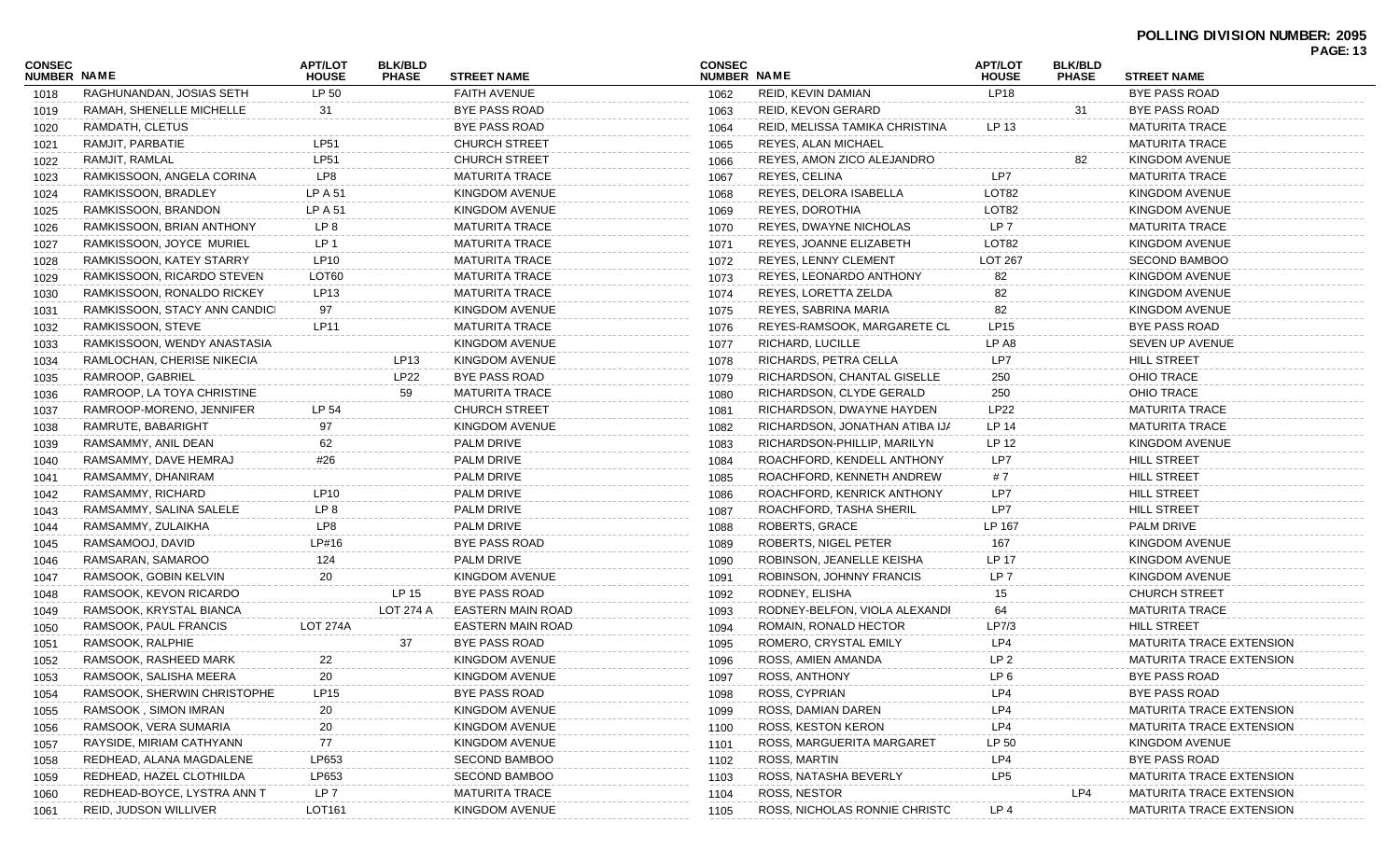| CONSEC<br><b>NUMBER NAME</b> |                               | <b>APT/LOT</b><br><b>HOUSE</b> | <b>BLK/BLD</b><br><b>PHASE</b> | <b>STREET NAME</b>       | <b>CONSEC</b><br>NUMBER NAME |                               | <b>APT/LOT</b><br><b>HOUSE</b> | <b>BLK/BLD</b><br><b>PHASE</b> | <b>STREET NAME</b>     | <b>PAGE: 14</b> |
|------------------------------|-------------------------------|--------------------------------|--------------------------------|--------------------------|------------------------------|-------------------------------|--------------------------------|--------------------------------|------------------------|-----------------|
| 1106                         | ROSS, PHILLIPA                | LP4                            |                                | BYE PASS ROAD            | 1150                         | SEALEY, STEPHANIE MELISSA     | 6                              |                                | <b>CHURCH STREET</b>   |                 |
| 1107                         | ROSS, PHILOTHEA               |                                | LP22                           | <b>MATURITA TRACE</b>    | 1151                         | SEECHAN, SHELLEY ANDREA ALICI | 6                              |                                | GUAVA AVENUE           |                 |
| 1108                         | RUIZ, CLYDE JOSEPH            | LP14                           |                                | MATURITA TRACE           | 1152                         | SEECHARAN, STEPHANIE JULIA    |                                |                                | HILL STREET            |                 |
| 1109                         | RUIZ, DAREN TIMOTHY           | LP9                            |                                | KINGDOM AVENUE           | 1153                         | SEERAM, CURLENE JOY           |                                |                                | <b>FIRST BAMBOO</b>    |                 |
| 1110                         | RUIZ, DARIAN KRISTOFFER A     | #73                            |                                | KINGDOM AVENUE           | 1154                         | SEERAM, RONNEIL ELIJAH LEE    | LP 54                          |                                | FIRST BAMBOO           |                 |
| 1111                         | RUIZ, KERWIN DAVID            | LOT#3                          |                                | <b>OHIO TRACE</b>        | 1155                         | SEMPER, COLLIN HOLLIS JR      | LP11G                          |                                | <b>MATURITA TRACE</b>  |                 |
| 1112                         | RUIZ, MARVALIN                | 33                             |                                | <b>BYE PASS ROAD</b>     | 1156                         | SEMPER, COLLY HECTOR          | #11G                           |                                | <b>MATURITA TRACE</b>  |                 |
| 1113                         | RUIZ, MERLE                   | 250                            |                                | <b>OHIO TRACE</b>        | 1157                         | SEMPER, CONNELL HESTON        | LP11G                          |                                | <b>MATURITA TRACE</b>  |                 |
| 1114                         | SAMAROO, SHERMAN WILLIAM      | LP <sub>1</sub>                |                                | MATURITA TRACE EXTENSION | 1158                         | SEMPER, CORDELL HYNDS         | LP 12                          |                                | <b>MATURITA TRACE</b>  |                 |
| 1115                         | SAMPATIA, CAROL               |                                | #4                             | <b>HILL STREET</b>       | 1159                         | SEMPER, CORY HAYDEN           | LP11G                          |                                | <b>MATURITA TRACE</b>  |                 |
| 1116                         | SAMPATIA, DEAN                | APT4                           |                                | HILL STREET              | 1160                         | SEMPER, CURLENE HAZEL-ANN     | LP11G                          |                                | <b>MATURITA TRACE</b>  |                 |
| 1117                         | SAMPATIA, JOSEPHINE           |                                |                                | HILL STREET              | 1161                         | SHALTO, CLAIRE                | LOT <sub>60</sub>              |                                | <b>MATURITA TRACE</b>  |                 |
| 1118                         | SAMPATIA, MARIE               |                                |                                | <b>HILL STREET</b>       | 1162                         | SHALTO, CLIFF                 | LOT60                          |                                | <b>MATURITA TRACE</b>  |                 |
| 1119                         | SAMPATIA, NARDIA              |                                |                                | <b>HILL STREET</b>       | 1163                         | SHALTO-RAMKISSOON, GEMINIE P  | LOT60                          |                                | <b>MATURITA TRACE</b>  |                 |
| 1120                         | SAMUEL, CHRISTOPHER JUNIOR    | LP 50                          |                                | PALM DRIVE               | 1164                         | SHOCKNESS, CHERYL             |                                | 41                             | SEVEN UP AVENUE        |                 |
| 1121                         | SAMUEL, MICHAEL JOSEPH        | <b>LP14</b>                    |                                | <b>BYE PASS ROAD</b>     | 1165                         | SIEW, BHAGMANIAH              |                                |                                | KINGDOM AVENUE         |                 |
| 1122                         | SAMUEL, REYNOLD               |                                |                                | <b>BYE PASS ROAD</b>     | 1166                         | SIMON, ALANA CRYSTAL          | LP 54                          |                                | <b>FIRST BAMBOO</b>    |                 |
| 1123                         | SAMUEL, STANLEY               | LP36                           |                                | KINGDOM AVENUE           | 1167                         | SIMON, ALLAN                  |                                |                                | <b>FIRST BAMBOO</b>    |                 |
| 1124                         | SANCHEZ, DENESIA PATRONELLA   | LOT295                         |                                | <b>FAITH AVENUE</b>      | 1168                         | SIMON, NICHOLYLE JOHN         | OPP LP 65                      |                                | <b>SECOND BAMBOO</b>   |                 |
| 1125                         | SANCHEZ-HIPPOLYTE, JEANIE T   | LOT 137                        |                                | KINGDOM AVENUE           | 1169                         | SIMON, SOPHIA JOVANKHA O      | <b>LP53</b>                    |                                | <b>FIRST BAMBOO</b>    |                 |
| 1126                         | SANDY, CHELSEA GARBRELLA FAIT | 6                              |                                | <b>GUAVA AVENUE</b>      | 1170                         | SIMON, SYLVESTINE             |                                |                                | <b>FIRST BAMBOO</b>    |                 |
| 1127                         | SANDY, DEBORAH                | LP 11                          |                                | <b>SECOND BAMBOO</b>     | 1171                         | SINGH, LEELA DILRAJEE         |                                |                                | MANHATTIN DRIVE        |                 |
| 1128                         | SANDY, KAY                    | 136                            |                                | KINGDOM AVENUE           | 1172                         | SINGH, VIDAL SHANE            | LP <sub>4</sub>                |                                | <b>MANHATTIN DRIVE</b> |                 |
| 1129                         | SANDY, KENDRA NIKITA TENNESIA | LP7A2                          |                                | <b>HILL STREET</b>       | 1173                         | SIRJOO-BANARSEE, VANESSA      | LP <sub>6</sub>                |                                | <b>MATURITA TRACE</b>  |                 |
| 1130                         | SANDY, KERN KEVIN             |                                |                                | KINGDOM AVENUE           | 1174                         | SMITH, GRACIE                 |                                |                                | KINGDOM AVENUE         |                 |
| 1131                         | SANDY, MALIKA GAIL VANESSA    | 13                             |                                | MATURITA TRACE EXTENSION | 1175                         | SOBERS, AUBREY URBAN          | <b>LP20</b>                    |                                | <b>BYE PASS ROAD</b>   |                 |
| 1132                         | SANDY, MARIA MARILYN          | LOT <sub>13</sub>              |                                | <b>BYE PASS ROAD</b>     | 1176                         | SOLOMON, ALMAZ TUNNESH        | <b>LP50</b>                    |                                | <b>MANHATTIN DRIVE</b> |                 |
| 1133                         | SANDY-GEORGE, KEMBERLIN KEVA  | 136                            |                                | KINGDOM AVENUE           | 1177                         | SOLOMON, GARY TIMOTHY         |                                |                                | GUAVA AVENUE           |                 |
| 1134                         | SANKAR, KAMANIE               | LP 50                          |                                | KINGDOM AVENUE           | 1178                         | SOLOMON, JOAN                 | LP41                           |                                | <b>MANHATTIN DRIVE</b> |                 |
| 1135                         | SANKAR, KAMEEL                | <b>LOT257</b>                  |                                | KINGDOM AVENUE           | 1179                         | SOLOMON, KESTON LUKE          | LP 50                          |                                | MANHATTIN DRIVE        |                 |
| 1136                         | SANKAR, NATH BOBBY            | <b>LP50</b>                    |                                | EASTERN MAIN ROAD        | 1180                         | SOLOMON, KIRT KERLAN          | <b>LP19</b>                    |                                | <b>MANHATTIN DRIVE</b> |                 |
| 1137                         | SANKAR, VIJAY ANAND           | 91                             |                                | KINGDOM AVENUE           | 1181                         | SOLOMON, SUSAN EMELIA         | LP 51                          |                                | <b>GUAVA AVENUE</b>    |                 |
| 1138                         | SAYYID, ABDUL ACKBAR          | 29                             |                                | SEVEN UP AVENUE          | 1182                         | SOOKHAI, TRISHANNA            |                                |                                | KINGDOM AVENUE         |                 |
| 1139                         | SAYYID, ABEEDA                | 29                             |                                | SEVEN UP AVENUE          | 1183                         | SOOKLAL, CHANDRA              | LOT102                         |                                | KINGDOM AVENUE         |                 |
| 1140                         | SAYYID, AKEERA CANDICE        | LP 37B                         |                                | <b>SECOND BAMBOO</b>     | 1184                         | SOOKLAL, CLARISSA KIM         | LP 16                          |                                | BYE PASS ROAD          |                 |
| 1141                         | SAYYID, GENERIERE GERTRUDE    | 29                             |                                | SEVEN UP AVENUE          | 1185                         | SOOKLAL, GENEVIEVE            | 104                            |                                | KINGDOM AVENUE         |                 |
| 1142                         | SAYYID, JABBALUDDIN           | LP29                           |                                | SEVEN UP AVENUE          | 1186                         | SOOKLAL, GODWIN MICHAEL       | LP76                           |                                | <b>KINGDOM AVENUE</b>  |                 |
| 1143                         | SAYYID, MUHAMMAD              | OPP LP 6/2                     |                                | SEVEN UP AVENUE          | 1187                         | SOOKLAL, KEVIN FRED           | LOT 103                        | LP 13/2                        | KINGDOM AVENUE         |                 |
| 1144                         | SAYYID, SHAKIRA ABDEEDA FAITH | LP 52                          |                                | FIRST BAMBOO             | 1188                         | SOOKLAL, LAKERAJH STEPHEN     | LP 10                          |                                | KINGDOM AVENUE         |                 |
| 1145                         | SAYYID, SHAMSUDDIN            | 29                             |                                | SEVEN UP AVENUE          | 1189                         | SOOKLAL, LISA CRYSTAL         | LOT103                         |                                | <b>KINGDOM AVENUE</b>  |                 |
| 1146                         | SCOBIE, LORIS ORSON           | 22 APT 2                       | LP 3                           | KINGDOM AVENUE           | 1190                         | SOOKLAL, NIGEL FRED           | 103                            |                                | KINGDOM AVENUE         |                 |
| 1147                         | SCOTT, ANASTACIA MARIA        | 52                             |                                | <b>CHURCH STREET</b>     | 1191                         | SOOKLAL, SHELDON ANTHONY      | LOT <sub>2</sub>               |                                | KINGDOM AVENUE         |                 |
| 1148                         | SCOTT, RICHARD FRANCIS        | #161                           |                                | KINGDOM AVENUE           | 1192                         | SOOKLAL, STEPHEN RAPHEAL      | LOT104                         |                                | KINGDOM AVENUE         |                 |
| 1149                         | SCOTT, RICHIE RAYMOND         | 161                            |                                | KINGDOM AVENUE           | 1193                         | SOOKLAL-HOLDER, GENELLE NICOI | 76                             |                                | KINGDOM AVENUE         |                 |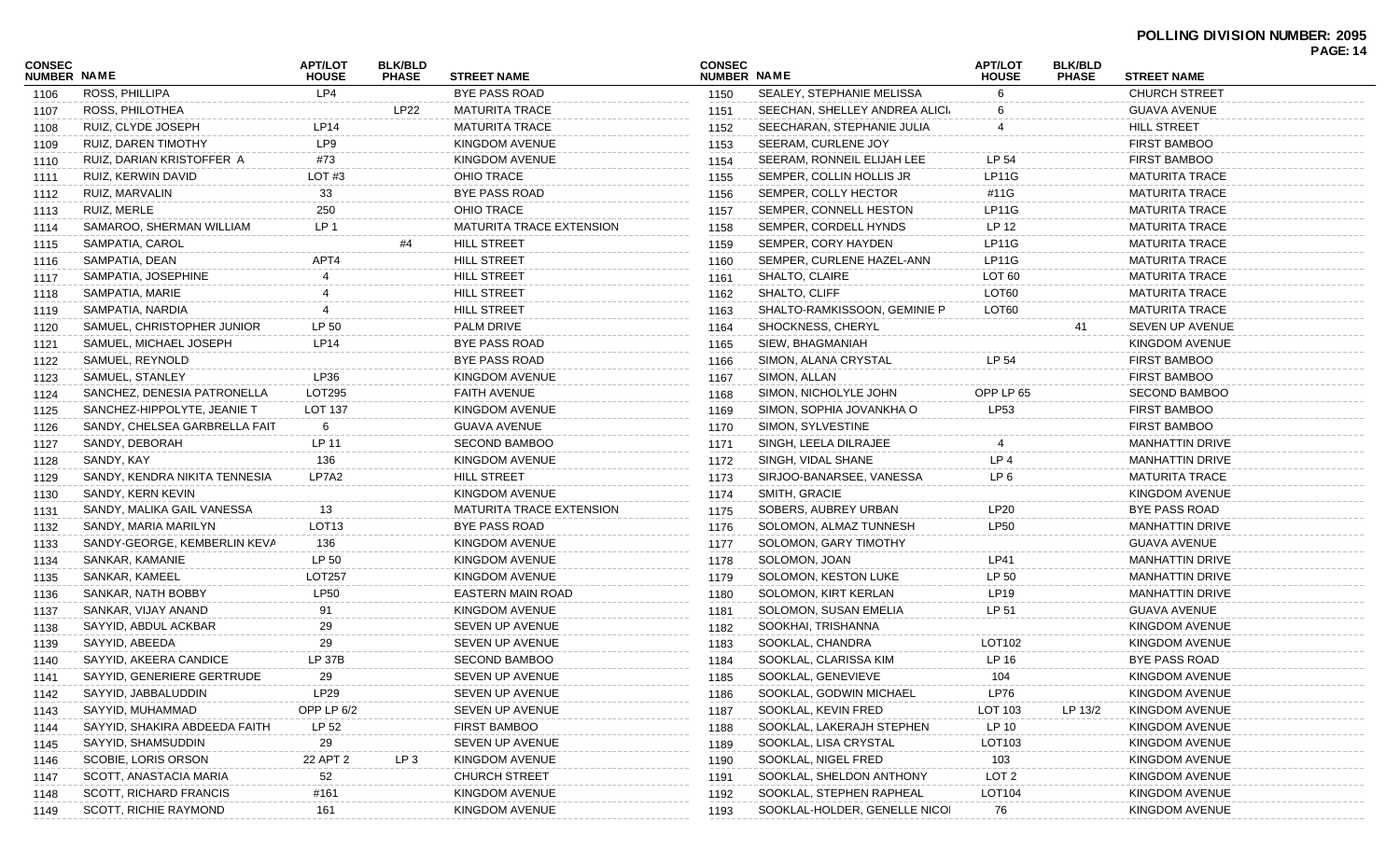# **POLLING DIVISION NUMBER: 2095**

| CONSEC             |                               | <b>APT/LOT</b>   | <b>BLK/BLD</b> |                       | <b>CONSEC</b> |                               | <b>APT/LOT</b>     | <b>BLK/BLD</b> |                                 | <b>PAGE: 15</b> |
|--------------------|-------------------------------|------------------|----------------|-----------------------|---------------|-------------------------------|--------------------|----------------|---------------------------------|-----------------|
| <b>NUMBER NAME</b> |                               | <b>HOUSE</b>     | <b>PHASE</b>   | <b>STREET NAME</b>    | NUMBER NAME   |                               | <b>HOUSE</b>       | <b>PHASE</b>   | <b>STREET NAME</b>              |                 |
| 1194               | SORRIES, RICHARD              | LP16             |                | <b>BYE PASS ROAD</b>  | 1238          | SYLVESTER, DELORIS CLAIRE     | 9                  |                | KINGDOM AVENUE                  |                 |
| 1195               | SORRIES, ROHCEL JONATHAN      | OPP LP 15        |                | <b>BYE PASS ROAD</b>  | 1239          | TEELUCKSINGH, INDRA LEELA     | 48-50              |                | BYE PASS ROAD                   |                 |
| 1196               | SOSA, SAMANTHA MIRANDA        | #57              |                | KINGDOM AVENUE        | 1240          | TEELUCKSINGH, KATHLEEN        | 48 - 50            |                | BYE PASS ROAD                   |                 |
| 1197               | ST BERNARD, CHRISTINE         | LP16             |                | <b>MATURITA TRACE</b> | 1241          | TEELUCKSINGH, RAMESH          | 48-50              |                | <b>BYE PASS ROAD</b>            |                 |
| 1198               | ST BERNARD, DAVID MARK        |                  | LP9            | <b>MATURITA TRACE</b> | 1242          | TEELUCKSINGH, RONDELL KYLE HA | LOT48 - 50         | LP8            | BYE PASS ROAD                   |                 |
| 1199               | ST BERNARD, DEXTER JOSEPH     | LP15G            |                | MATURITA TRACE        | 1243          | TEELUCKSINGH, TOOLADAI        | 48-50              |                | BYE PASS ROAD                   |                 |
| 1200               | ST BERNARD, DONNA NORMA       | 122              |                | KINGDOM AVENUE        | 1244          | TELESFORD, OLIVE REGINA       | LP 12              |                | BYE PASS ROAD                   |                 |
| 1201               | ST BERNARD, GRACILLA          | LOT36            |                | <b>MATURITA TRACE</b> | 1245          | THOMAS, AVALONE MARLON PETER  | LP <sub>13</sub> A |                | KINGDOM AVENUE                  |                 |
| 1202               | ST BERNARD, JERMELIA MIA      | LP 50            |                | KINGDOM AVENUE        | 1246          | THOMAS, CHRISTIAN DAVID       | <b>LP18</b>        |                | <b>MATURITA TRACE</b>           |                 |
| 1203               | ST BERNARD, JEROME JULIUS     | 122              |                | KINGDOM AVENUE        | 1247          | THOMAS, DAVID CARLOS          | LP <sub>18</sub>   |                | <b>MATURITA TRACE</b>           |                 |
| 1204               | ST BERNARD, JOHN              | <b>LP52</b>      |                | <b>CHURCH STREET</b>  | 1248          | THOMAS, GLENDA                | 58                 |                | EASTERN MAIN ROAD               |                 |
| 1205               | ST BERNARD, MARCUS KENDELL    | OPP LP10         |                | <b>MATURITA TRACE</b> | 1249          | THOMAS, KENISHA DHARA KELVER  | LOT58              |                | EASTERN MAIN ROAD               |                 |
| 1206               | ST BERNARD, MARSHA BEVERLY    | LP 50            |                | KINGDOM AVENUE        | 1250          | THOMAS, KERON PATRICK         | LP651              |                | KINGDOM AVENUE                  |                 |
| 1207               | ST BERNARD, MATHEW INNISS     | LP 50            |                | KINGDOM AVENUE        | 1251          | THOMAS, MERCHISON ELIAS       | <b>LP51</b>        |                | <b>CHURCH STREET</b>            |                 |
| 1208               | ST BERNARD, MOSES ROBERT      | LP123            |                | KINGDOM AVENUE        | 1252          | THOMAS, OTTLEY                | 58                 |                | <b>EASTERN MAIN ROAD</b>        |                 |
| 1209               | ST BERNARD, ODEL XAVIER       | 122              |                | KINGDOM AVENUE        | 1253          | THOMAS, RICHARD AMOS          | 82                 |                | KINGDOM AVENUE                  |                 |
| 1210               | ST BERNARD, ORNAN ERIC JULIUS | LP 122           |                | KINGDOM AVENUE        | 1254          | TORRES, GREGORY KELVIN        | 31                 |                | BYE PASS ROAD                   |                 |
| 1211               | ST BERNARD, ORSON MAXIMILLIAN | 122              |                | KINGDOM AVENUE        | 1255          | TORRES, JOEL RICARDO          |                    | LP 51          | <b>MANHATTIN DRIVE</b>          |                 |
| 1212               | ST BERNARD, OTESHA CAMILLE J  | #122             |                | KINGDOM AVENUE        | 1256          | TORRES, LEON SHELDON          | <b>LP50</b>        |                | <b>MANHATTIN DRIVE</b>          |                 |
| 1213               | ST BERNARD, ROBERT            | 123              |                | <b>KINGDOM AVENUE</b> | 1257          | TORRES, MONICA MARINA         | LP 18              |                | BYE PASS ROAD                   |                 |
| 1214               | ST BERNARD, SARAH GRACE       | LP <sub>12</sub> |                | <b>KINGDOM AVENUE</b> | 1258          | TORRES, SIMON LEROY           | LP51               |                | <b>MANHATTIN DRIVE</b>          |                 |
| 1215               | ST BERNARD, SUSAN             | 123              |                | <b>KINGDOM AVENUE</b> | 1259          | TORRES-JAMES, LEANNA JOSANNE  | LP 51              |                | <b>MANHATTIN DRIVE</b>          |                 |
| 1216               | ST BERNARD, TABITHA SUSANNA   | LP <sub>12</sub> |                | KINGDOM AVENUE        | 1260          | TOUSSAINT, DILLON CLEM        |                    |                | <b>MATURITA TRACE EXTENSION</b> |                 |
| 1217               | ST CYR, SHERRIL HASINTAH      | LOT32            |                | <b>BYE PASS ROAD</b>  | 1261          | TOUSSAINT, HERMAN             | 57                 |                | BYE PASS ROAD                   |                 |
| 1218               | ST JOHN, DEBRA BERNADETTE     | LP3B             |                | <b>FAITH AVENUE</b>   | 1262          | TRANCOSO, NIGEL DAMIAN        |                    |                | PALM DRIVE                      |                 |
| 1219               | ST JOHN, KEVIN DESRYL         | LP36             |                | <b>FAITH AVENUE</b>   | 1263          | TROTMAN, DAVID NEWTON         | LP 51              |                | <b>FAITH AVENUE</b>             |                 |
| 1220               | ST JOHN, KEVON DARYL          | LP3B             |                | <b>FAITH AVENUE</b>   | 1264          | TROTMAN, DINAH                | LP3                |                | <b>FAITH AVENUE</b>             |                 |
| 1221               | ST ROSE, JOEL                 | LP20             |                | <b>BYE PASS ROAD</b>  | 1265          | TROTMAN, JAMAAL O'NEIL        | LP48               |                | KINGDOM AVENUE                  |                 |
| 1222               | STAFFORD, TIMOTHY             | LP8              |                | HILL STREET           | 1266          | TROTMAN, JOANNE VAL           | 39                 |                | SEVEN UP AVENUE                 |                 |
| 1223               | STEEL, CHELSEA NAOMI SABRINA  | $\overline{2}$   |                | <b>FIRST BAMBOO</b>   | 1267          | TROTMAN, NEIL                 |                    |                | KINGDOM AVENUE                  |                 |
| 1224               | STEEL, RENALDO NKOSI GILBERT  | LP <sub>2</sub>  |                | <b>CHURCH STREET</b>  | 1268          | TULSHI, ROSALINE              | 153-28             |                | KINGDOM AVENUE                  |                 |
| 1225               | STEEL, REVERLY JEWEL          |                  |                | <b>FIRST BAMBOO</b>   | 1269          | TYRRELL, HAYDEN ARTHUR        | 279                |                | <b>SECOND BAMBOO</b>            |                 |
| 1226               | STEEL, RICK KEVON CORDELL     |                  |                | <b>CHURCH STREET</b>  | 1270          | VALDEZ, CHRISTOPHER STEPHEN F | 22                 |                | BYE PASS ROAD                   |                 |
| 1227               | STEEL, RUSSEL OKERA MICHAEL   | $\overline{2}$   |                | <b>FIRST BAMBOO</b>   | 1271          | VALDEZ-BONEO, ANN             | <b>LP22</b>        |                | BYE PASS ROAD                   |                 |
| 1228               | STEEL, RYAN KWESI KESTON      | $\overline{2}$   |                | <b>CHURCH STREET</b>  | 1272          | VALLEY, RIA LESLEY-ANN NICOLE | 13                 |                | KINGDOM AVENUE                  |                 |
| 1229               | STEPHEN, CANDICE NATALIE      | LOT 110          |                | HILL STREET           | 1273          | VALLEY, STEVE RICHARD         |                    |                | KINGDOM AVENUE                  |                 |
| 1230               | STEWART, ISAIAH DAREIL        | #42              |                | SEVEN UP AVENUE       | 1274          | VANCE, ADRIAN DARREL          | <b>LP50</b>        |                | KINGDOM AVENUE                  |                 |
| 1231               | STOUTE, JARED ANTHONY         |                  | 82             | KINGDOM AVENUE        | 1275          | VANCE, GEORGE ERIC            | LP <sub>5</sub>    |                | PALM DRIVE                      |                 |
| 1232               | STOUTE, JONATHAN BRIAN        | 82               |                | <b>KINGDOM AVENUE</b> | 1276          | VANCE, KEVIN RICARDO          | LP5                |                | PALM DRIVE                      |                 |
| 1233               | STOUTE-SOOKLAL, JOY HONESTY   | 82               |                | <b>KINGDOM AVENUE</b> | 1277          | VANCE, LARNELL STEPHAN        | LP53               |                | <b>CHURCH STREET</b>            |                 |
| 1234               | STRAKER, PETRA CRYSTAL        |                  | 82             | KINGDOM AVENUE        | 1278          | VANCE, NOEL                   | <b>LP50</b>        |                | <b>KINGDOM AVENUE</b>           |                 |
| 1235               | SULLIVAN, NYDIA MADONNA       | 52               |                | PALM DRIVE            | 1279          | VANCE, PATRICIA               | 11                 |                | <b>CHURCH STREET</b>            |                 |
| 1236               | SUPERVILLE, DAVE WILLIAM      |                  | LP5            | <b>MATURITA TRACE</b> | 1280          | VANCE, STEPHEN                | 11                 |                | <b>CHURCH STREET</b>            |                 |
| 1237               | SYDNEY, IMANI SUILAN SHÉ-LYNN | LP #10           |                | <b>BYE PASS ROAD</b>  | 1281          | VANCE, VERNON DARREN          | <b>LP51</b>        |                | KINGDOM AVENUE                  |                 |
|                    |                               |                  |                |                       |               |                               |                    |                |                                 |                 |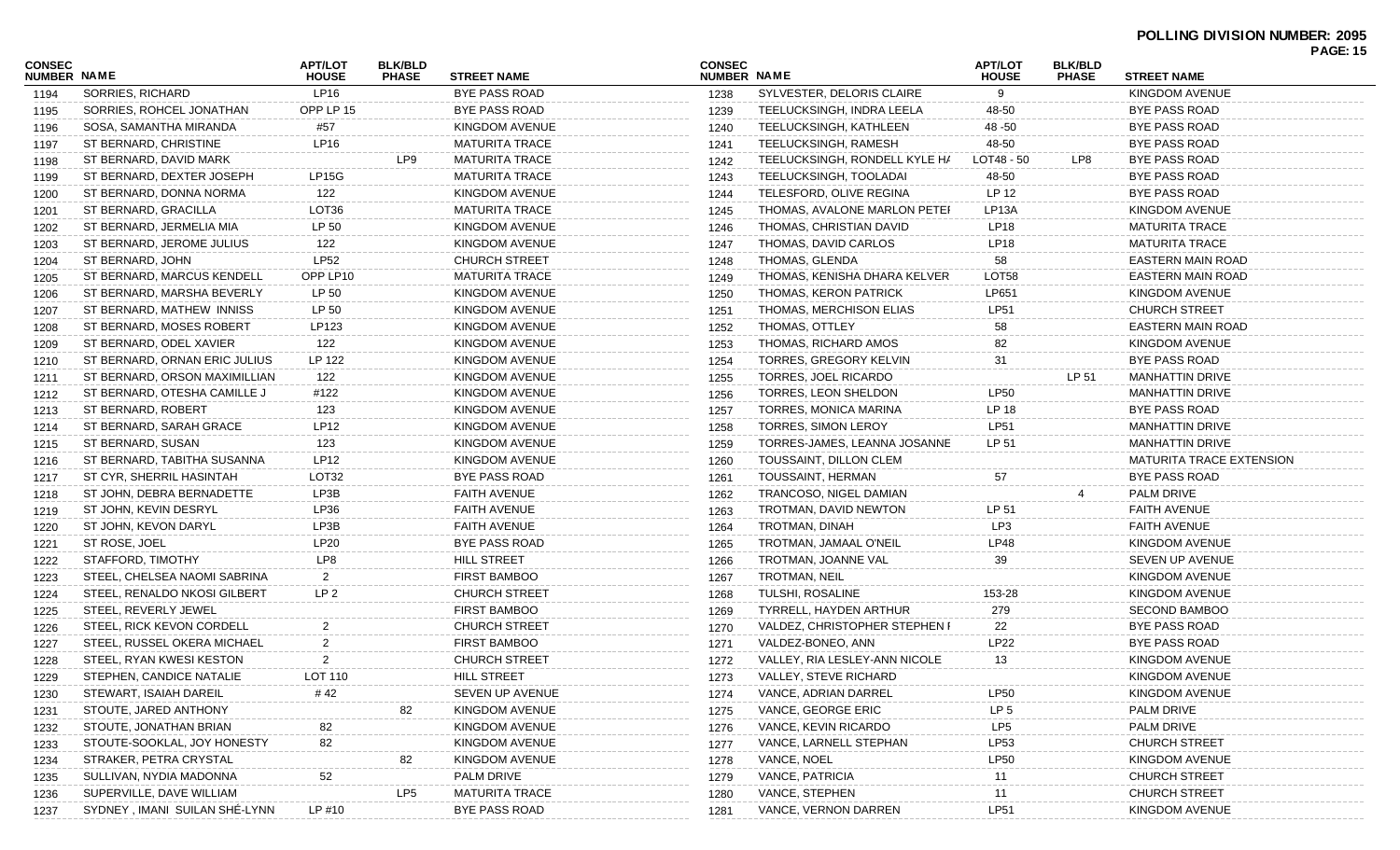| CONSEC<br><b>NUMBER NAME</b> |                                       | <b>APT/LOT</b><br><b>HOUSE</b> | <b>BLK/BLD</b><br><b>PHASE</b> | <b>STREET NAME</b>              | <b>CC</b><br>ΝU |
|------------------------------|---------------------------------------|--------------------------------|--------------------------------|---------------------------------|-----------------|
| 1282                         | VILLAFANA, KURLANN CHERRY             | LP19                           | 30                             | <b>BYE PASS ROAD</b>            | 1               |
| 1283                         | VILLAFANA-ANTOINE, JOANNE S           | LP11                           |                                | KINGDOM AVENUE                  | 1               |
| 1284                         | VIZIAN, PAUL VICTOR                   | LP 17                          |                                | <b>MATURITA TRACE</b>           | 1               |
| 1285                         | WALCOTT, HAROLD CHRISTIE              | 179                            |                                | KINGDOM AVENUE                  | 1               |
| 1286                         | WALKER, AMANDA ANEEKA                 |                                |                                | <b>MANHATTIN DRIVE</b>          | 1               |
| 1287                         | WATSON, PETER                         |                                |                                | <b>MATURITA TRACE</b>           | 1               |
| 1288                         | WATTLEY, RAYMOND                      | LOT <sub>13</sub>              |                                | <b>BYE PASS ROAD</b>            | 1               |
| 1289                         | WELLS, CARL BRYAN                     | 270                            |                                | <b>MANHATTIN DRIVE</b>          | 1               |
| 1290                         | WEST, ANTHONY WILLIAM                 | LP30                           |                                | <b>BYE PASS ROAD</b>            | 1               |
| 1291                         | <b>WEST, DECLAN ANTHONY</b>           | LP10, #45                      |                                | <b>BYE PASS ROAD</b>            | 1               |
| 1292                         | WEST, MARY MARTHA                     | LP30                           |                                | BYE PASS ROAD                   | 1               |
| 1293                         | WEST, PATRICIA SUZANNE                | 45                             |                                | BYE PASS ROAD                   | 1               |
| 1294                         | WEST, RITA DEBBIE-ANNE                |                                |                                | KINGDOM AVENUE                  | 1               |
| 1295                         | WEST, SHERWIN KEVUN                   | LP10                           |                                | <b>BYE PASS ROAD</b>            | 1               |
| 1296                         | <b>WEST, VIRGINIA</b>                 | <b>LOT 45</b>                  |                                | BYE PASS ROAD                   | 1               |
| 1297                         | WEST, WILL ALTON MARIO                | 30                             |                                | <b>BYE PASS ROAD</b>            |                 |
| 1298                         | WHISKIE, KEVIN DENZIL                 | 16                             |                                | HILL STREET                     |                 |
| 1299                         | WHITE, KATHLEEN                       |                                |                                | <b>FIRST BAMBOO</b>             |                 |
| 1300                         | WHITE-BORNEO, MARSHA ESTHER           | #19                            |                                | <b>MATURITA TRACE</b>           |                 |
| 1301                         | WILLIAMS, AMEERA TEDICA               | LP13G                          |                                | <b>MATURITA TRACE</b>           |                 |
| 1302                         | WILLIAMS, CRYSTAL MARIA               | LP651                          |                                | EASTERN MAIN ROAD               |                 |
| 1303                         | WILLIAMS, DEBE CLAUDINA               | LP 4                           |                                | <b>BYE PASS ROAD</b>            |                 |
| 1304                         | WILLIAMS, DERYCK ANTHONY K            | 48-50                          |                                | BYE PASS ROAD                   |                 |
| 1305                         | <b>WILLIAMS, ERROL</b>                | LP 10                          |                                | PALM DRIVE                      |                 |
| 1306                         | WILLIAMS, FARISHA NATASHA             | LP 13                          |                                | <b>MATURITA TRACE</b>           |                 |
| 1307                         | WILLIAMS, HAZRA                       | LP <sub>10</sub>               |                                | PALM DRIVE                      |                 |
| 1308                         | WILLIAMS, ISAIAH RICARDO J            | LP14                           |                                | <b>MATURITA TRACE</b>           |                 |
| 1309                         | WILLIAMS, JUNIOR BRIAN                |                                |                                | <b>MATURITA TRACE EXTENSION</b> |                 |
| 1310                         | WILLIAMS, LYDIA NAOMI                 | LP #22                         |                                | <b>BYE PASS ROAD</b>            |                 |
| 1311                         | WILLIAMS, MAHLON LUKE SAMUEL          | LP 14                          |                                | <b>MATURITA TRACE</b>           |                 |
| 1312                         | <b>WILLIAMS, MARGARET</b>             | LP37C                          |                                | <b>SECOND BAMBOO</b>            |                 |
| 1313                         | WILLIAMS, MICHAEL                     | 166                            |                                | KINGDOM AVENUE                  |                 |
| 1314                         | WILLIAMS, MICHAEL JEROME              |                                |                                | KINGDOM AVENUE                  |                 |
| 1315                         | WILLIAMS, NIGEL JIMETH                | LP51                           |                                | KINGDOM AVENUE                  |                 |
| 1316                         | WILLIAMS, NOEL JOHNEL                 | <b>LP 22</b>                   |                                | BYE PASS ROAD                   |                 |
| 1317                         | WILLIAMS, RANDY                       | <b>LOT 188</b>                 |                                | <b>FAITH AVENUE</b>             |                 |
| 1318                         | WILLIAMS, RENÉE AMY LINDA             | LP #4                          |                                | BYE PASS ROAD                   |                 |
| 1319                         | WILLIAMS, TIMOTHY JOSEPH              | <b>LP20</b>                    |                                | BYE PASS ROAD                   |                 |
| 1320                         | <b>WILLIAMS-FRANCOIS, BERTERLIN E</b> | 30B                            |                                | KINGDOM AVENUE                  |                 |
| 1321                         | WILLIAMSON, CHARMAINE THERES.         | 5                              |                                | <b>MANHATTIN DRIVE</b>          |                 |
| 1322                         | <b>WILLIAMSON, LAWRENCE</b>           | 5                              |                                | MANHATTIN DRIVE                 |                 |
| 1323                         | WILLIAMSON, WEBSTER LARRY             | 5                              |                                | MANHATTIN DRIVE                 |                 |
| 1324                         | WILLIAMSON, WHITNEY LAKASHA           |                                | 5                              | <b>MANHATTIN DRIVE</b>          |                 |
| 1325                         | WILLIAMSON, WILLYS LAWRENCE           | $\,$ 5 $\,$                    |                                | <b>MANHATTIN DRIVE</b>          |                 |
|                              |                                       |                                |                                |                                 |                 |

| <b>CONSEC</b><br><b>NUMBER NAME</b> |                               | <b>APT/LOT</b><br><b>HOUSE</b> | <b>BLK/BLD</b><br><b>PHASE</b> | <b>STREET NAME</b>              |
|-------------------------------------|-------------------------------|--------------------------------|--------------------------------|---------------------------------|
| 1326                                | WILLS, JOSHUA ROGER           | LOT 202                        |                                | <b>SEVEN UP AVENUE</b>          |
| 1327                                | WILLS-CALDERON, COLLEEN ALAN/ | LOT202                         |                                | <b>SEVEN UP AVENUE</b>          |
| 1328                                | <b>WILSON, ADRIAN TIMON</b>   | LP <sub>5</sub>                |                                | <b>BYE PASS ROAD</b>            |
| 1329                                | WILSON, HUDSON WHITNALL       | 13                             |                                | <b>MANHATTIN DRIVE</b>          |
| 1330                                | WILSON, RODNEY DESMOND        |                                | 90                             | <b>HILL STREET</b>              |
| 1331                                | <b>WILSON, ROSE ANNE</b>      | LOT <sub>90</sub>              |                                | <b>HILL STREET</b>              |
| 1332                                | WORRELL, KOBE NICHOLAS        | LP#52                          |                                | <b>MANHATTIN DRIVE</b>          |
| 1333                                | WORRELL, MALCOLM ROBESON      | <b>LP50</b>                    |                                | <b>MANHATTIN DRIVE</b>          |
| 1334                                | WORRELL, MARTIN MICHAEL       | 50                             |                                | <b>MANHATTIN DRIVE</b>          |
| 1335                                | WORRELL, MICHAEL ANDY         | 33                             |                                | <b>MANHATTIN DRIVE</b>          |
| 1336                                | YORKE, DIANNE                 | 16                             |                                | KINGDOM AVENUE                  |
| 1337                                | YORKE, EDWARD COURTNEY        |                                |                                | <b>MATURITA TRACE EXTENSION</b> |
| 1338                                | YORKE, KAFFI ANASHA           | 21                             |                                | <b>SEVEN UP AVENUE</b>          |
| 1339                                | YORKE, MARISSA SHERMYN ALICIA | 30                             |                                | <b>PALM DRIVE</b>               |
| 1340                                | YORKE-STRAKER, FELICIA C N    | 30 <sub>B</sub>                |                                | <b>PALM DRIVE</b>               |
|                                     |                               |                                |                                |                                 |